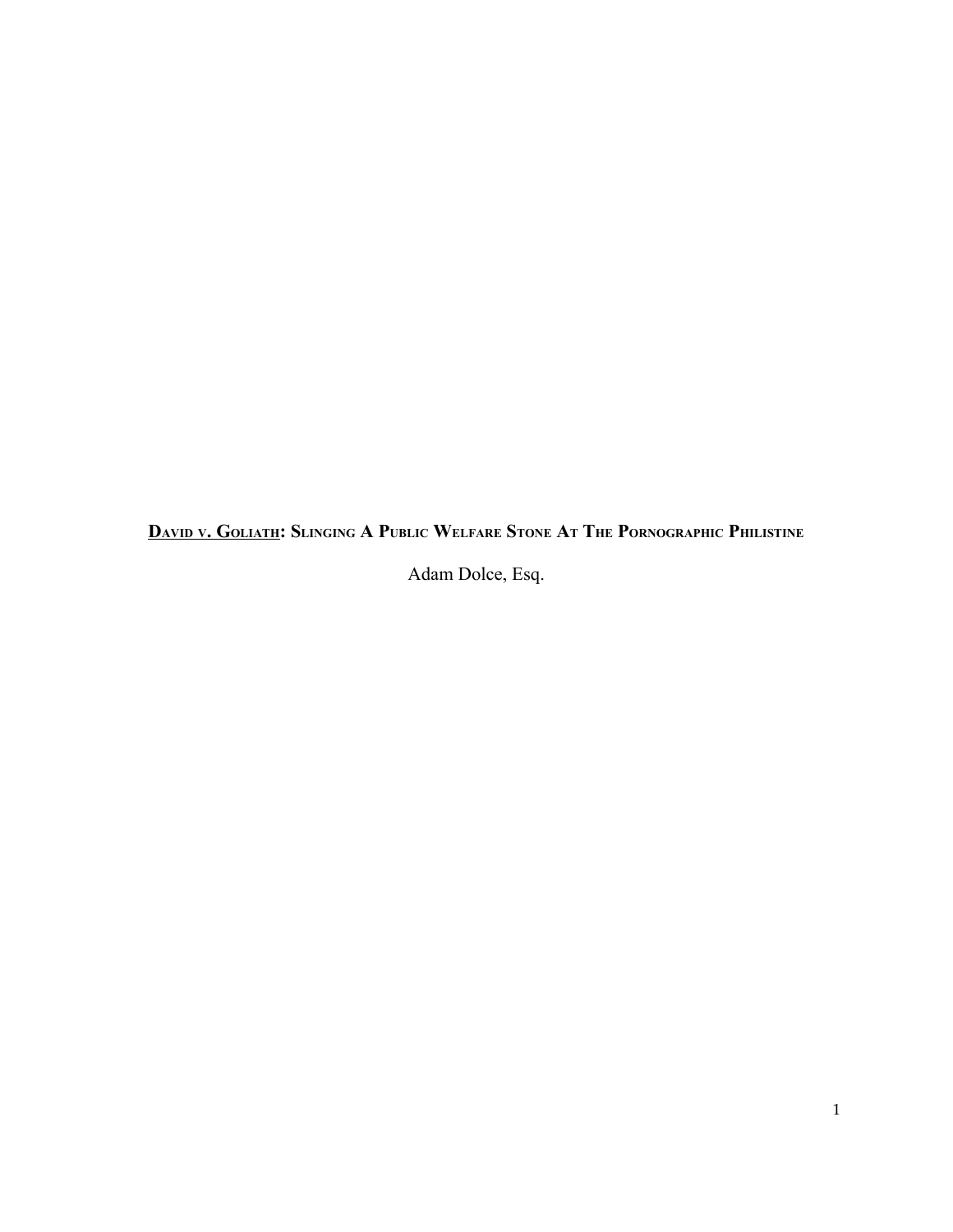#### I. INTRODUCTION

Pornography use has exploded with the technological advancement of the Internet.<sup>[1](#page-1-0)</sup> Once reserved for "steamy movie theaters in the company of raincoated men,"<sup>[2](#page-1-1)</sup> modern viewership has easily hurdled the shadowy fringes of traditional yore and entered the casual Zeitgeist. Not only is pornography considered a mainstream commodity, in fact, but now – and perhaps *even if* the subject were still frowned upon – nothing more than a wireless connection and a personal computer can gain one entrance to thousands, if not millions, of pornographic expressions.

Before the expansion of the Internet, however, pornography use was in somewhat of a gray area when it came to its relative acceptance.<sup>[3](#page-1-2)</sup> Potential inhibitors or intimidation factors were based on the distinct possibility for others to discover what was considered secretive and shame-worthy.[4](#page-1-3) *What will they think?,* in other words, became the pre-Internet caution for these raincoated men. With the Internet and the accessibility therein, however, this cautionary factor quickly became moot if not uprooted altogether.

In addition to the ease the Internet created for privatized viewing, present consumers can now also find sexually exploitative images dominating other industries beyond the overtly erotic.

<span id="page-1-0"></span> $1$  For a background on the beginning of the Internet juxtaposed with the rise of pornography access, see Catherina Hurlburt & Marian Wallace, *Pornography on the Internet: The Red-Light District of Cyberspace*, CONCERNED WOMEN FOR AMERICA (May 1, 1999), *available at* http://www.cwfa.org/articledisplay.asp?

id=2001&department=CWA&categoryid=pornography ("Over two decades ago, the Internet started as a communication network for the U.S. Defense Department. It was built with a decentralized structure in order to survive a wartime attack […] The Internet can be divided into four general areas: e-mail (electronic mail), the World Wide Web, chat rooms and newsgroups. Since there is no single source at which material is categorized and regulated, it is difficult to block unacceptable material"). *See also* Zachary Britton, *SafetyNet* 12 (Eugene Or Ed., Harvest House Publishers 1998) (quoting Internet pioneer John Gilmore on Internet maneuverability: "The [N]et interprets censorship as damage and routes around it."). *See also* Daniel Pearl, *Government Tackles a Surge of Smut on the Internet*, WALL ST. J., Feb. 8, 1995, at B1 ("Thus, it has traditionally had no limits on expression, and commercial services linked to the Internet have shied away from policing their customers.")

<span id="page-1-1"></span><sup>2</sup> Holman W. Jenkins, Jr., *Porn Again? An Industry Fantasizes About Respect*, WALL. ST. J., Apr. 1, 1998, at A19. ("[O]ddly, the porn industry has blossomed because one can have access to pornography behind closed doors instead of shady movie theaters.")

<span id="page-1-2"></span><sup>3</sup> *See* Paul James Birch*, Pornography Use: Consequences and Cures*, MARRIAGE AND FAMILIES MAGAZINE (September 2002 edition) (noting the problem with viewing pornography is that it ultimately "causes more negative feelings (guilt, shame, etc.) and is [...] inadequate for relieving the cause of the negative feeling because we have not dealt with it [pornography use] directly"). *See also* A. Dean Byrd and Mark Chamberlain, *Willpower is Not Enough: Why We Don't Succeed at Change*, Salt Lake City: Deseret Book (1995)

<span id="page-1-3"></span><sup>4</sup> *See* Kristi Pikiewicz, PhD, *The Hidden Wisdom of Porn Addiction*, PSYCHOLOGY TODAY (September 9, 2013), available at http://www.psychologytoday.com/blog/meaningful-you/201309/the-hidden-wisdom-porn-addiction ("Compulsive use of porn keeps things stable, by providing an outlet for the addicted person while protecting the partner from looking within. In each case, something or someone "out there" is the magic bullet. One day pornography will be under control, and one day he (or she) will finally start "doing it right.")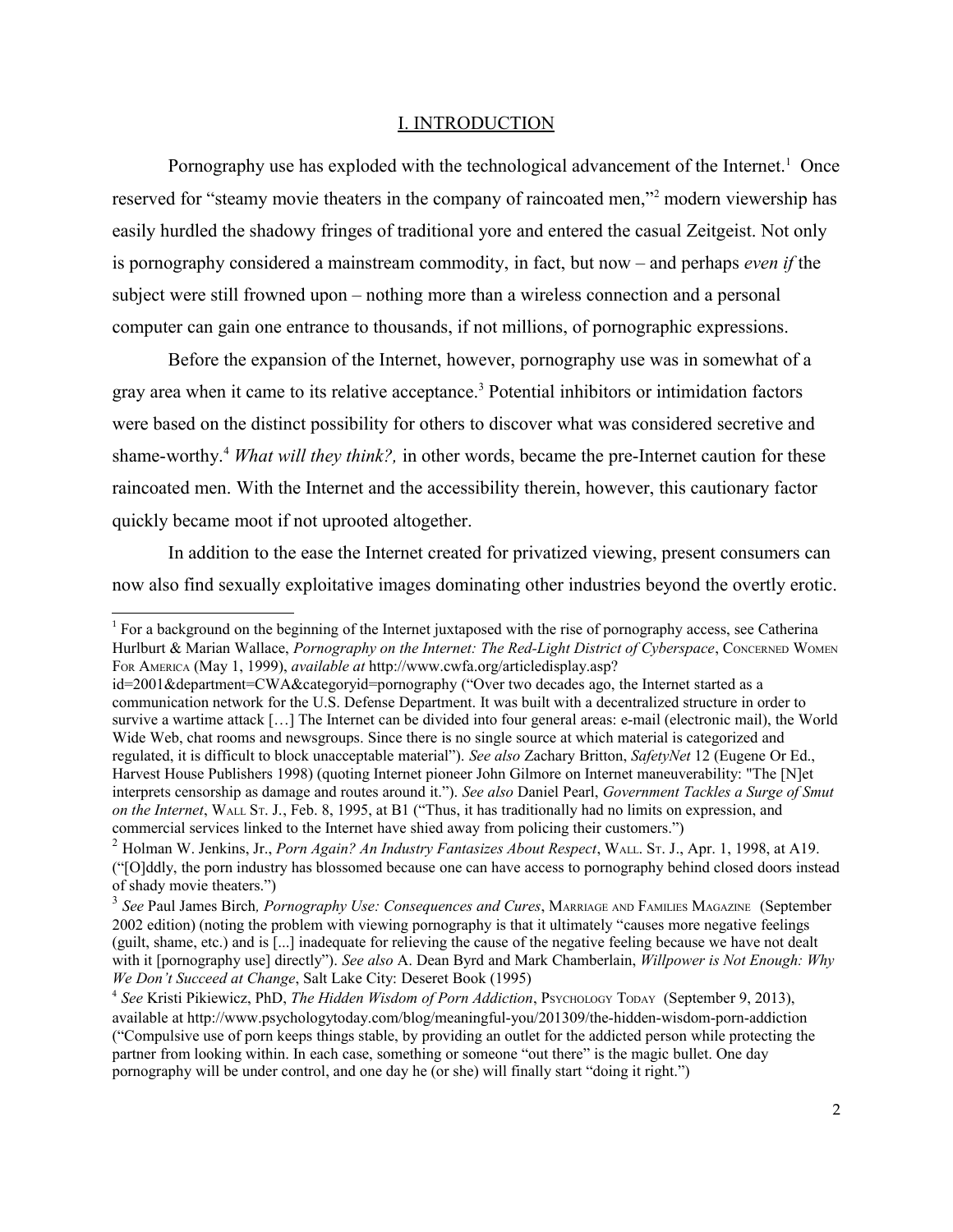Advertising for products as harmless as deodorant, for example, continue to sell suggestiveness over the product itself.<sup>[5](#page-2-0)</sup> The commercialization of sex has not idled on unnoticed, with several critics believing it to be a strong indication the inevitable objectification of women (intrinsic in such methods) has become an acceptable byproduct to questionable economic gain.<sup>[6](#page-2-1)</sup>

And these gains suggest an interesting – if not contradictory – picture for pornographers. In 2006, for example, the pornography industry saw worldwide revenues nearing ninety-seven billion dollars (\$9[7](#page-2-2),000,000,000.00) – then one of the largest thriving enterprises in the world.<sup>7</sup> Of that figure, twenty-eight percent of revenues came from China, fourteen from the United States, twenty-one percent from Japan and an astonishing twenty-seven percent from South Korea. $8$  At the time, these figures meant the pornography industry was larger than the combined revenues of the top technology companies in the world. These included Microsoft, Google, Amazon, eBay, Yahoo, Apple, Netflix and EarthLink.<sup>[9](#page-2-4)</sup>

After 2006, however, the continued advancements of the Internet created a type of carnal black-hole. Revenues all but disappeared while user activity largely continued unabated. As of 2013 pornography revenue became a fraction of what it was just seven vears prior.<sup>[10](#page-2-5)</sup> Yet somewhat against the common sentiment where profit margin indicates an underlying utility,

<span id="page-2-0"></span><sup>5</sup> *See*, *e.g.*, Axe Body Spray Video, "*The Axe Effect – Billions*," *available at* https://www.youtube.com/watch? v=I9tWZB7OUSU (accessed August 2014)

<span id="page-2-1"></span><sup>6</sup> *See*, *e.g.*, Ariel Levy, *Female Chauvinist Pigs: Women and the Rise of Raunch Culture*, (Simon & Schuster Pub) (September 2005) (Levy describes this as "raunch culture," devoid of love and centered around a "commercial" enterprise. "It's not about what turns you on or what you like. It's what [they] can sell you")

<span id="page-2-2"></span><sup>&</sup>lt;sup>7</sup> See Paul Wilborn, *San Fernando Valley's Porn Business Booms Despite Poor Economy*, Associated Press (Nov. 25, 2002), *available at* http://www.highbeam.com/doc/1P1-69858295.html. *See also* Women's Resources & Services, *Pornography*, BRIGHAM YOUNG UNIV., *available at* https://wsr.byu.edu/pornographystats (accessed August 10, 2013)

<span id="page-2-3"></span><sup>8</sup> Family Safe Media, *Preserving Family Values in a Media Driven Society*, Pornography Statistics (2003-2007), *available at* http://www.familysafemedia.com/pornography\_statistics.html ("Statistics are compiled from the credible sources mentioned [in the website]. In reality, statistics are hard to ascertain and may be estimated by local and regional worldwide sources: ABC, Associated Press, AsiaMedia, AVN, BBC, CATW, U.S. Census, Central Intelligence Agency, China Daily, Chosen.com, Comscore Media Metrix, Crimes Against Children, Eros, Forbes, Frankfurt Stock Exchange, Free Speech Coalition, Google, Harris Interactive, Hitwise, Hoover's, Japan Inc., Japan Review, Juniper Research, Kagan Research, ICMEC, Jan LaRue, The Miami Herald, MSN, Nielsen/NetRatings, The New York Times, Nordic Institute, PhysOrg.com, PornStudies, Pravda, Sarmatian Review, SEC filings, Secure Computing Corp., SMH, TopTenREVIEWS, Trellian, WICAT, Yahoo!, XBIZ")

<span id="page-2-4"></span><sup>9</sup> *Id*.

<span id="page-2-5"></span><sup>10</sup> *See* Tim Willingham, *The Stats on Internet Pornography*, Daily Infographic (January 4, 2013), *available at* http://dailyinfographic.com/the-stats-on-internet-pornography-infographic (citing worldwide revenue at \$4.9bn)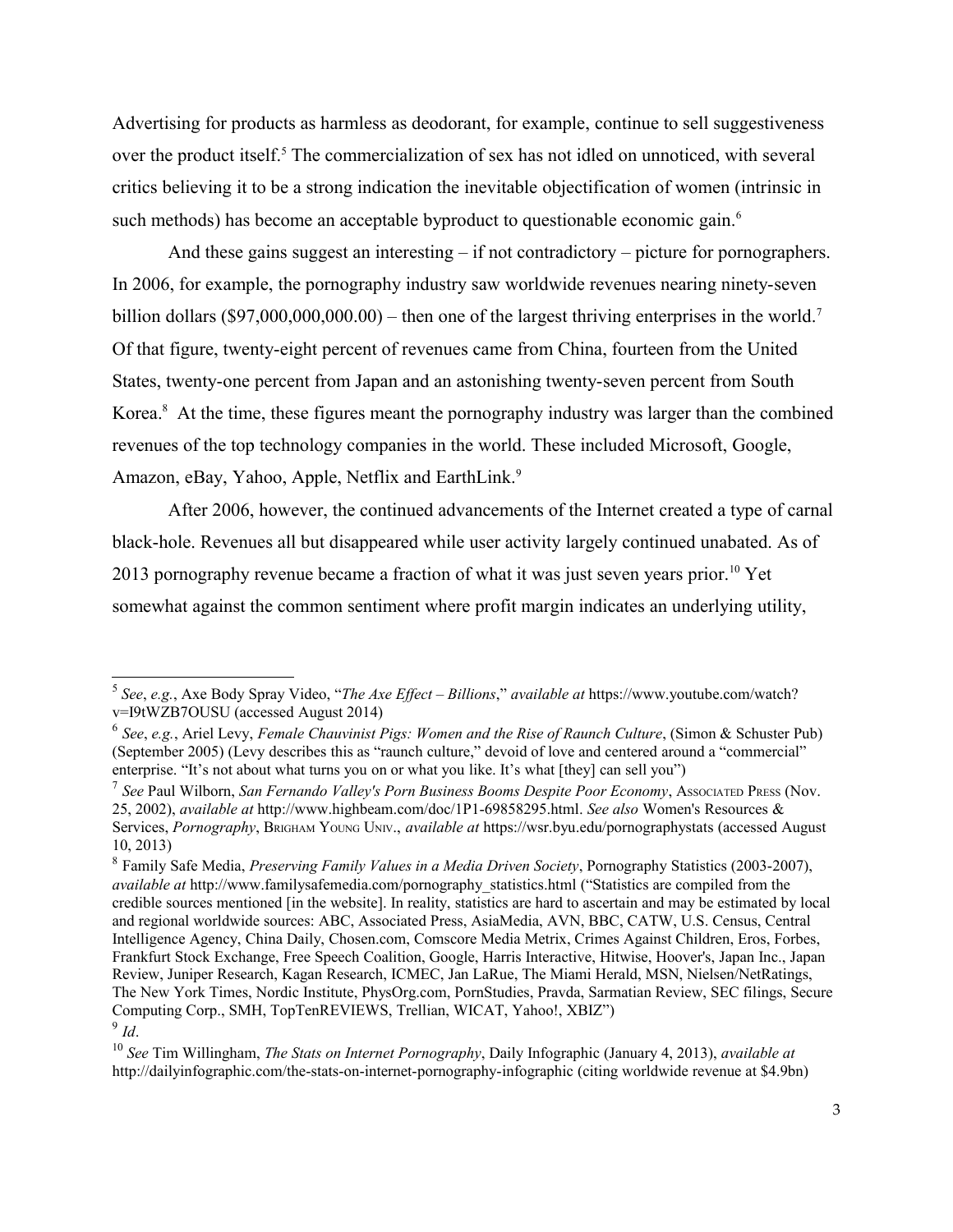pornography use is still consistently level despite this drop-off.<sup>[11](#page-3-0)</sup> That means pornography may be one of the few industries that exists outside the rigors of supply and demand.

With the Internet such paradoxes are possible. Twelve percent of all Internet web pages are pornographic in nature.<sup>[12](#page-3-1)</sup> Forty-million Americans are regular visitors to porn sites, with twenty-five percent of all search engine requests on any given day being pornographic in scope.<sup>[13](#page-3-2)</sup> Alarmingly, 116,000 of these every day searches involve child pornography.<sup>[14](#page-3-3)</sup> And because theInternet is somewhat synonymous with anonymity, even the most vile sex acts are now transmitted via the web with considerable immunity.<sup>[15](#page-3-4)</sup> This too has not gone unnoticed.<sup>[16](#page-3-5)</sup>

Economic gains. Vile sex acts. Virtual anonymity. Such items suggest pornography an easy concept to behold, licit or illicit that concept may be. To this day, however, the definition of pornography is as elusive as ever.<sup>[17](#page-3-6)</sup> Ever compounding the elusiveness of that definition – should that definition find sunlight – is the secondary, but seemingly more important issue of whether such a definition has any actual world application.<sup>[18](#page-3-7)</sup> As simplistic as it may or even should

<span id="page-3-0"></span><sup>&</sup>lt;sup>11</sup> *See Id.* According to research conducted by Willingham, every second in 2013 28,258 Internet users were viewing pornography. In 2006, where revenues were nearing roughly twenty-times the 2013 totals, *cf. supra* at note 7, use was approximately 29,000 views per second.

<span id="page-3-1"></span><sup>&</sup>lt;sup>12</sup> *Id.* (At a minimum, at least 25,000,000 individual websites)

<span id="page-3-2"></span> $13$  *Id.* (68,000,000 searches/day. The top of which is the word "sex.")

<span id="page-3-3"></span><sup>14</sup> *Id*.

<span id="page-3-4"></span><sup>15</sup> Hurlburt & Wallace, *supra*, note 1 ("This new generation of pornography is more graphic than ever. With the technology of virtual reality, users can control sexual situations on their computer screens, undress images of women and use simulated sex toys on them. These advances further desensitize the user to harmful and violent situations.")

<span id="page-3-5"></span><sup>16</sup> In his book, *The Soul in Cyberspace*, Douglas Groothuis comments on the delusion of such anonymity as a mode of "self-deception" that drops to "new depths thanks to the online community ("This ease of access was sadly highlighted by the pseudonymous confessions of 'the Flogmaster' in Internet Underground. This man rejoiced in the opportunities cyberspace afforded him to engage in sadomasochistic fantasies: 'After years of guilty hiding I was now part of an anonymous society openly sharing interests and secrets that could not be expressed in any other forum.' Notice the strange wording he uses: 'anonymous society' that 'shares.' This poor soul is relieved that he can freely indulge his perverse desires without guilt; yet the only 'society' in which it can be done must be anonymous.") Douglas Groothuis, *The Soul in Cyberspace,* at 99 (Grand Rapids, MI ed., Baker Pub Group) (1997) (Arianna Huffington goes further, calling online pornography a "plague...far beyond indecency, descending into barbarism." *Id*, at 100. Such barbarism, Huffington observes, includes depictions of child molestation, bestiality, sadomasochism and how to find sexual enjoyment in killing children.) *Id*.

<span id="page-3-6"></span><sup>&</sup>lt;sup>17</sup> *See*, *e.g.*, James Lindgren, *Defining Pornography*, 141 UNIV. OF PENN. L. RE V. 4 (1993) (opening his Note with the telling question: "What is pornography or obscenity?")

<span id="page-3-7"></span><sup>&</sup>lt;sup>18</sup> *Id.* at 1155 ("Despite much speculating about pornography definitions, there's been little empirical study of just how they work when applied to real texts.")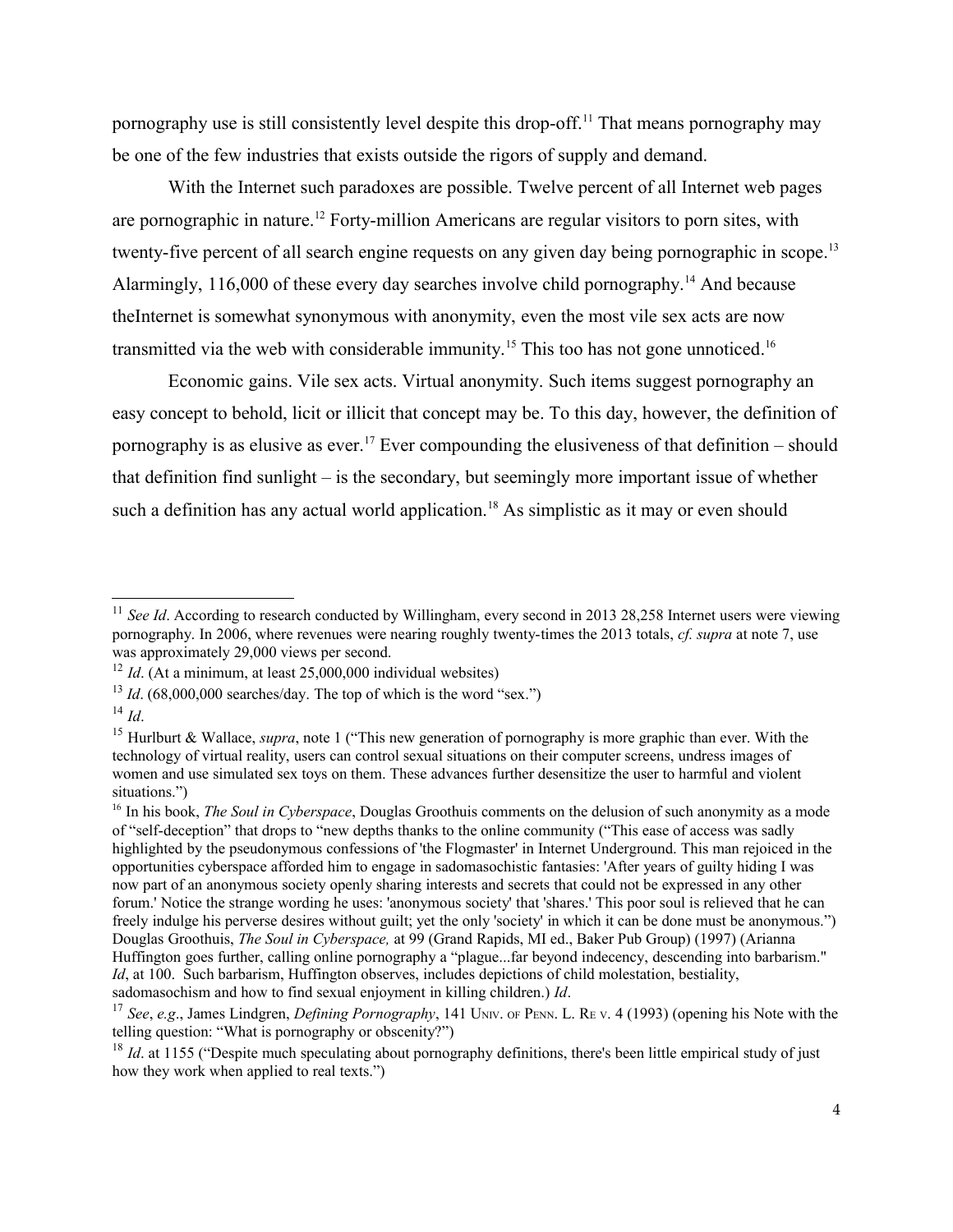appear, legal scholars and critics alike have found such issues difficult if not impossible to shepherd.<sup>[19](#page-4-0)</sup>

There's a reason to try, though. The undefined field of pornography is a realm within a realm within a realm. There is the First Amendment, bastion and rallying cry of a free people,<sup>[20](#page-4-1)</sup> which contemplates speech and conduct of varying forms and fashion. Not all free people are so idealistic and, as if aware of such limitations in her interpretations, the Supreme Court has long held no right is completely unbridled.<sup>[21](#page-4-2)</sup> Obscenity, as one such example, is not a constitutional form of speech and can therefore be strictly ascribed.

This raises the trickiest of questions: are pornography and obscenity one in the same? If they are, why is most pornography largely ignored by relevant enforcement agencies? If they are not, where is the line demarcating the two? And if such a line can be drawn, what is the proper end, if any at all, a state could (or reasonably should) pursue in response to the relationship that may arise between pornography and the *populi*?

If its likely an inverse relationship exists between the cultural burgeoning of pornography to that of the perceived societal consequences,<sup>[22](#page-4-3)</sup> and a working definition for pornography is finally accepted, the question becomes more particularized. Does the federal or state government: 1. have power to address the consequences of pornography; and 2. if it does have that power, what competing interests undermine the execution of that power?

<span id="page-4-0"></span><sup>&</sup>lt;sup>19</sup> The most famous of this difficulty may be found memorialized by Justice John Stevens, who claimed he "knew not" what pornography was, only that he "knows [sic] it when [he] see[s] it." *Jacobellis v. Ohio*, 378 U.S. at 184 (1964).

<span id="page-4-1"></span><sup>20</sup> *See*, *e.g.*, the beautiful yet forceful language used by Justice Robert Jackson in *West Virginia State Board of Education, et al. v. Walter Barnette, et al.,* 319 U.S. 624, at 642 (1943), in knocking down a resolution calling for punishment if/when students refuse or fail to recite the pledge of allegiance ("If there is any fixed star in our constitutional constellation, it is that no official, high or petty, can prescribe what shall be orthodox in politics, nationalism, religion, or other matters of opinion or force citizens to confess by word or act their faith therein. If there are any circumstances which permit an exception, they do not now occur to us.")

<span id="page-4-2"></span><sup>21</sup> *See*, *e.g*., *Reynolds v. United States*, 98 U.S. 145 (1879) (The Supreme Court upheld a conviction of polygamy against a constitutional challenge asserting the fundamental right to practice religion permitted the Petitioner to marry multiple wives. The Court restricted two rights in this decision: the free exercise of religion and the fundamental right to marry.)

<span id="page-4-3"></span><sup>22</sup> For a varying discussion on pornography and its links to the aforementioned, *see* Kerby Anderson, *The Pornography Plague*, PROBE MINISTRIES (1997 Probe Ministries International), *available at*

http://leaderu.com/orgs/probe/docs/pornplag.html. *See also* Dolf Zillman and Jennings Bryant, *Pornography, Sexual Callousness, and the Trivialization of Rape*, JOURNAL OF COMMUNICATIONS (1982); and Dolf Zillman*, Effects of Prolonged Consumption of Pornography* at 22-24 (June 1986). (This was a paper prepared for the Surgeon General's Workshop on Pornography and Public Health in Arlington, Va.)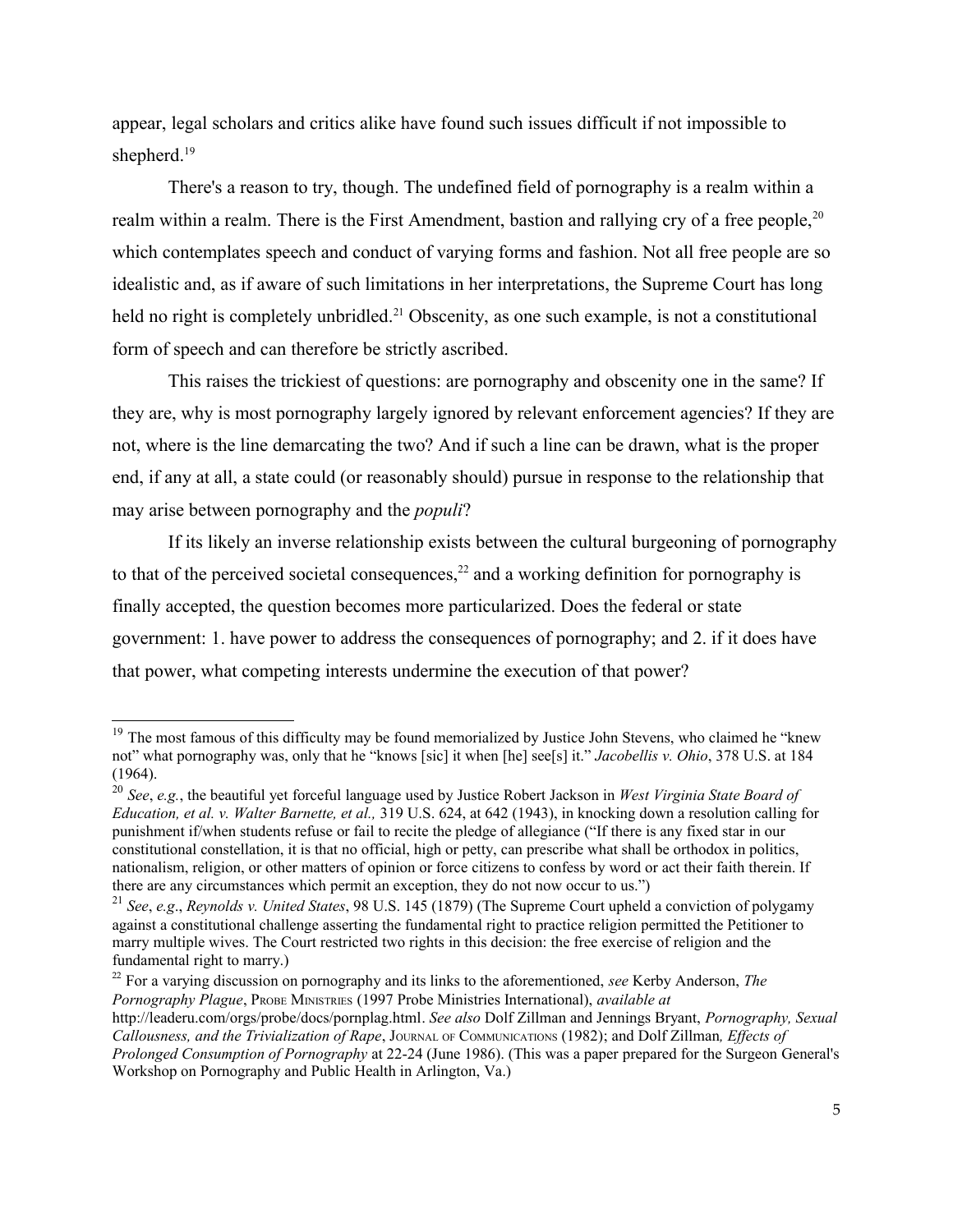The United States Constitution guards certain fundamental liberties from most kinds of regulatory efforts.[23](#page-5-0) At the same time, a state has a duty to, *and for*, the good of its people, especially when compelling reasons exist to override these fundamental rights, privileges and choices.[24](#page-5-1) This balancing act, when it comes to controversial issues of privilege and choice, has consistently put respective States' argument for the "greater good" at odds with the Constitution's guardianship of the individual. $^{25}$  $^{25}$  $^{25}$ 

By way of example: obesity, smoking, and the use of trans-fat are all under heavy scrutiny per the state's watchful concern towards general health.<sup>[26](#page-5-3)</sup> Yet pornography avoids such scrutiny even as its effects burgeon. Now, there are existing regulations aimed to curtail such primary effects arising from pornography, but more times than not such legislation turns out to be nothing more than avoidable paper tigers, creating the allusion of concern but lacking enforcement bite. [27](#page-5-4)

<span id="page-5-0"></span><sup>23</sup> *See*, *e.g*., U.S. CONST. amend. I. through amend. X (commonly referred to as *The Bill of Rights*)

<span id="page-5-1"></span><sup>&</sup>lt;sup>24</sup> The most prevalent of this kind of balancing act is found in certain states outlawing cigarette smoking in public places (and other tobacco-based products). Citing health concerns over air-quality and second-hand smoke, states and cities such as New York, Minnesota, and California have generally banned public smoking. In Minnesota, this legislation was named the Freedom to Breathe Act of 2007. Similarly, countries overseas also started adopting antismoking bans. In Ireland, Norway, and the United Kingdom there exists several limitations on smoking in public places. This kind of action in response to growing public health concerns is not limited to smoking; States have also started adopting legislation that make it unlawful for restaurants to use cooking oil containing trans fats. *See* Kate Stone Lombardi, *Does That Trans-Fat Ban Grease a Slippery Slope?*, New York TIMES (January 27, 2008) (In New York City, restaurants are fined if they are found to be using such oils). And with the rising crisis surrounding obesity in America, some legislature are suggesting drastic measures in light of drastic times; for example Mississippi is considering a measure that would ban restaurants from serving obese people (*Mississippi Law Would Ban Restaurants From Serving Fat People* (February 4, 2008), *available at* http://www.suntimes.com/news/nation/775974,fat020408.article)

<span id="page-5-2"></span><sup>25</sup> It seems the most famous of this type of situation would be the circumstances in which *Roe v. Wade*, 410 U.S. 113 (1973) was decided. Legalizing abortion by way of a constitutional freedom of "privacy" and a woman's right to choose, the Supreme Court overruled the state of Texas's legitimate interest in protecting "life" by way of their atiabortion statutes. The test used in situations such as these has commonly been referred to as *strict scrutiny*. Originating in one of the most "famous footnotes" in Supreme Court history, the Court in *United States v. Carolene Products*, 304 U.S. 144 (1938) hinted that "[t]here may be narrower scope for operation of the presumption of constitutionality when *legislation appears on its face to be within a specific prohibition of the Constitution*, such as those of the first ten amendments, which are deemed equally specific when held to be embraced within the Fourteenth..." (Footnote #4). *See also Korematsu v. United State*s, 323 U.S. 214 (1944) for the first application of this test.

<span id="page-5-3"></span><sup>26</sup> *See supra*, at note 24.

<span id="page-5-4"></span><sup>&</sup>lt;sup>27</sup> Consider certain provisions of the Child Online Protection Act of 1998 ("COPA") that were considered too broad and struck down by the Supreme Court. This is legislation dealing exclusively with protecting minors from sexual material on the Internet and yet the Supreme Court is constantly vigilant to pornography being viewed under the iron curtain of the First Amendment. *See*, *e.g.*, *Ashcroft v. American Civil Liberties Union*, 542 U.S. 656 (2004) (in affirming a preliminary injunction, the Supreme Court held COPA was not the least restrictive means Congress could have used in protecting minors)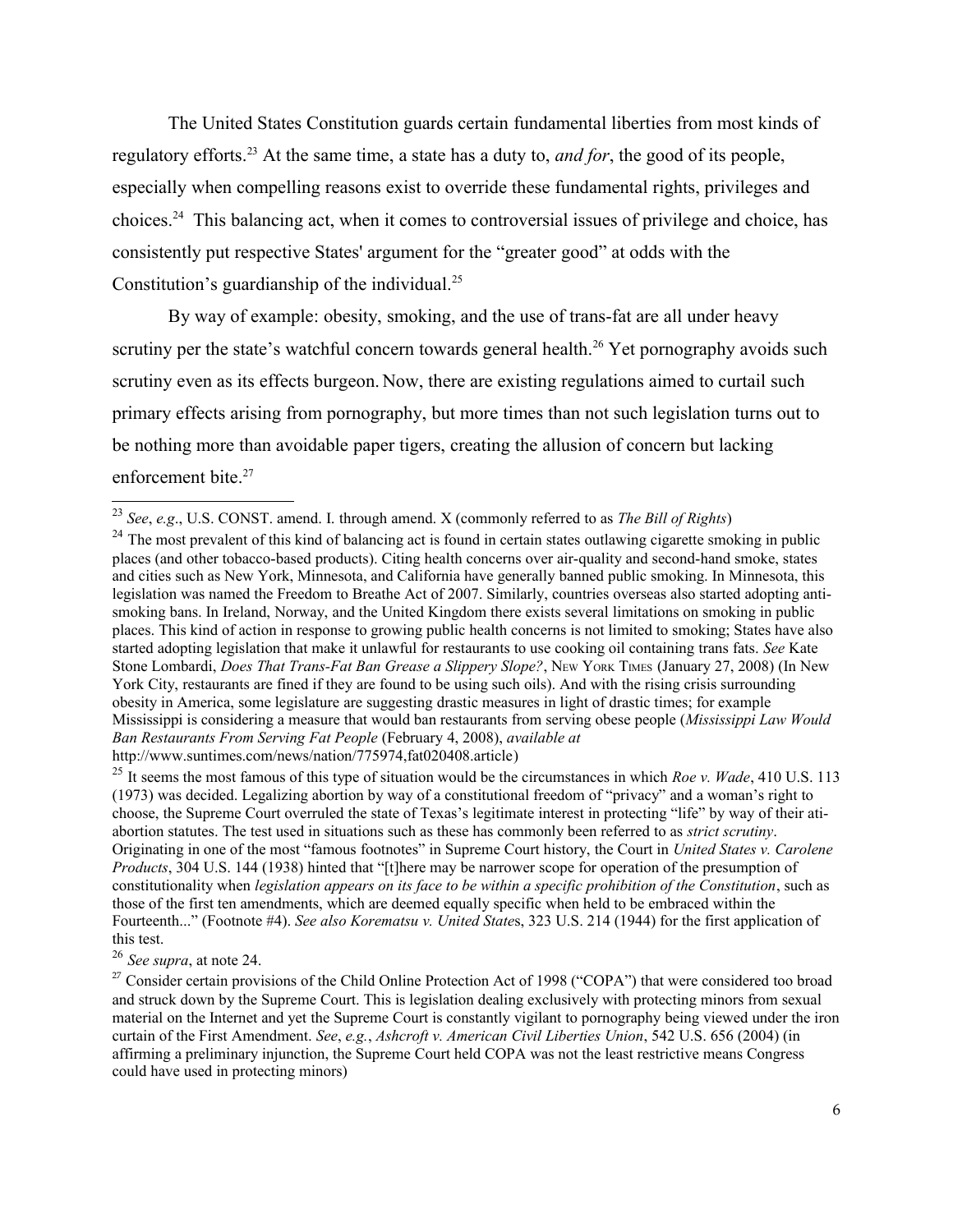This can most clearly be seen by the Supreme Court's progression towards *Miller v. California*, the 1973 case that dealt specifically with obscenity and the First Amendment. Since *Miller*, pornography has become a cultural glacier slowly inching forward while changing the landscape beneath it. As obscenity? *Miller* was unclear on this point. With advancements in neuroscience and the proliferation of the Internet, it appears now, however, *Miller* is ripe for readdressing.

This Note will make the argument that pornography is afforded First Amendment protections far too broadly. Without the allusion of this protection, pornography regulation can therefore be enforced with strict rigidity in light of a growing concern for the public health and welfare.<sup>[28](#page-6-0)</sup> Part I of this Note will underscore, by background exploration, the First Amendment protection to "expressive conduct" and "obscenity," illustrating how the production and use of pornography rest comfortably between the two – never fully enjoying First Amendment protection while at the same time never being subject to firm regulation lest a constitutional right be implicated. Part II will discuss public health law and state power, examining whether pornography should be considered an illicit good that is comparable to an addictive drug as defined by the Federal Food, Drug, and Cosmetic Act (in conjunction with the federal Comprehensive Drug Abuse Prevention and Control Act).[29](#page-6-1) Part III will then elaborate on how public welfare regulations by way of Congress and/or local ordinances could chip away at pornography's protection and remove its loose First Amendment safeguard. Finally, Part IV will conclude on whether it's a feasible option in regulating pornography as an illicit drug under current Congressional Scheduling while addressing the cultural and economic concerns that may arise under such optioning.

## I. PORNOGRAPHY'S PROTECTION IN THE FIRST AMENDMENT, AND THE COURT'S PROGRESSION TO AN "OBSCENITY"-STANDARD

"The Court has worked hard to define obscenity and concededly has failed." -Justice Douglas, in dissent *Miller. v. California (1973)*

<span id="page-6-1"></span><span id="page-6-0"></span><sup>28</sup> The Court in *Miller* did hold that obscenity laws *can* be enforced against "hard-core pornography" (413 U.S. 15, at 28 (1973) (emphasis added)); however any and all federal obscenity laws are largely ignored and rarely enforced. The exception being those instances of Child Pornography under COPA, but even this is a rare exception. <sup>29</sup> Pub. L. 75-717, at 21 U.S.C. § 301, *et seq*; Pub. L. 91-513, at 21 U.S.C. § 801, *et seq*., respectively.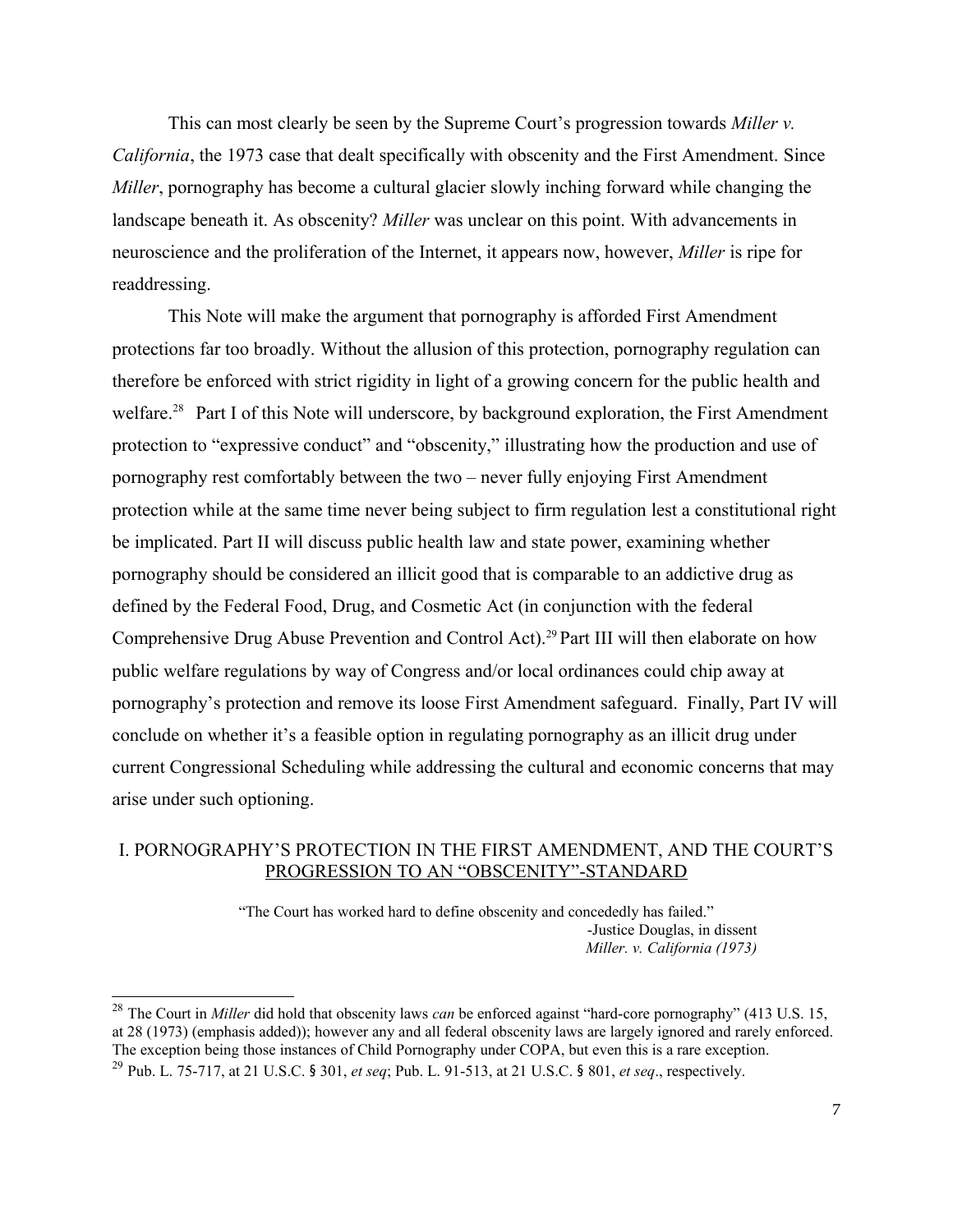## *A. Expressive Conduct, Context, and the Development of a Constitutional Standard Defining "Obscenity"*

The First Amendment provides:

Congress shall make no law respecting an establishment of religion, or prohibiting the free exercise thereof; or abridging the freedom of speech, or of the press; or the right of the people peaceably to assemble, and to petition the government for a redress of grievances.<sup>[30](#page-7-0)</sup>

Respecting pornography, the freedom of speech clause found within the First

Amendment has been broadly interpreted to encompass what has come to be known as "sexual expression."<sup>[31](#page-7-1)</sup> Such expression has long been recognized as speech entitled to First Amendment protections,<sup>[32](#page-7-2)</sup> so long as the conduct being expressed is "sufficiently imbued with elements of communication."<sup>[33](#page-7-3)</sup>

The specific test used by the Supreme Court for expressive conduct, in light of the *sufficiency imbued*-requirement, is whether "an intent to convey a particularized message is present," in addition to a clear finding of likelihood that the expressed message be understood to those viewing it.[34](#page-7-4) Admittedly, First Amendment jurisprudence is not so simple as to be decided by one general test. Thus, even when certain  $-$  i.e. sexual  $-$  conduct is found to be "expressive" for purposes of speech, courts will then have to decide whether the regulation of the same conduct is anyway related to the suppression of the expression involved.<sup>[35](#page-7-5)</sup>

<span id="page-7-3"></span><sup>33</sup> *Spence v. Washington*, 418 U.S. 405, 409 (1974).

<span id="page-7-0"></span><sup>30</sup> U.S. CONST. amend. I.

<span id="page-7-1"></span><sup>&</sup>lt;sup>31</sup> For a varied discussion on obscenity, sexual expression, and the First Amendment, *see generally*, Amy Adler, *What's Left?: Hate Speech, Pornography, & the Problem of Artistic Expression, 84 CAL. L. REV. 1499 (1996); Harry* Clor, *Obscenity & the First Amendment*, 7 LOY. L.A. L. REV. 207 (1974); David Cole, *Playing by Pornography's Rules: The Regulation of Sexual Expression*, 143 U. PA. L. REV. 111 (1994); Ronald Collins & David Skover, *The Death of Discourse* (1996) at 139-200; Louis Henkin, *Morals & The Constitution: The Sin of Obscenity*, 63 COL. L. REV. 391 (1963); Steven Gey, *The Apologetics of Suppression: The Regulation as Act and Idea*, 86 MICH. L. REV. 1564 (1988); William Lockhard, *Escape from the Chill of Uncertainty: Explicit Sex & The First Amendment*, 9 GA. L. REV. 533 (1975); and, *inter alia*, Jeffery O. Sherman, *Love Speech: The Social Utility of Pornography*, 47 STAN. L. REV. 661 (1995)

<span id="page-7-2"></span><sup>32</sup> *See Texas v. Johnson*, 491 U.S. 397, 404 (1989) ("The First Amendment literally forbids the abridgement only of 'speech', but we have long recognized that its protection does not end at the spoken or written word.")

<span id="page-7-4"></span><sup>&</sup>lt;sup>34</sup> *Id.*, at 410, 411. Examples of this kind of protected conduct include activities such as burning a flag as a form of political protest (*Texas v. Johnson*), fashioning peace signs to the American flag (*Spence v. Washington*), and wearing black armbands to protest the Vietnam wars (*Tinker v. Des Moines Indep. Cmty. Sch. Dist*., 393 U.S. 503, 504-05 (1969)).

<span id="page-7-5"></span><sup>35</sup> *Texas*, *supra* note 32, at 403.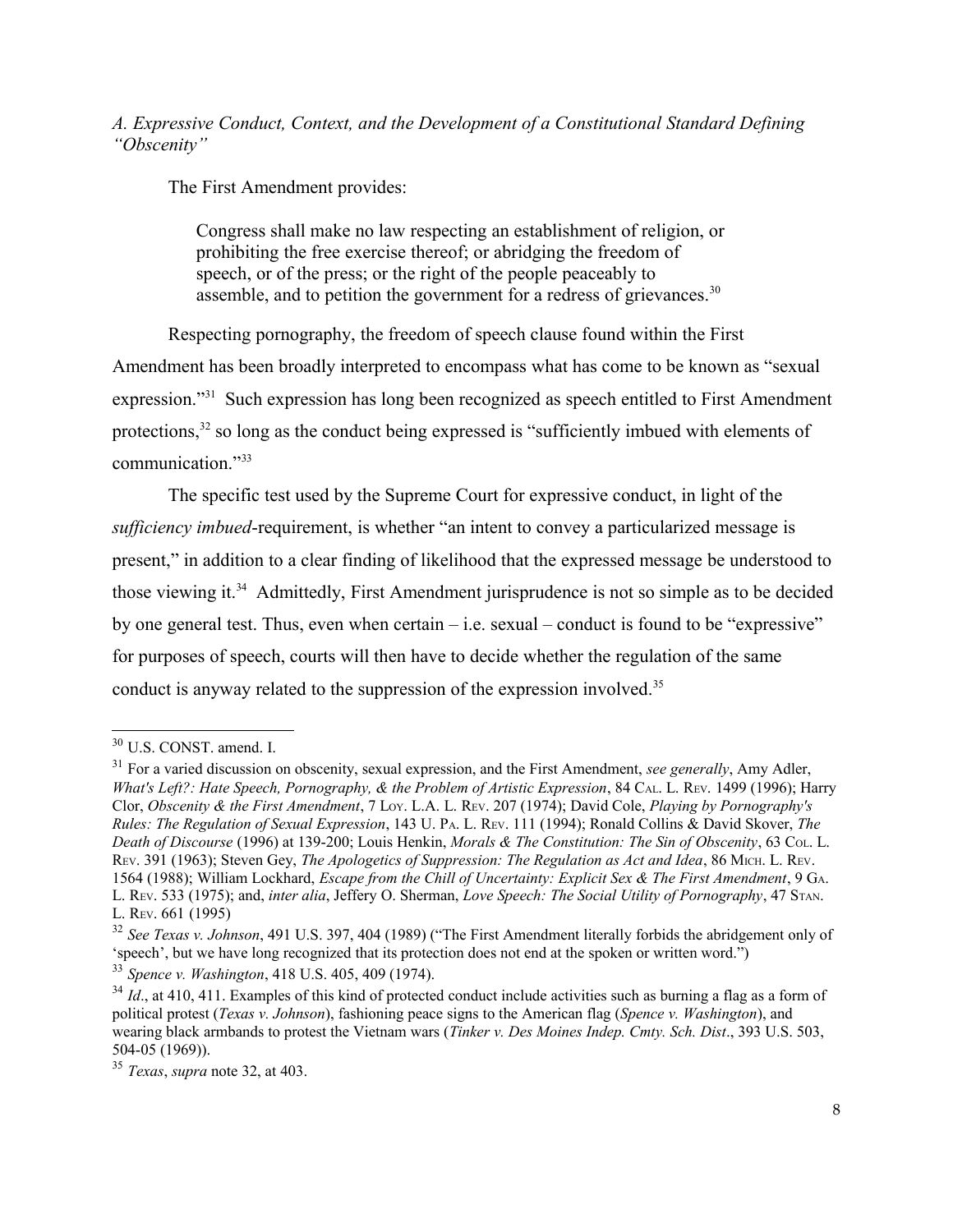Within this inquiry come two levels the courts explore in balancing expressive conduct against the suppressive regulations implemented to curb such conduct. If the suppression (read: regulation) is aimed at the "communicative impact" of the speech, courts deem these "content-based" restrictions and tend to send those regulations out to pasture.<sup>[36](#page-8-0)</sup> If, on the other hand, an inquiry is formed and the regulation is aimed at the "noncommunicative impact" of the expressive conduct, courts deem these "content-neutral" infringements.<sup>[37](#page-8-1)</sup>

For purpose of *this* inquiry and in service to brevity, pornography regulations have historically been held to be content-neutral suppressors, with a handful of courts upholding comparable regulations when pertaining to various zoning laws passed to avoid the "secondary effects" of what pornography and "adult" entertainment may carry into a community.<sup>[38](#page-8-2)</sup>

## 1*. Brief European Context for Obscenity Regulation*

<span id="page-8-0"></span><sup>36</sup> *See*, *e.g*., *Reno v. American Civil Liberties Union*, 521 U.S. 844, at 872 (1997) (With respect to the Communications Indecency Act of "The vagueness of the CDA is a matter of special concern for two reasons. First, the CDA is a content-based regulation of speech. The vagueness of such a regulation raises special First Amendment concerns because of its obvious chilling effect on free speech. See*, e. g., Gentile* v. *State Bar of Nev.,* 501 U. S. 1030, 1048-1051 (1991). Second, the CDA is a criminal statute. In addition to the opprobrium and stigma of a criminal conviction, the CDA threatens violators with penalties including up to two years in prison for each act of violation. The severity of criminal sanctions may well cause speakers to remain silent rather than communicate even arguably unlawful words, ideas, and images. See, *e. g., Dombrowski* v. *Pfister,* 380 U. S. 479, 494 (1965). As a practical matter, this increased deterrent effect, coupled with the "risk of discriminatory enforcement" of vague regulations, poses greater First Amendment concerns than those implicated by the civil regulation reviewed in *Denver Area Ed. Telecommunications Consortium, Inc.* v. *FCC,* 518 U. S. 727 (1996).")

<span id="page-8-1"></span><sup>37</sup> *See* Ofer Raban, *Content-Based, Secondary Effects, and Expressive Conduct: What in the World Do They Mean (and What Do They Mean to the United States Supreme Court)?*, 30 SETON HALL L. REV. 551, 554 (2000). *See also* Kevin Case, "Lewd and Immoral": Nude Dancing, Sexual Expression, and the First Amendment, 81 CHI. KENT. L. REV. 1185 (2006).

<span id="page-8-2"></span><sup>&</sup>lt;sup>38</sup> The history of the "secondary effects" test had the Supreme Court originally considering city ordinances that attempted to confine adult motion picture theaters to a relatively limited area in *Young vs. American Mini Theaters*, 427 U.S. 50 (1976). In *Young*, the Court upheld a Detroit zoning ordinance that prohibited adult theaters from locating near residential areas or within 1,000 feet of any two other "regulated uses" (adult-oriented businesses). In a footnote of their holding, the Court considered the law a legitimate effort by the city "to preserve the character of its neighborhoods." Further, in *City of Renton vs. Playtime Theatres*, 475 U.S. 41 (1986), the Court found these "secondary effects" often associated with a concentration of adult-oriented businesses propagating prostitution, crime, and lowered property values (among other things). Since the law in *City of Renton* was "content-neutral" in the sense that it was not justified with reference to the content of the speech, the Court upheld the ordinance using something less than strict scrutiny. Lastly, in *Barnes vs. Glen Theater*, 501 U.S. 560 (1991) the Court took to considering public nudity as expressive conduct. There, a majority of the Court found the case as a First Amendment balancing-act, wherein five members of the Court (applying the O'Brien test articulated in the case *United States v. O'Brien*, 391 U.S. 367 (1968) (this case, over the now famous draft cards and the Vietnam War, began the inquiry to whether expressive conduct would be afforded First Amendment protection) concluded that the state's interest in protecting morality (four members) or preventing the harmful secondary effects of nude entertainment establishments (Souter) permitted Indiana to enforce its ban on public nudity. *See also City of Erie vs. Pap's A.M. and City of Los Angeles vs. Alameda Books*, 529 U.S. 277 (2000).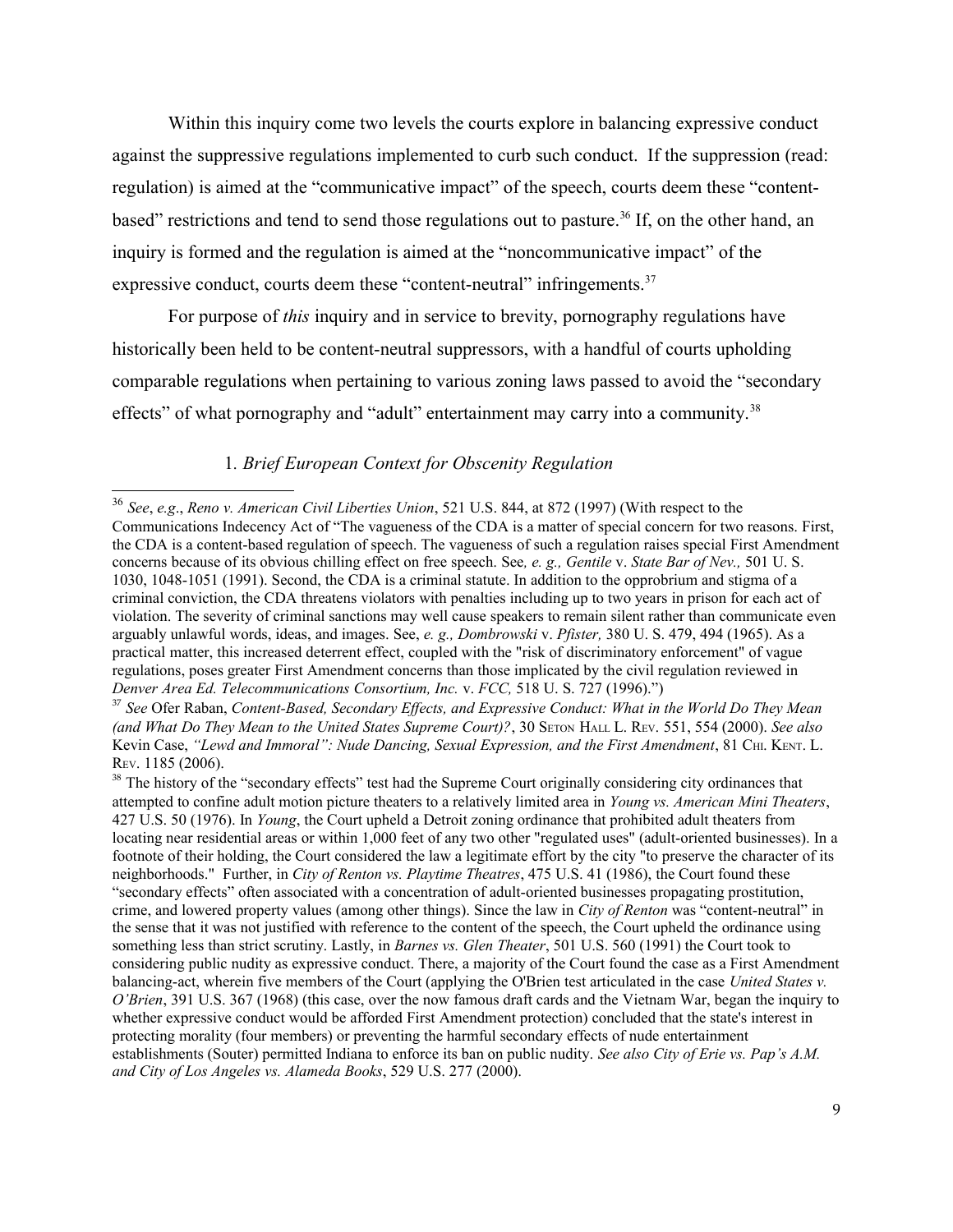The basis for First Amendment protection (and interpretation) of sexual expression comes originally from initiatives to regulate sexual expression in Europe.<sup>[39](#page-9-0)</sup> There, sexual explicit materials were generally permitted so long as the same materials did not inflict harm or create a harmful influence on or in children.<sup>[40](#page-9-1)</sup> This was the general policy, anyway, until around the  $16<sup>th</sup>$ century. Then, European countries started limiting what books were given to children,<sup>[41](#page-9-2)</sup> and by the 18<sup>th</sup> century a perceived "childhood sexual innocence" swiftly led to a wave of strict anti-masturbation hysteria in Europe.<sup>[42](#page-9-3)</sup> Concerns "with possible corruption of the young, along with urbanization, increased literacy, and anti-vice movements" were then stoked during the  $19<sup>th</sup>$ century. Ultimately this led to "[a] political will for widespread suppression of sexual speech."<sup>[43](#page-9-4)</sup>

## 2*. European Roots to the U.S. Tree*

The first federal law of the United States regulating "obscenity" was passed in 1842, authorizing the then Customs Service to seize and confiscate any materials or pictures categorized as "obscene or immoral."[44](#page-9-5) At the time this was considered a questionable regulatory scheme, even with states having passed some of their own obscenity laws as far back as the 1820s,<sup>[45](#page-9-6)</sup> since no definition for "obscene" or "immoral" was provided for by the scheme itself. Twenty years later, however, and after England fashioned herself a suitable standard via the case of *Hicklin v. Regina*, the United States would quickly gain her footing.

<span id="page-9-0"></span><sup>39</sup> For a general understanding of the road to censorship in Europe, *see* Mette Newth, *The Long History of Censorship*, Beacon For Freedom of Expression (National Library of Norway 2010) *available at* http://www.beaconforfreedom.org/liste.html?tid=415&art\_id=475

<span id="page-9-1"></span><sup>&</sup>lt;sup>40</sup> *See Id.* (Noting "the postal service also played a crucial role as an instrument of censorship in many countries, particularly in times of war. The British Empire efficiently employed censorship of mail during the first half of the  $20<sup>th</sup>$  century.")

<span id="page-9-2"></span><sup>&</sup>lt;sup>41</sup> *Id.* ("Public libraries were expected to act as the benevolent guardians of literature, particularly books for young readers.")

<span id="page-9-3"></span><sup>42</sup> Philippe Ariès, *Centuries of Childhood* 103 (Bob Corbett ed., Vintage Press 1985) (1962) ("Certain pedagogues...refused to allow children to be given indecent books" which led to early attempts to censor sexually arousing art and literature). *See also* Paula Fass, *et al*., *Reinventing Childhood after World War II* xi (Univ. of Penn. Press (2012)) ("One of the revelations [...] is the centrality of children and childhood to fundamental matters of law, social policy, politics and political symbolism, institutional life, and cultural production.")

<span id="page-9-4"></span><sup>43</sup> For an excellent discussion on this widespread suppression, see Marjorie Heins, *Not in Front of the Children: "Indecency," Censorship, and the Innocence of Youth* 18-26 (Hill & Wang) (2001). <sup>44</sup> *Id*.

<span id="page-9-5"></span>

<span id="page-9-6"></span><sup>45</sup> *See* Brian Duignan, *The Judicial Branch of the Federal Government: Purpose, Process, and the People* 178 (Britannica Ed. Publishing (2010)).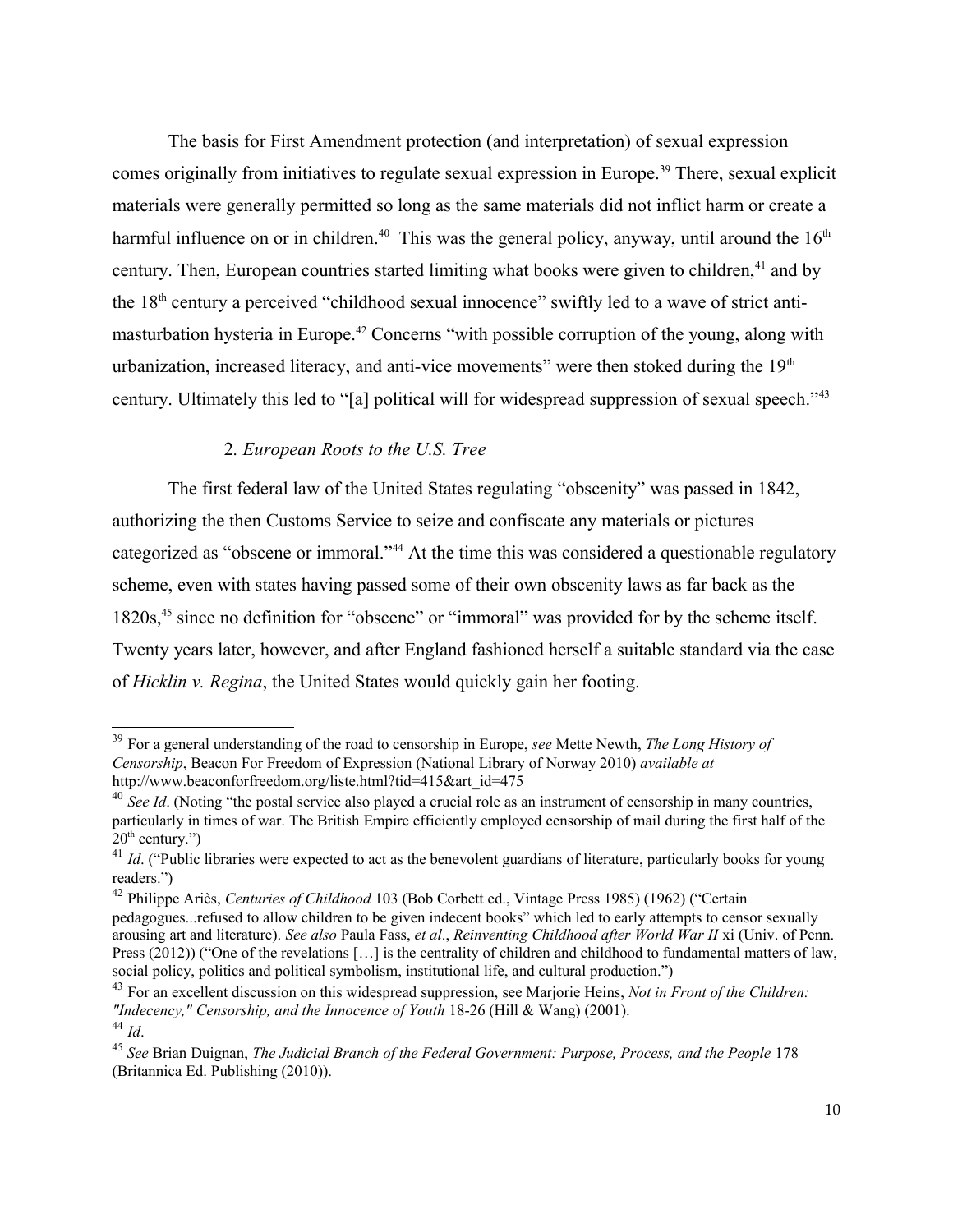Under the English common law famously created in *Hicklin*, any material that tended to "deprave and corrupt those whose minds are open to such immoral influences" was to be deemed "obscene" and could there a result be banned according to that basis.<sup>[46](#page-10-0)</sup> At the time, this included many literary works since even isolated passages, taken out of context, *could be* immorally influencing to the most susceptible of society, such books were outlawed for nothing more than the effect *they might have*.

 In the United States, this *Hicklin* "deprave and corrupt"-standard was legislatively contemplated in the Comstock  $Act<sub>1</sub><sup>47</sup>$  $Act<sub>1</sub><sup>47</sup>$  $Act<sub>1</sub><sup>47</sup>$  a comprehensive federal initiative meant to curb pornography, contraception, and even educational materials shipped through the postal services.<sup>[48](#page-10-2)</sup> The standard created by the English in *Hicklin*, legislatively contemplated by the United States with passage of the Comstock Act,<sup>[49](#page-10-3)</sup> did eventually meet certain criticism for its broad scope and child-centric focus.<sup>[50](#page-10-4)</sup> As Judge Learned Hand put it, Americans were being

<span id="page-10-2"></span> $48$  The prosecution of Ida Craddock comes to mind. On October  $10<sup>th</sup>$ , 1902, Ms. Craddock was arrested by Comstock himself and prosecuted under the Comstock Act for sending her short pamphlet, *The Wedding Night*, through the mail. Her conviction led to a five-year sentence which is believed to have directly influenced Craddock's decision to commit suicide. *See also* Ira Craddock, *The Wedding Night*, (Zea Books 1902), available at http://www.idacraddock.com/wedding.htm; Clark Bell, Esq., *Medico-Legal Studies: Vol. VIII*, at 47-50 (Medico-Legal Journal 1906)

<span id="page-10-4"></span><sup>50</sup> See, e.g., *Walker* v. *Popenoe,* 80 U. S. App. D. C. 129, 149 F. 2d 511; *Parmelee v. United States,* 72 App. D. C. 203, 113 F. 2d 729; *United States v. Levine,* 83 F. 2d 156; *United States v. Dennett,* 39 F. 2d 564; *Khan* v. *Feist, Inc.,* 70 F. Supp. 450 aff'd, 165 F. 2d 188; *United States v. One Book Called "Ulysses,"* 5 F. Supp. 182, aff'd, 72 F. 2d 705; *American Civil Liberties Union v. Chicago,* 3 Ill. 2d 334, 121 N. E. 2d 585;

<span id="page-10-0"></span><sup>46</sup> *Regina v. Hicklin*, 3 Queens Bench 360, 362 (1868)

<span id="page-10-1"></span><sup>&</sup>lt;sup>47</sup> An Act for the Suppression of Trade in, and Circulation of, Obscene Literature and Articles of Immoral Use, c. 258, §2, 17 Stat. 598, 599 (1873) (carrying over some language from the 1865 Post Office Act, c. 89, §16, 13. Stat. 504, 507 (1865)). The federal obscenity law has been amended many times; it is now codified at 18 U.S.C. §1461. (18 U.S.C. §§ 1460-1470 is the section that "regulates" much of the adult hard-core pornography). The original law was named "Comstock" because the leading enforcer of this "deprave and corrupt"-standard was Anthony Comstock, a social activist who successfully persuaded Congress to expand the federal obscenity law. This law barred sending through the mail not only "any obscene, lewd, or lascivious book, pamphlet, picture, print, or other publication of vulgar and indecent character," but "any article or thing designed or intended for the prevention of contraception or procuring of abortion. *See also United States v. Bennett*, 24 F. Cas. 1093, at 1101-04 (Cir. Ct.S.D.N.Y. 1879); and Heins, *supra* note 43, at 32-33 ("Deputized as a special agent of the U.S. Post Office, Comstock, during his 40-year tenure as head of the New York Society for the Suppression of Vice, seized and destroyed thousands of books, magazines, illustrations, and contraceptive advertisements and devices. Arrests and prosecutions only occasionally led to appellate court decisions, and when they did, the courts generally followed the *Hicklin* definition of obscenity.").

<span id="page-10-3"></span><sup>49</sup> Then judicially rubber-stamped by way of the Supreme Court in *Rosen v. United States*, 161 U.S. 29 (1896)

*Commonwealth v. Isenstadt,* 318 Mass. 543, 62 N. E. 2d 840; *Missouri v. Becker,*364 Mo. 1079, 272 S. W. 2d 283; *Adams Theatre Co. v. Keenan,* 12 N. J. 267, 96 A. 2d 519; *Bantam Books, Inc. v. Melko,* 25 N. J. Super. 292, 96 A. 2d 47; *Commonwealth* v. *Gordon,* 66 Pa. D. & C. 101,aff'd *sub nom. Commonwealth* v. *Feigenbaum,* 166 Pa. Super. 120, 70 A. 2d 389; cf. *Roth* v.*Goldman,* 172 F. 2d 788, 794-795 (concurrence).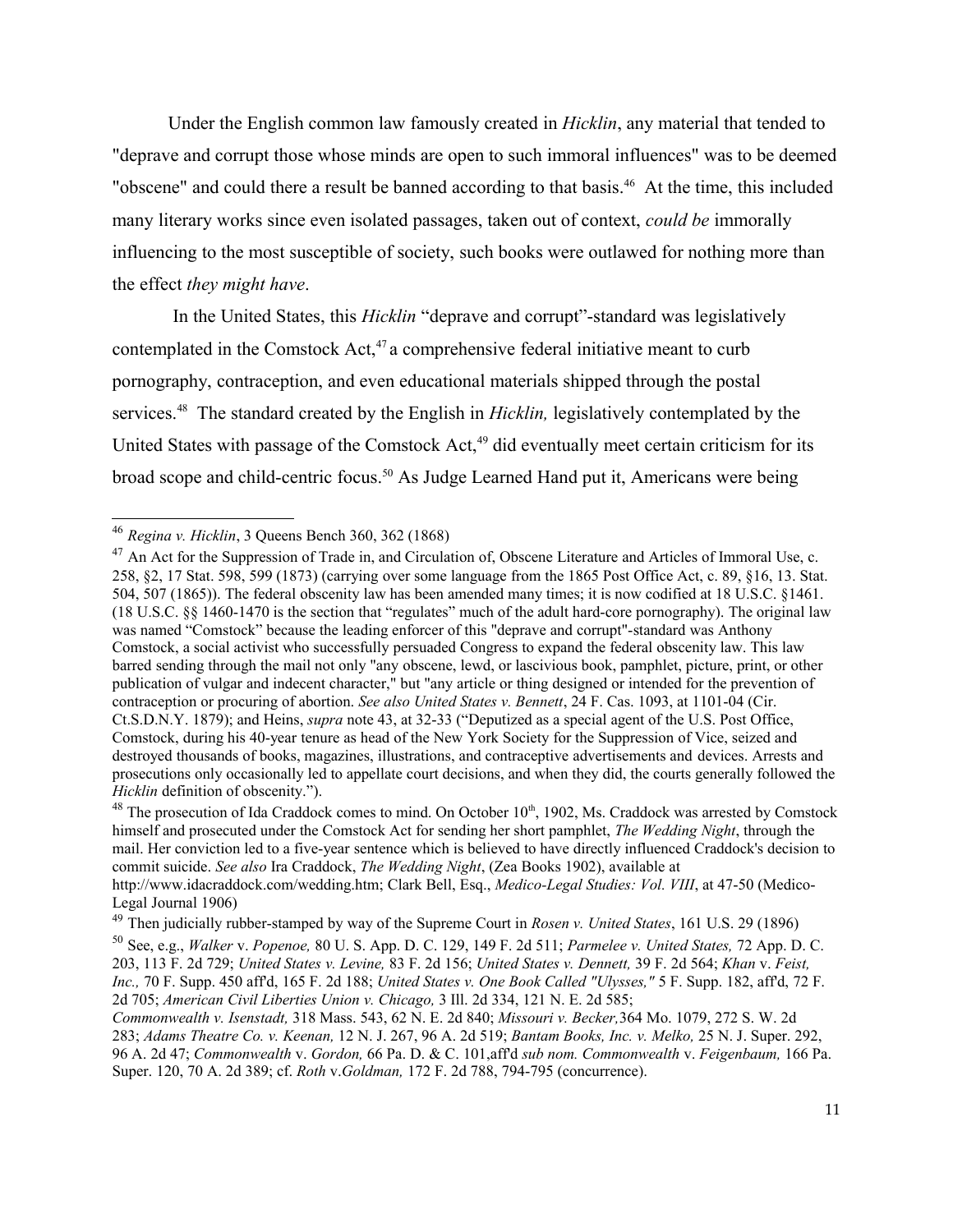asked to "reduce [their] treatment of sex to the standards of a child's library in the supposed interest of a salacious few."[51](#page-11-0) While Hand upheld the *Hicklin* test by decision in *United States v. Kennerly*, by the 1930s courts were routinely questioning whether *Hicklin* was guilty of ambiguity and overbreadth, with some even repudiating and directly overruling it.<sup>[52](#page-11-1)</sup>

## *B. The Supreme Court's Role in Defining "Obscenity": Roth v. United States*

The Supreme Court of the United States finally confronted the obscenity issue in the 1957 case of *Roth v. United States.* Writing for the Court and its 6-3 decision, Justice Brennan observed that sex is "a great and mysterious motive force in human life," "a subject of absorbing interest to mankind through the ages," but the *Hinklin* effort to curb obscenity may very well "encompass legitimate materials" conveying this force through speech and press.[53](#page-11-2) Substituting a new standard to judge works which may be considered obscene, the Court held "whether to the average person, applying contemporary community standards, the dominant theme of the material taken as a whole appeals to prurient interest" the new standard for First Amendment jurisprudence. [54](#page-11-3) *Hicklin*'s susceptible person was out. *Roth*'s average person was in.

Ten years after *Roth*, the Supreme Court tested this new standard in *Memoirs v. Massachusetts*. [55](#page-11-4) Narrowing *Roth*, a plurality of the Court held only material which is "patently offensive" and "utterly without redeeming social value" is susceptible to a finding of obscenity.[56](#page-11-5) In other words, the core articulation of the *Roth* test, subsequently narrowed in *Memoirs*, required:

<span id="page-11-0"></span><sup>51</sup> *United States v. Kennerley*, 209 Fed. Rep. 119, 121 (S.D.N.Y. 1913). *See also* David M. Rabban, *Free Speech in its Forgotten Years, 1870-1920* 146 (Cambridge Univ. Press) (1997).

<span id="page-11-1"></span><sup>&</sup>lt;sup>52</sup> The criticism was really by way of a question, specifically *Hicklin's* underlying assumption: should the law's censorship be based on what society calls inappropriate to adolescents and children? For those that leaned against this underlying assumption *See United States v. Dennett*, 39 F.2d 564, 568 (2d Cir. 1930); and *United States v. One Book Called "Ulysses*"*,* 5 F. Supp. 182, 183-85 (S.D.N.Y. 1933), (aff'd, *United States v. One Book Entitled Ulysses by James Joyce*, 72 F.2d 705, 706-07 (2d Cir. 1934)).

<span id="page-11-2"></span><sup>53</sup> *Roth v. United States*, 354 U.S. 476, 488 (1957).

<span id="page-11-3"></span><sup>54</sup> *Id*. at 483-87 (1957) (In fashioning this new test, Justice Brennan reaffirmed in *Roth* that obscenity was not protected by the First Amendment and thus upheld the convictions of Roth and Alberts for sending obscene material by post.)

<span id="page-11-4"></span><sup>55</sup> The full citation: *A Book Named 'John Cleland's Memoirs of a Women of Pleasure' v. Attorney General of the Commonwealth of Massachusetts*, 383 U.S. 413 (1963)

<span id="page-11-5"></span><sup>56</sup> *Id*. at 419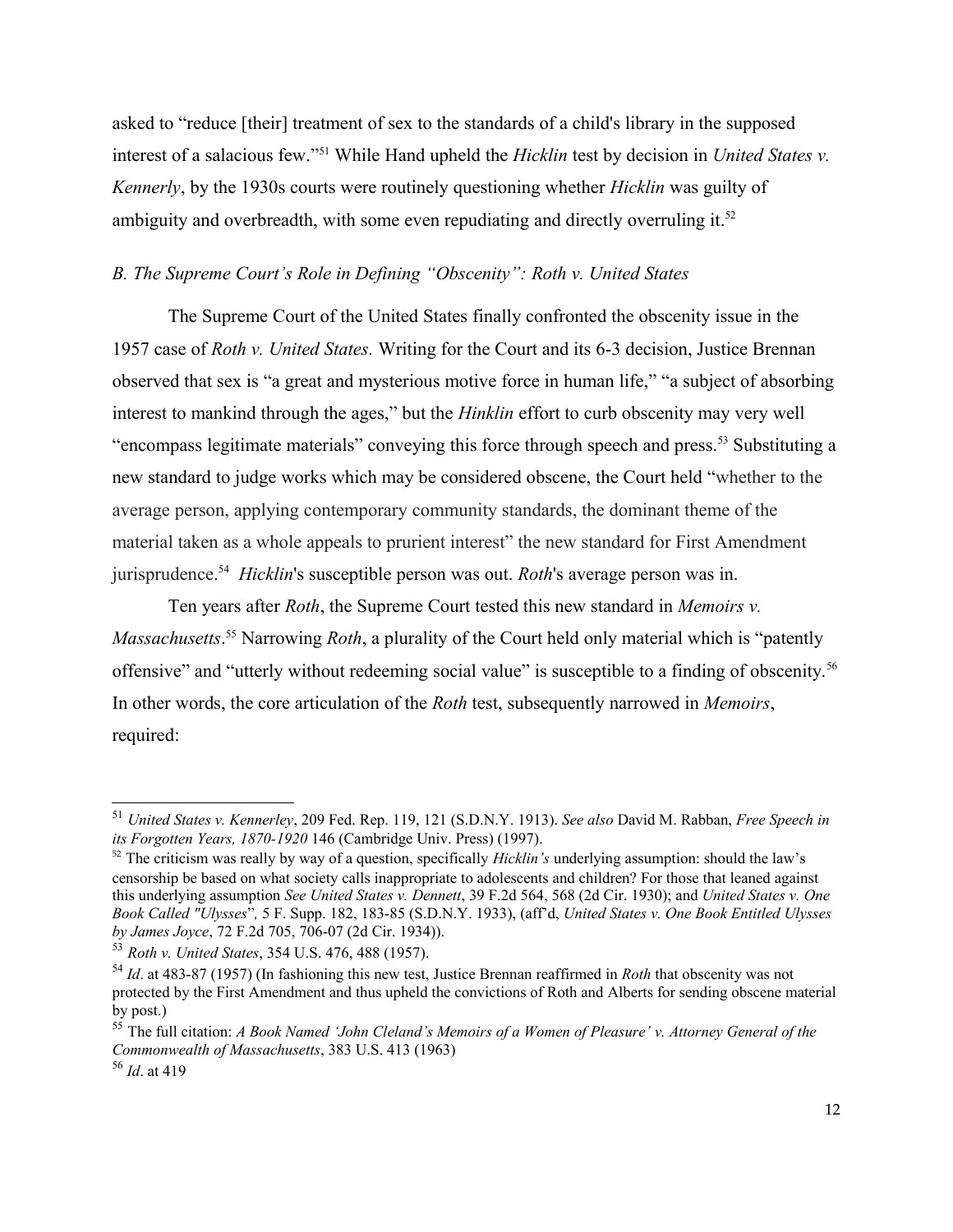(1)the dominant theme of the material taken as a whole appeals to a prurient interest in sex;

(2) the material is patently offensive because it affronts contemporary community standards relating to the description or representation of sexual matters; and

(3) the material is utterly without redeeming social value.<sup>[57](#page-12-0)</sup>

Just like in *Roth*, though, no opinion in *Memoirs* could command a majority of the Court. As a result, the state of the law regarding obscenity remained somewhat opaque even with th[ese] articulated standard[s]. This brought about a time of not just uncertainty, but oddly unconventional fact-finding. With the Court unable to agree upon a satisfying standard, and the lower courts relying thereupon such ill formulations, the Justices were put in the awkward position of actually having to personally review almost every obscenity prosecution in the United States that snaked its way up for review. In other words, the Justices (and their clerks) actually gathered for weekly screenings of potentially "obscene" motion pictures in order to decide *Roth*'s application on a case-by-case basis.<sup>[58](#page-12-1)</sup>

As a result of this individuated application and somewhat liberal definition, pornography and sexually-oriented publications multiplied.<sup>[59](#page-12-2)</sup> While the sexual revolution of the sixties burgeoned, counter-pressure from conservative-minded crowds also fomented – particularly after the Court's decision in *Jacobellis v. Ohio* which expanded the second element of *Roth* and contextualized "contemporary community standards" to mean the "society at large," or nationally, instead of by state and/or local sensibilities.<sup>[60](#page-12-3)</sup> Through expansion came limitation.

<span id="page-12-0"></span><sup>57</sup> *Id*. at 418

<span id="page-12-1"></span><sup>58</sup> *See* Judith Silver, Esq. *"Movie Day at the Supreme Court; I Know It When I See It: A History of the Definition of Obscenity"* (2001), *available at* http://64.233.167.104/search?q=cache:7ml6m4ZGSbEJ:www.internet-lawlibrary.com/pdf/Obscenity%2520Article.pdf+Roth+v.

<sup>+</sup>United+States+Justices+viewing+pornography&hl=en&ct=clnk&cd=7&gl=us. *See also*, Bob Woodward & Scott Armstrong, *The Brethren: Inside the Supreme Court* (Simon & Schuster) (1979) (Woodward and Armstrong outlined the behind-the-scenes battle of the Supreme Court during the 1960's and 1970's and provides interesting context to the obscenity cases decided during that period, most important of which was *Miller v. California)* <sup>59</sup> *See* Willingham, *supra* note 10.

<span id="page-12-3"></span><span id="page-12-2"></span><sup>&</sup>lt;sup>60</sup> *Jacobellis v. Ohio,* 378 U.S. 184 (1964) ("It seems clear that in this passage Judge Hand was referring not to state and local "communities," but rather to "the community" in the sense of "society at large; . . . the public, or people in general." Thus, he recognized that under his standard the concept of obscenity would have "a varying meaning from time to time"—not from county to county, or town to town." (*Id*. at 193)).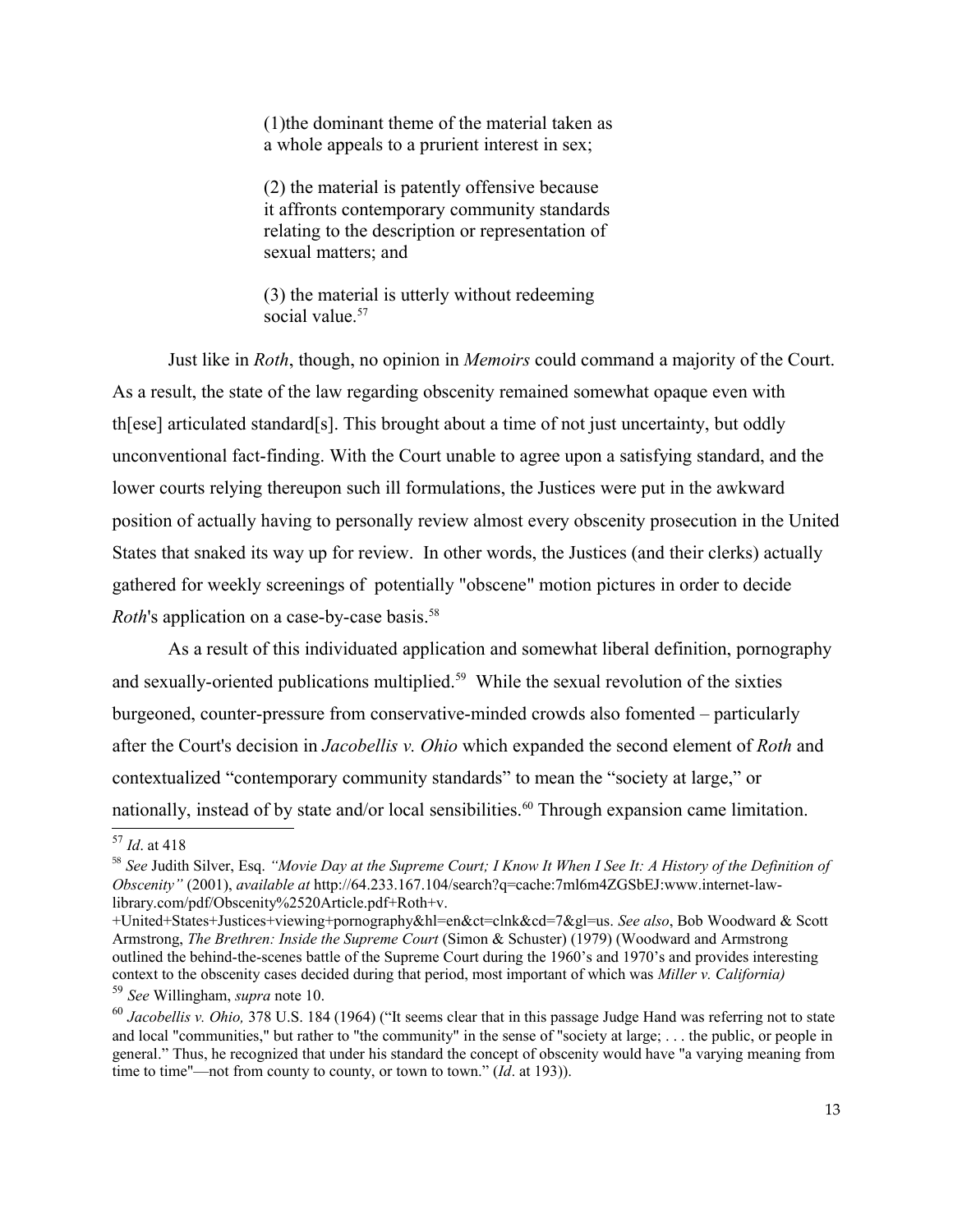This may have been the settled, albeit murky, law on obscenity – *Roth*; *Memoirs*; *Jacobellis* in all their glory– but for three subsequent events. In 1969, Chief Justice Earl Warren, part of the Court's liberal element, resigned and was replaced by a Nixon appointee, Warren Burger.<sup>[61](#page-13-0)</sup> Then in 1971, another of the Court's liberal elements, Hugo Black, resigned and was replaced by a second Nixon appointee, conservative-minded and future Chief Justice, William Rehnquist.[62](#page-13-1) Finally, in 1972, *certiorari* was granted by the Supreme Court in the obscenity prosecution making the underlying proceeding in *Miller v. California*. [63](#page-13-2)

Following argument and reargument, "one of a group of "obscenity-pornography" cases being reviewed [...] involving what Mr. Justice Harlan called "the intractable obscenity problem,"[64](#page-13-3) the Justices in *Miller v. California* affirmed the holding in *Roth* that obscenity was not protected speech under the First Amendment,<sup>[65](#page-13-4)</sup> disregarded portions of *Memoirs* and *Jacobellis,[66](#page-13-5)* and created the now settled standard-of-law regarding what constitutes "obscenity" for materials outside of the folds of the First Amendment.[67](#page-13-6) In so revamping *Roth*, the Court did acknowledge the inherent dangers in regulating expression and noted state statutes designed to obviate obscene materials must be carefully scrutinized.

To that end, the Court provided a new three-part test as a "basic guideline[]" to determine potential state offenses.<sup>[68](#page-13-7)</sup> These guidelines suggest a finding of obscenity be predicated on:

> (1) The average person, applying contemporary community standards (not national standards, as some prior tests

<span id="page-13-3"></span><sup>64</sup> *Id*., at 16.

<span id="page-13-0"></span><sup>61</sup> *See* Silver, *supra* note 58, at 2.

<span id="page-13-1"></span><sup>62</sup> *Id*.

<span id="page-13-2"></span><sup>63</sup> *Miller v. California*, 413 U.S. 15 (1973). The Court granted Miller's appeal on the basis that he was prosecuted under California's definition of obscenity which borrowed from the Court's decisions in *Roth* and *Memoirs*, decisions the Supreme Court was intent on revisiting.

<span id="page-13-4"></span><sup>&</sup>lt;sup>65</sup> "This much has been categorically settled by the Court, that obscene material is unprotected by the First Amendment." *Id*., at 23.

<span id="page-13-5"></span><sup>66</sup> "We do not adopt as a constitutional standard the "*utterly* without redeeming social value" test of *Memoirs* v. *Massachusetts,* 383 U. S., at 419; that concept has never commanded the adherence of more than three Justices at one time." *Id*., at 24-25. "[A]nd (c) hold that obscenity is to be determined by applying "contemporary community standards," […] not "national standards." *Id*., at 37.

<span id="page-13-6"></span><sup>67</sup> *See Id*., at 24.

<span id="page-13-7"></span><sup>&</sup>lt;sup>68</sup> *Id.* ("A state offense must also be limited to works which, taken as a whole, appeal to the prurient interest in sex, which portray sexual conduct in a patently offensive way, and which, taken as a whole, do not have serious literary, artistic, political, or scientific value.")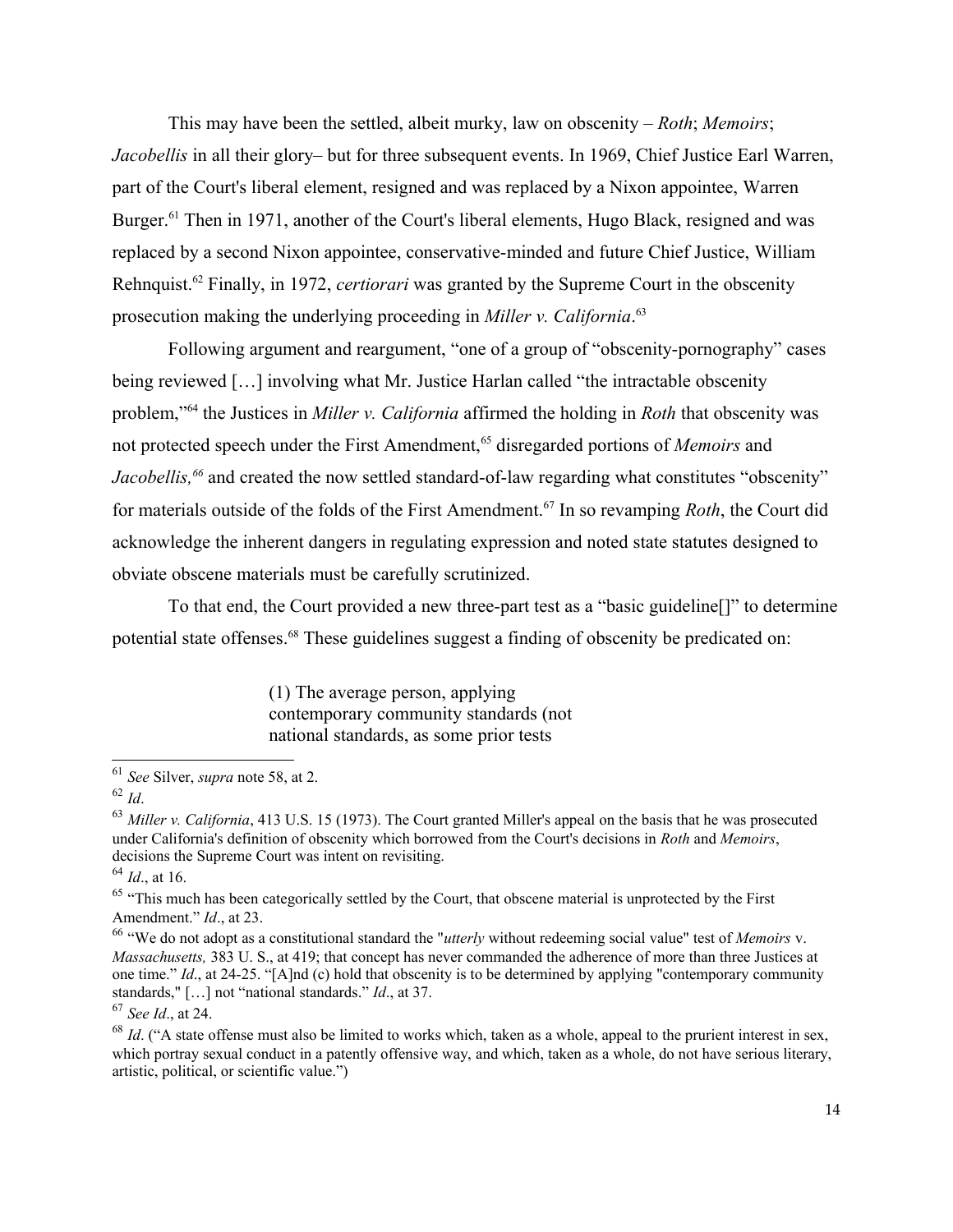required), finding that the work, taken as a whole, appeals to the prurient interest;

(2) The work depicts or describes, in a patently offensive way, sexual conduct or excretory functions specifically defined by applicable state law; and

(3) The work, taken as a whole, lacks serious literary, artistic, political, or scientific value<sup>[69](#page-14-0)</sup>

Despite this majority ruling, there were still looming concerns from the bench that hadn't been fully addressed by *Miller*. Justice Brennan, previous author of the *Roth* test, had come to conclude (or realized a folly) that judicial efforts to articulate a definition of obscenity were doomed for failure for its insistence on using vague and ambiguous concepts.[70](#page-14-1) In his words, "[the Court] ha[s] assumed that obscenity does exist, and that we 'know it when [we] see it' [*citation omitted*], [but] we are manifestly unable to describe it in advance except by reference to concepts so elusive that they fail to distinguish clearly between protected and unprotected speech."[71](#page-14-2)

But Justice Brennan's about-face realization came too late.<sup>[72](#page-14-3)</sup> While subsequently modified or clarified in some respects,[73](#page-14-4) *Miller* remains good law to this day in guiding federal and state legislators.[74](#page-14-5) Simply put, the reformulation espoused in *Miller* was an effort to fine-tune *Roth*

<span id="page-14-0"></span><sup>69</sup> *Id*.

<span id="page-14-1"></span><sup>70</sup> *See Paris Adult Theatre I v. Slaton*, 413 U.S. 49, at 84 (1973) ("Any effort to draw a constitutionally acceptable boundary on state power must resort to such indefinite concepts as "prurient interest," "patent offensiveness," "serious literary value," and the like. The meaning of these concepts necessarily varies with the experience, outlook, and even idiosyncrasies of the person defining them.")

<span id="page-14-2"></span> $17^{1}$  *Id.* 

<span id="page-14-3"></span><sup>&</sup>lt;sup>72</sup> "Our experience since *Roth* requires us not only to abandon the effort to pick out obscene materials on a case-bycase basis, but also to reconsider a fundamental postulate of *Roth:* that there exists a definable class of sexually oriented expression that may be totally suppressed by the Federal and State Governments. Assuming that such a class of expression does in fact exist, I am forced to conclude that the concept of "obscenity" cannot be defined with sufficient specificity and clarity to provide fair notice to persons who create and distribute sexually oriented materials, to prevent substantial erosion of protected speech as a byproduct of the attempt to suppress unprotected speech, and to avoid very costly institutional harms." *Id*. at 103.

<span id="page-14-4"></span><sup>73</sup> *See*, *e.g.*, *Hamling v. United States*, 418 U.S. 87, 105 (1974); *Brockett v. Spokan Arcades Inc*., 472 U.S. 491 (1985); *Miskin v. New York*, 282 U.S. 502 (1966); Pinkus v. United States, 436 U.S. 293, 298-299 (1978); *Pope v. Illinois*, 481 U.S. 497 (1987); *See also New York v. Ferber*, 458 U.S. 747 (1982) (child pornography)

<span id="page-14-5"></span><sup>74</sup> *See, e.g*., New York Penal Law 235.00 ("The following definitions are applicable to sections 235.05, 235.10and 235.15: 1. "Obscene." Any material or performance is "obscene" if (a) the average person, applying contemporary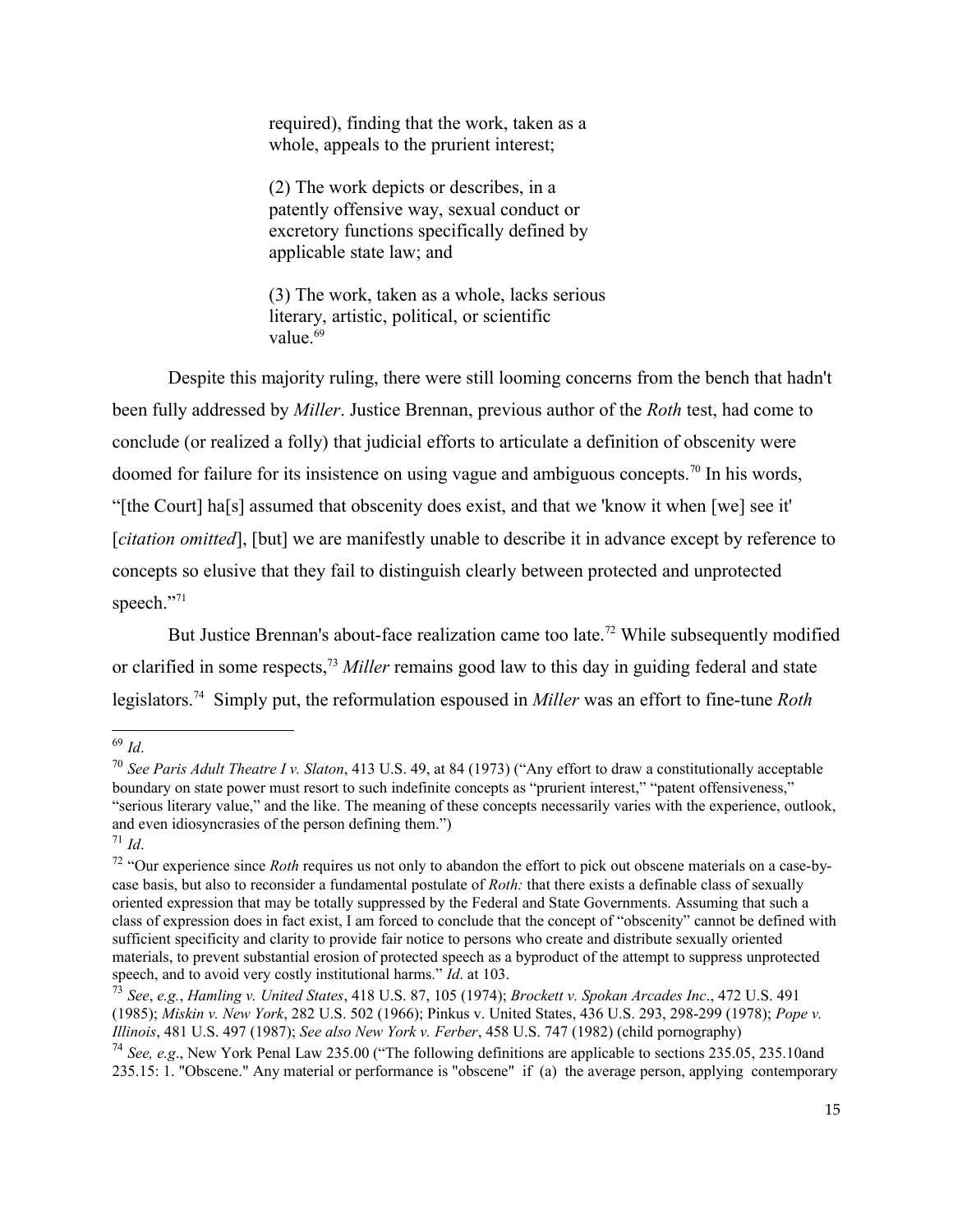with the ultimate goal of clearing the First Amendment plash. But whatever problems were created subsequent to *Roth*, an entirely new set were thereafter created by *Miller*.

The use of a forum community contemplated in the first prong of *Miller*, by which "[a] juror is entitled to draw on his own knowledge of the views of the average person in the community or vicinage from which he comes[...],"[75](#page-15-0) carried with it all the possible change that comes with relying on the changing perspective of localized individuals. In other words, what was obscene in 1973 quickly could and did change just as the standards of time evolved and the "forum community" with it.

Moreover, while the first prong of *Miller* requires a local man's insight, the third then requires the same man to wear a second hat reserved for the oft relied-upon reasonable person.<sup>[76](#page-15-1)</sup> Then compounding these vexations in the years to follow? The Internet.

In the decades since *Miller*, pornography moved from a highly profitable industry in the U.S., $^{77}$  $^{77}$  $^{77}$  to one slightly less profitable but still wholly demanded.<sup>[78](#page-15-3)</sup> Then there are other variables beyond economics, use, and a clear demarcation for what is obscenity; including, by no stretch irrelevant, the every four-to-eight year changing of the guard.<sup>[79](#page-15-4)</sup> In effect the prosecution of pornography [as obscenity] is a legislative catch-22.<sup>[80](#page-15-5)</sup> Further disrupting any kind of meaningful

community standards, would find that considered as a whole, its predominant appeal is to the prurient interest in sex, and (b) it depicts or describes in a patently offensive manner, actual or simulated: sexual intercourse, criminal sexual act, sexual bestiality, masturbation, sadism, masochism, excretion or lewd exhibition of the genitals, and (c) considered as a whole, it lacks serious literary, artistic, political, and scientific value. Predominant appeal shall be judged with reference to ordinary adults unless it appears from the character of the material or the circumstances of its dissemination to be designed for children or other specially susceptible audience.")

<span id="page-15-0"></span><sup>75</sup>*Hamling*, *supra* note 73, at 104-105.

<span id="page-15-1"></span><sup>76</sup> *See*, *e.g*., *Pope*, *supra* note 73, at 501-502 ("Just as the ideas a work represents need not obtain majority approval to merit protection, neither, insofar as the First Amendment is concerned, does the value of the work vary from community to community based on the degree of local acceptance it has won. The proper inquiry is not whether an ordinary member of any given community would find serious literary, artistic, political, or scientific value in allegedly obscene material, but whether a reasonable person would find such value in the material, taken as a whole.")

<span id="page-15-2"></span><sup>77</sup> *See* Wilborn, *supra*, note 7.

<span id="page-15-3"></span><sup>78</sup> *See* Willingham, *supra* note 10.

<span id="page-15-4"></span><sup>79</sup> *See* Jason Krause, *The End of the Net Porn Wars* (Feb. 2008), ABA Online *available at*

http://www.abajournal.com/magazine/article/the\_end\_of\_the\_net\_porn\_wars/ ("During the Clinton administration, the DOJ made a public decision to focus on child pornography cases. Trueman has said the Democratic administration "all but halted obscenity prosecutions.")

<span id="page-15-5"></span><sup>80</sup> Even with a ready example and the wiggle-room created in *Miller*, how to handle pornography-as-obscenity is at the whim of already overburdened prosecutors.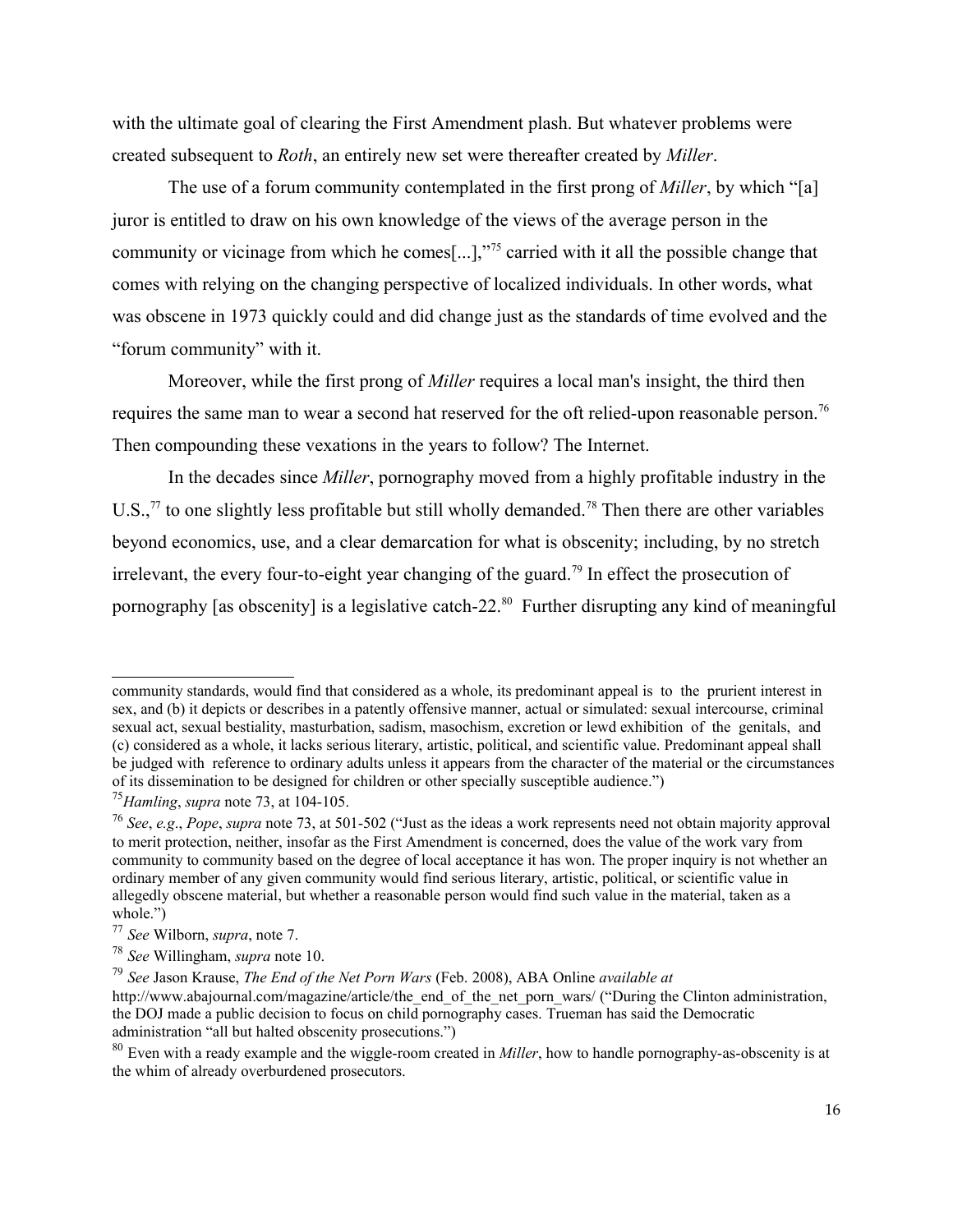action against most forms of pornography is *Stanley v. Georgia*, a case decided several years before *Miller* but seemingly applicable just as readily.

In it, the Supreme Court held that pornography determined to be obscene may not be protected speech, but if the "First Amendment means anything, it means that a State has no business telling a man, sitting alone in his own house, what books he may read or what films he may watch. Our whole constitutional heritage rebels at the thought of giving government the power to control men's minds."[81](#page-16-0) Combining these decisions, *Stanley* with *Miller*, one can safely conclude whatever pornography may constitute obscenity, owning either in the privacy of one's own home will protect against possible First Amendment infringements. With the Internet added in, one can also conclude obscenity prosecutions in the twenty-first century are the unicorns of adjudications: rarely seen if at all provable.<sup>[82](#page-16-1)</sup>

## II. STATE POWER UNDER THE TENTH AMENDMENT: THE LEGISLATIVE ABILITY TO POLICE THE GENERAL WELFARE OF ITS CITIZENS

### *A. Introduction to Police Power*

The United States Constitution is comprised of a preamble, seven original articles, twenty-seven amendments, and a paragraph certifying its enactment by the constitutional convention. It is the basis for not only our system of government, but also the operation of its most important property: authority by checks and balances. Implicit to this balance, as well as the American concept of federalism, is the Tenth Amendment, which gives individual states the ability to use what has come to be called "police powers" in regulating and enforcing respective statutes within the confines of their borders. In essence, the Tenth Amendment serves the states

<span id="page-16-0"></span><sup>81</sup> *Stanley v. Georgia*, 394 U.S. 557, at 565 (1969)

<span id="page-16-1"></span><sup>82</sup> Notwithstanding Child Pornography prosecutions under COPA, *supra* at note 27. *See also* 18 U.S.C. § 2251 - Sexual Exploitation of Children (Production of child pornography); 18 U.S.C. § 2251A - Selling and Buying of Children; 18 U.S.C. § 2252 - Certain activities relating to material involving the sexual exploitation of minors (Possession, distribution and receipt of child pornography); 18 U.S.C. § 2252A - Certain activities relating to material constituting or containing child pornography); and 18 U.S.C. § 2260 - Production of sexually explicit depictions of a minor for importation into the United States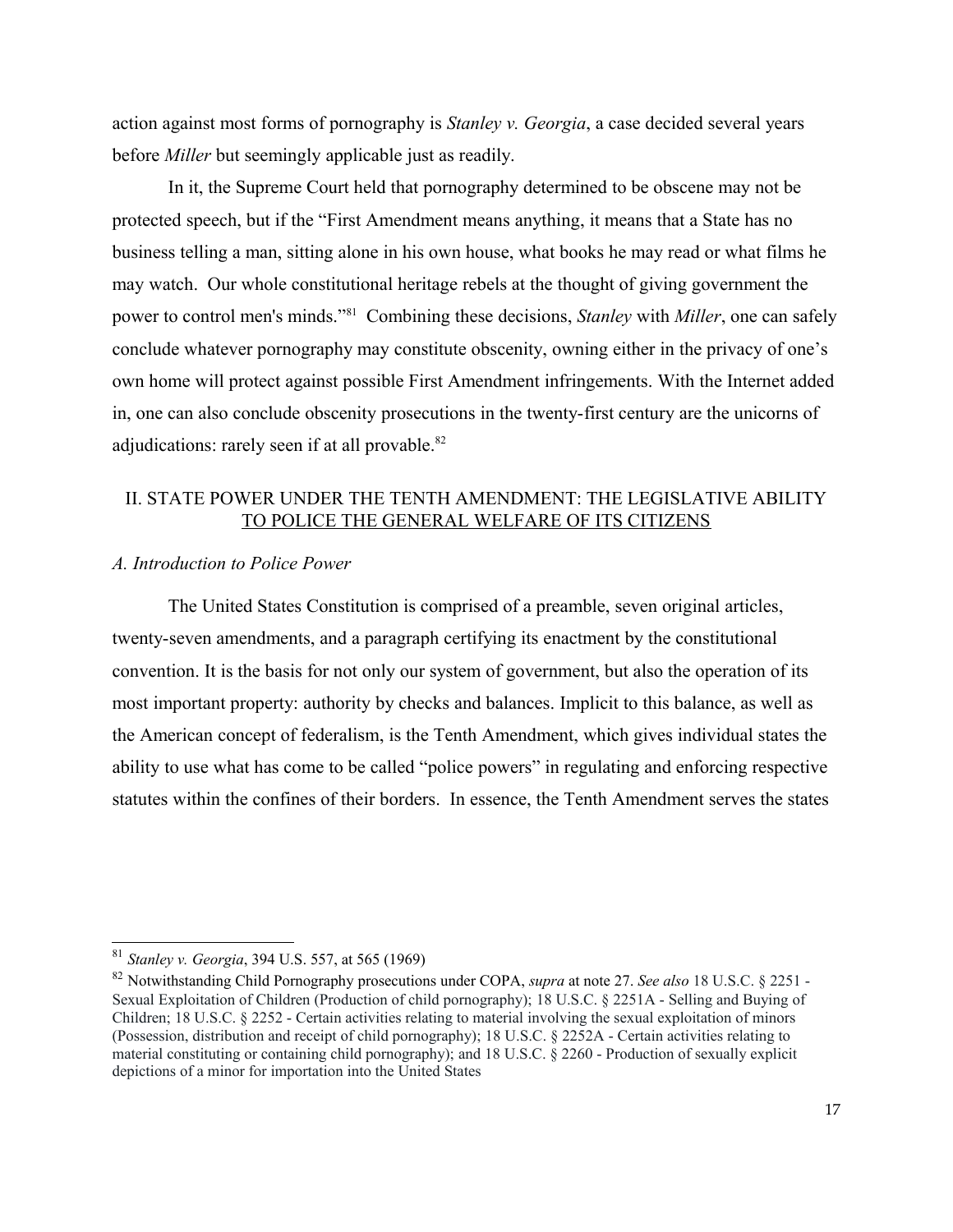all powers that are not granted to the federal government through the Constitution.<sup>[83](#page-17-0)</sup> The only exception being those powers the states are constitutionally forbidden from exercising.<sup>[84](#page-17-1)</sup>

The development of these "police powers" – once derived from the common law principle of *sic utere tuo ut alienum non laedas* ('you should use what is yours so as not to harm what is others'),<sup>[85](#page-17-2)</sup> now espoused by the current principle of *salus populi est suprema lex* ('the good of the public is the supreme law') – went from a time of broad general use to strict current application.[86](#page-17-3) States grew comfortable deigning regulations they chose fit so long as the regulation was designed to promote the public safety, welfare, or morality.<sup>[87](#page-17-4)</sup> However, as was soon found out, this power is at all times in flux, whether through public surveillance or judicial review.[88](#page-17-5)

## *B. Public Health Laws and State Action*

The history of the public health and welfare power of the government originally roots to the prevention and control of fast-acting communicable diseases.<sup>[89](#page-17-6)</sup> This prevention, however, is

<span id="page-17-0"></span><sup>&</sup>lt;sup>83</sup> "The powers not delegated to the United States by the Constitution, nor prohibited by it to the States, are reserved to the States respectively, or to the people." (U.S. CONST. amend. X.)

<span id="page-17-1"></span><sup>&</sup>lt;sup>84</sup> For example, no State may enter into a treaty with a foreign government because such agreements are prohibited by the plain language of Article I, § 10, to U.S. CONST. ("No state shall enter into any treaty, alliance, or confederation; grant letters of marque and reprisal; coin money; emit bills of credit; make anything but gold and silver coin a tender in payment of debts; pass any bill of attainder, ex post facto law, or law impairing the obligation of contracts, or grant any title of nobility.")

<span id="page-17-2"></span><sup>85</sup> *See* John Stuart Mill, *On Liberty* (John Gray ed., Oxford University Press) (1859) ("[T]he subject of this Essay is not the so-called Liberty of the Will, so unfortunately opposed to the misnamed doctrine of Philosophical Necessity; but Civil, or Social Liberty: *the nature and limits of the power which can be legitimately exercised by society over the individual*. (emphasis added)).

<span id="page-17-3"></span><sup>86</sup> *See* Robert Bork, *The Tempting of America: The Political Seduction of the Law* 254-55 (New York Free Press) (1990). According to Bork, state majorities can legitimately do anything not explicitly prohibited by the Constitution: outlaw birth control, for example, based solely on the fact that some people do not like the idea of others having sex for fun. *See also* Glenn Harlan Reynolds, *Sex, Lies and Jurisprudence: Robert Bork, Griswold, and the Philosophy of Original Understanding*, 24 GA. L. REV. 1045, 1096-1103 (1990).

<span id="page-17-4"></span><sup>87</sup> *See* Glenn H. Reynolds & David B. Kopel, *The Evolving Police Power: Some Observations for a New Century*, HASTINGS CONSTITUTIONAL LAW QUARTERLY at 511 (2000).

<span id="page-17-5"></span><sup>&</sup>lt;sup>88</sup> The most scrutinized of state's police powers: those powers used for the good of the moral majority, the basis of which has constantly been overturned by the Supreme Court. *See*, *e.g.*, *Eisenstadt v. Baird*, 405 U.S. 438 (1972) (Massachusetts law overturned that made it a felony for unmarried persons to buy contraceptives); *Roe v. Wade*, 410 U.S. 113 (1973) (famous Abortion-legalization and establishment of "Right to Privacy"); *Lawrence v. Texas*, 539 U.S. 558 (2003) (Overturned *Bowers v. Hardwick*, 478 U.S. 136 (1986) and made unconstitutional laws criminalizing sodomy (by way of Right to Privacy)).

<span id="page-17-6"></span><sup>89</sup> *See Jacobson v. Commonwealth of Massachusetts*, 197 U.S. 11 (1905) (This was an early public health case where the Supreme Court held the state (of Massachusetts) may compel smallpox vaccinations pursuant to its police power).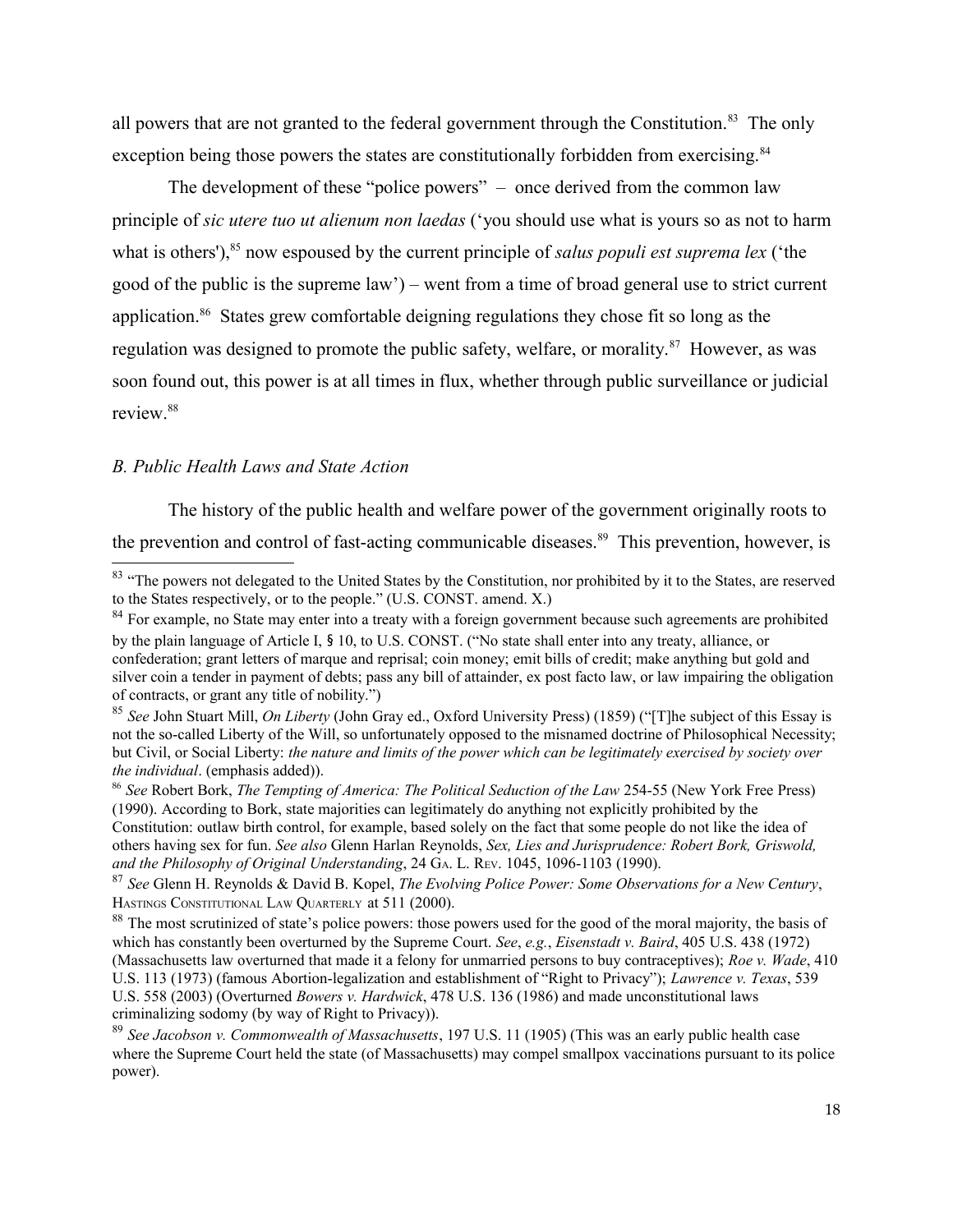not simply a local common law creation or remedy,<sup>[90](#page-18-0)</sup> with general police power alluded to by the Supreme Court as early as 1824.<sup>[91](#page-18-1)</sup> Nor is it a limited power, isolated strictly to the efforts of disease prevention. After *Gibbons v. Ogden (1824)*, for example, "cases generally stressed the ability of the states to act in order to protect health, while not denying that state action may be overridden by federal legislation authorized by any of Congress's enumerated powers."<sup>[92](#page-18-2)</sup> In other words, states have always been granted severe leeway in regulating its borders when a health concern demands as much. Subject to federal preemption, but of course.<sup>[93](#page-18-3)</sup>

### *1. The Supreme Court Further Shaping States' Role in Public Health Regulation*

Understandably, the Supreme Court also retains an active role in shaping the breadth and width of how governments use their public health power. In what has come to be known as *The Slaughter-House Cases*, for instance, the same Court held "[t]he State may prescribe such regulations for every pursuit and calling of life as will promote the public health, secure the good order and advance the general prosperity of society, but when once prescribed, the pursuit or calling must be free to be followed by every citizen who is within the conditions designated, and will conform to the regulations."<sup>[94](#page-18-4)</sup> In *Boston Beer Co. v. Massachusetts*, the Court held despite differing legal opinions on the breadth of the nature of the police power, "[t]here seems to be no doubt that it [police power] does extend to the protection of the lives, health and property of the citizens […]. They belong emphatically to that class of objects which demand the application of

<span id="page-18-0"></span><sup>&</sup>lt;sup>90</sup> In fact its origins can be traced to the Federalist Papers, which refers to these powers as being done according to the "domestic police" of the states. (A. Hamilton, "Federalist No. 17", in A. Hamilton, J. Madison, and J. Jay, *The Federalist Papers* 80-83 (Bantum Books 1982).

<span id="page-18-1"></span><sup>91</sup> *Gibbons v. Ogden*, 22 U.S. 1, 203 (1824). Chief Justice Marshall, In upholding federal authority to regulate steamships crossing New York harbor, spoke of the powers of the state as including "that immense mass of legislation which embraces everything within the territory of the state, not surrendered to the general movement...Inspection laws, quarantine laws, health laws of every description...are components of this mass." <sup>92</sup> Wendy E. Parmet, *After September 11: Rethinking Public Health Federalism*, 30 J.L. MED. & ETHICS 201, 202 (2002).

<span id="page-18-3"></span><span id="page-18-2"></span><sup>&</sup>lt;sup>93</sup> "This Constitution, and the laws of the United States which shall be made in pursuance thereof; and all treaties made, or which shall be made, under the authority of the United States, shall be the supreme law of the land; and the judges in every state shall be bound thereby, anything in the Constitution or laws of any State to the contrary notwithstanding." Article VI, clause 2, U.S. CONST. See also *Altria Group v. Good*, 129 S.Ct. 538, at 543 (2008) ("Consistent with that command, we have long recognized that state laws that conflict with federal law are "without effect." *Maryland v. Louisiana*, 451 U. S. 725, 746 (1981).")

<span id="page-18-4"></span><sup>94</sup> *Slaughter-House Cases*, 83 U.S. 36, at 110 (1873). These cases were a consolidated appeal of three similar cases brought before the Supreme Court to test Section One of the Fourteenth Amendment.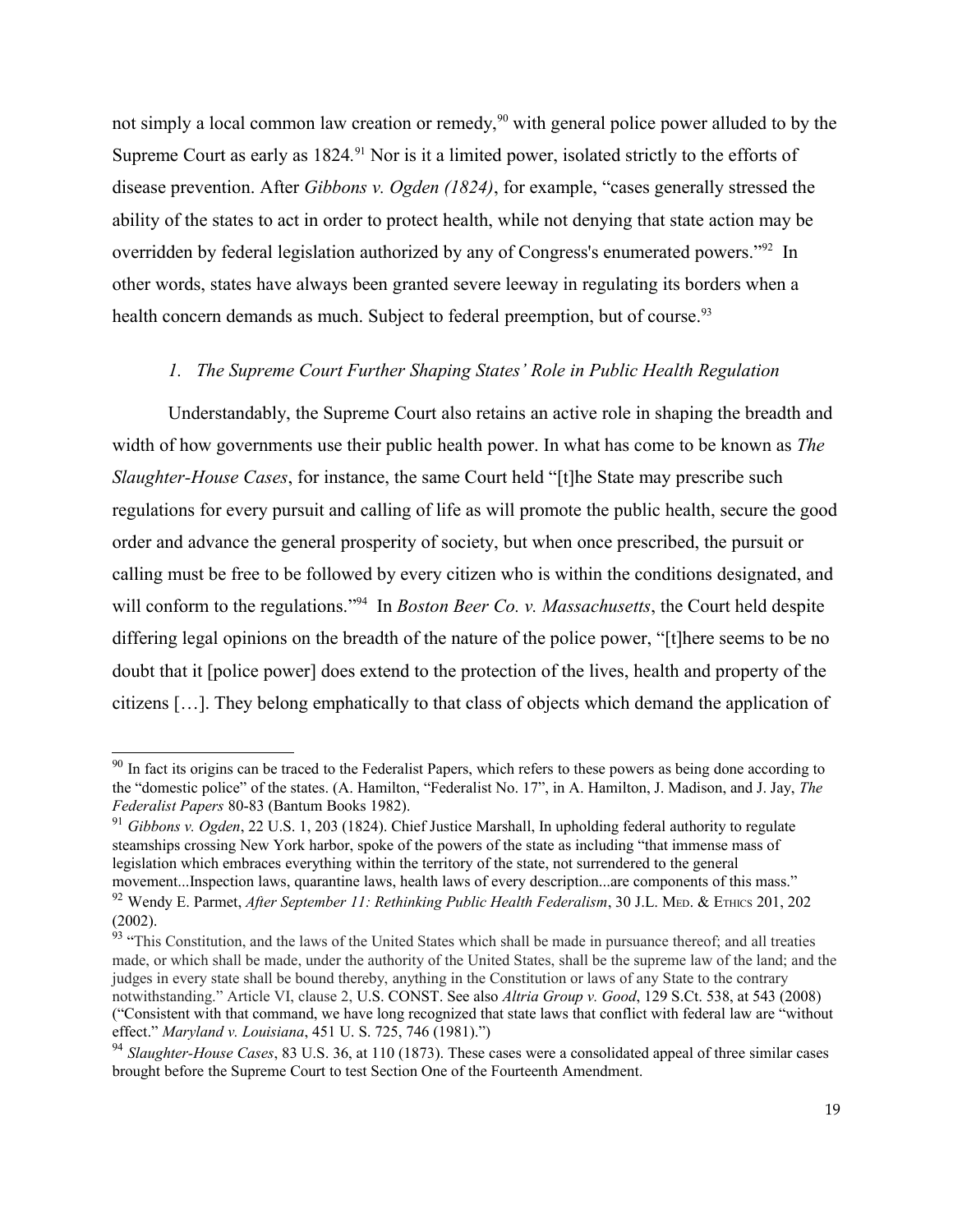the maxim, *salus populi suprema lex* [...]"[95](#page-19-0) Thirty years later when a Massachusetts vaccination law was challenged for its constitutionality – the underlying law required all inhabitants to be vaccinated depending on the needs of the public at large – the Court then observed: "[a]lthough this court has refrained from any attempt to define the limits of that power, yet it has distinctly recognized the authority of a State to enact quarantine laws and health laws of every description."[96](#page-19-1)

### *C. Public Health and Federal Action*

This police power, though constitutionally reserved for the States, is not in application limited to the same. It has been used, albeit sparingly, by the federal government when problematic circumstances requires it.<sup>[97](#page-19-2)</sup> During the Civil War, for example, federal police power grew in light of the growing needs demanded by ailing soldiers.<sup>[98](#page-19-3)</sup> This trend only continued through the twentieth century.

The New Deal paved the way for the Federal Security Agency, agency precursor to the current Department of Health and Human Services.<sup>[99](#page-19-4)</sup> In the 1960s and 70s, the federal government's public health role then expanded somewhat irreversibly, with the first widespread national health insurance programs enacted.<sup>[100](#page-19-5)</sup> Not long after, Congress continued to broaden its role in public health with such progressive laws as the National Environmental Policy Act,<sup>[101](#page-19-6)</sup> a law requiring, among other items, proposed federal action take into consideration any environmental impacts, as well as the Occupational Health and Safety Act, $^{102}$  a comprehensive piece of legislation mandating hazard-reduced workplaces.

<span id="page-19-0"></span><sup>95</sup> *Boston Beer Co. v. Massachusetts*, 97 U.S. 25, at 33 (1877).

<span id="page-19-1"></span><sup>96</sup> J*acobson v. Massachusetts*, 197 U.S. 11, at 25 (1905) ("But the liberty secured by the Constitution of the United States to every person within its jurisdiction does not import an absolute right in each person to be, at all times and in all circumstances, wholly freed from restraint. There are manifold restraints to which every person is necessarily subject for the common good." *Id*. at 26.)

<span id="page-19-2"></span><sup>&</sup>lt;sup>97</sup> In the early years of the United States, Congress created the United States Marine Hospital Services (now the Public Health Service) in 1798 to offer hospital care to sickened sailors.

<span id="page-19-3"></span><sup>98</sup> *See* L.O. Gostin, *Public Health Law: Power, Duty, and Restraint* 41 (University of California Press) (2000). During that period, Congress also created the Bureau of Chemistry, which eventually led to the creation of the Food and Drug Administration (FDA) in 1906

<span id="page-19-4"></span><sup>99</sup> *Id*.

<span id="page-19-5"></span><sup>100</sup> *See* 42 U.S.C. §§ 1396, *et seq*.; and 42 U.S.C. §§ 1395, *et seq*.

<span id="page-19-6"></span><sup>101</sup> 42 U.S.C. §§ 4321 through 4370

<span id="page-19-7"></span><sup>102</sup> 29 U.S.C. §§ 651, *et seq*.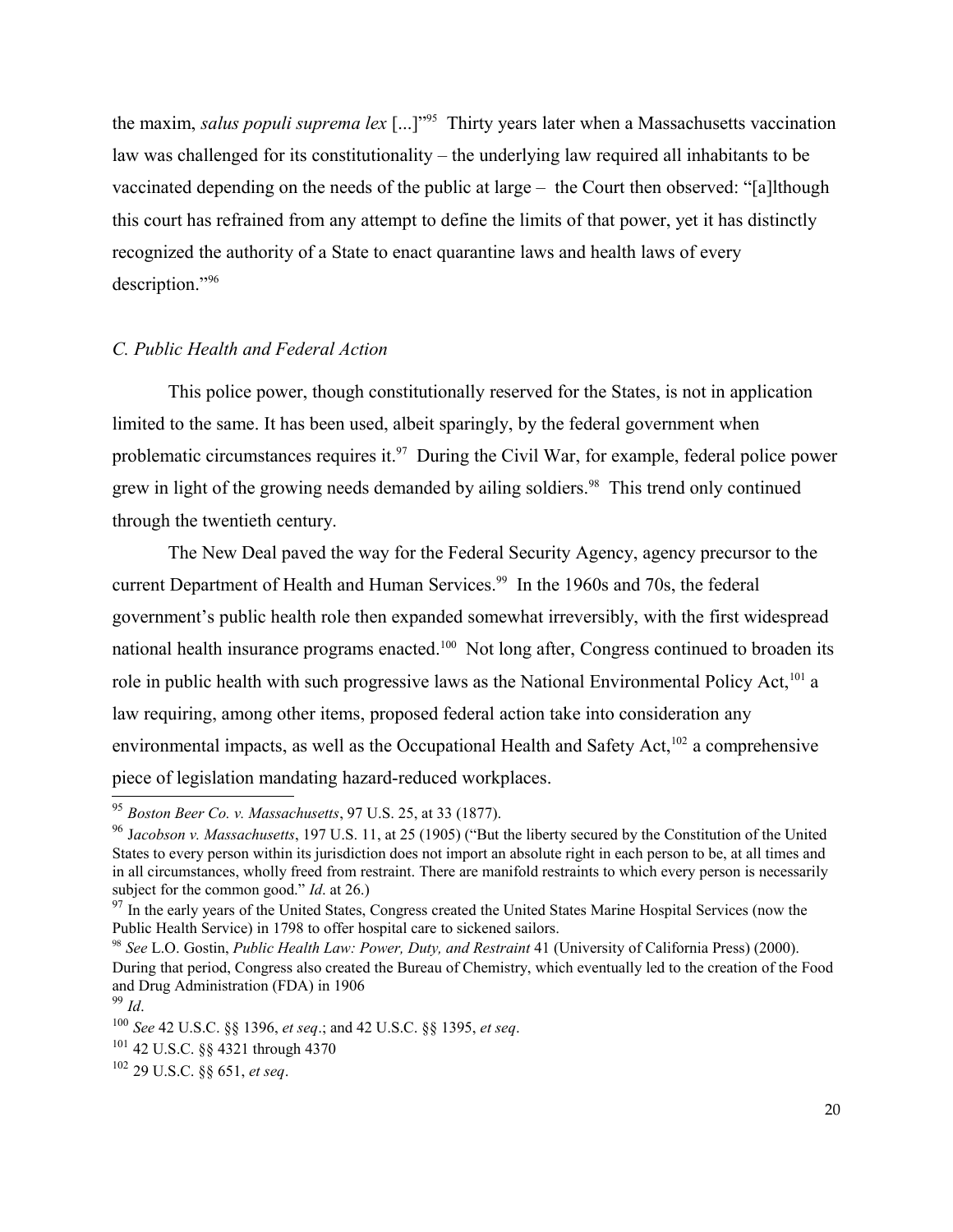Whatever may be said for initiatives such as these, it's evident the federal government now takes an active role in what would otherwise be limited to state action. More often this role is reactionary as required or prompted by crises.<sup>[103](#page-20-0)</sup> After all, "when public health is thought to be at grave risk, the greater resources of the federal government are expected to be used either alone or, more often, in conjunction with the states."[104](#page-20-1)

#### *D. Constitutional Limitations*

State or federal action in public health matters is not an unfettered power.<sup>[105](#page-20-2)</sup> Generally speaking, if a state can show a reasonable basis for its use of police power designed to protect the public health and well-being, few constitutional challenges will survive against the use of that power. However, if the state action implicates a constitutionally protected liberty, the state – be that federal or otherwise – must show a compelling interest narrowly tailored to that end to overcome the strict scrutiny-standard the Supreme Court has come to use in matters with such competing interests.<sup>[106](#page-20-3)</sup>

With continuing respect to pornography, that means strict regulation under the grand banner of public health *will* survive a First Amendment challenge if the harm surrounding pornography use  $-\underline{\text{if}}$  traceable harm can be shown  $-\underline{\text{is}}$  compelling enough in light of the settled law on state interests and her narrowing tailors.<sup>[107](#page-20-4)</sup>

## III. PORNOGRAPHIC HARM: HISTORICAL LOOKS AT PAST ATTEMPTS TO PROMPT STATE ACTION TO THE PRESENT

*A. Congressional Response to Stanley v. Georgia: The Meese Report of 1970 (Hereinafter "Meese I")*

<span id="page-20-0"></span><sup>103</sup> *See* R. Roots, *Other Rising Legal Issues: A Muckraker's Aftermath: The Jungle of Meat-Packing Regulation* After a Century, 27 WM. MITCHELL L. REV 2413-33 (2001) (explaining the Food and Drug Administration ("FDA") was actually the result of public outcry following the publication of Upton Sinclair's, The Jungle). <sup>104</sup> Parmet, *supra* note 99.

<span id="page-20-2"></span><span id="page-20-1"></span><sup>105</sup> *See, e.g., Lochner v. New York*, 198 U.S. 45, 58 (1905). The interesting twist to this opinion was that the Court invalidated a New York labor law, but did so under the express provision that such a law was not a state using its public health power.

<span id="page-20-3"></span><sup>106</sup> *See supra*, note 25.

<span id="page-20-4"></span><sup>107</sup> *See infra*, note 132.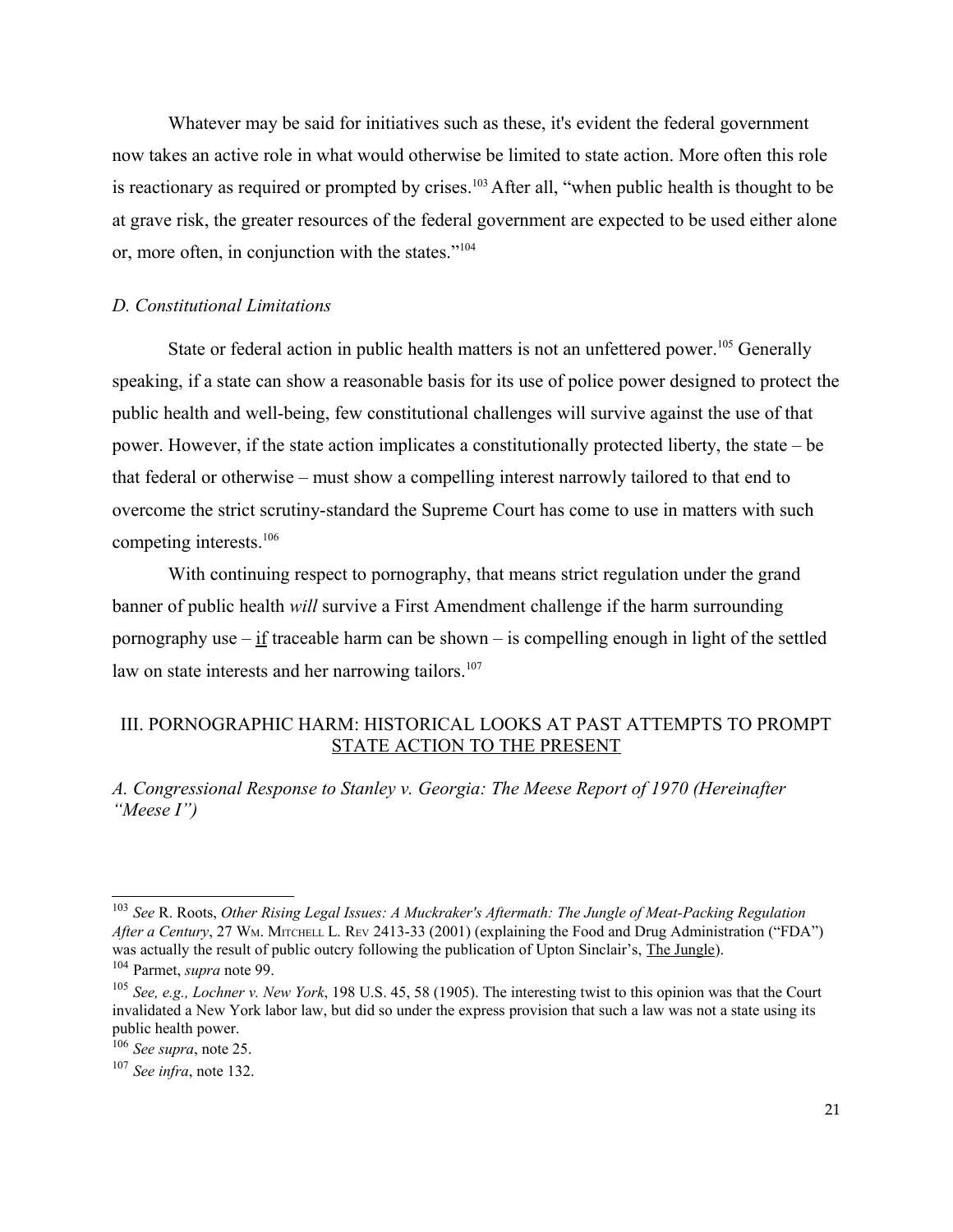Following *Stanley v. Georgia*, the Supreme Court decision that essentially rendered the privatized use of pornography a protected liberty,<sup>[108](#page-21-0)</sup> Congress "authorized \$2 million to fund a Presidential [Lyndon Johnson] Commission to study pornography in the United States and recommend what Congress should do about it."[109](#page-21-1) With the subsequent findings, reported as Meese I, the Commission made the following recommendations regarding pornography:

> (1) A massive sex education campaign should be initiated, encompassing biological, social, psychological and religious information;<sup>[110](#page-21-2)</sup>

(2) There should be continued open discussion, based on facts, of issues relating to obscenity and pornography; $^{111}$  $^{111}$  $^{111}$ 

(3) Additional factual information should be developed through long-term research; $^{112}$  $^{112}$  $^{112}$ 

(4) Citizens should organize at local, regional, and national levels to aid the implementation of these recommendations.<sup>[113](#page-21-5)</sup>

These findings, and with them their recommendations, were ultimately rejected by the Senate prior to any meaningful legislative action.<sup>[114](#page-21-6)</sup> Thus and like many others before and after

<span id="page-21-0"></span> $108$  "For reasons set forth below, we agree that the mere private possession of obscene matter cannot constitutionally be made a crime." *Stanley*, *supra* note 81, at 559.

<span id="page-21-1"></span><sup>109</sup> David M Edwards, *Politics and Pornography: A Comparison of the Findings of the President's Commission and the Meese Commission and the Resulting Response* (1992), *available at*

http://home.earthlink.net/~durangodave/html/writing/Censorship.htm

<span id="page-21-2"></span><sup>&</sup>lt;sup>110</sup> PRESIDENT'S COMM. ON THE ATT'Y GEN., REPORT ON OBSCENITY AND PORNOGRAPHY 47-49 (U. S. Government Printing Office) (1970).

<span id="page-21-3"></span><sup>111</sup> *Id*.

<span id="page-21-4"></span><sup>112</sup> *Id*.

<span id="page-21-5"></span><sup>113</sup> *Id*.

<span id="page-21-6"></span><sup>114</sup> Eli M. Oboler, *The Politics of Pornography; A Librarian's Reaction to the US Senate's Rejection of the Report of the Commission on Obscenity and Pornography*, 95 L<sub>IBR.</sub> J. 4225 (1970). On Oct. 13, 1970, just three weeks before a Congressional election, the Senate voted 60-5 (with 35 abstentions) to reject the findings and recommendations of the Commission on Obscenity and Pornography. Senator Mondale of Minnesota, one of the minority voters, said the lawmakers were trying to deal "with an issue that perhaps cannot be grappled with in light of the current temperament of this country."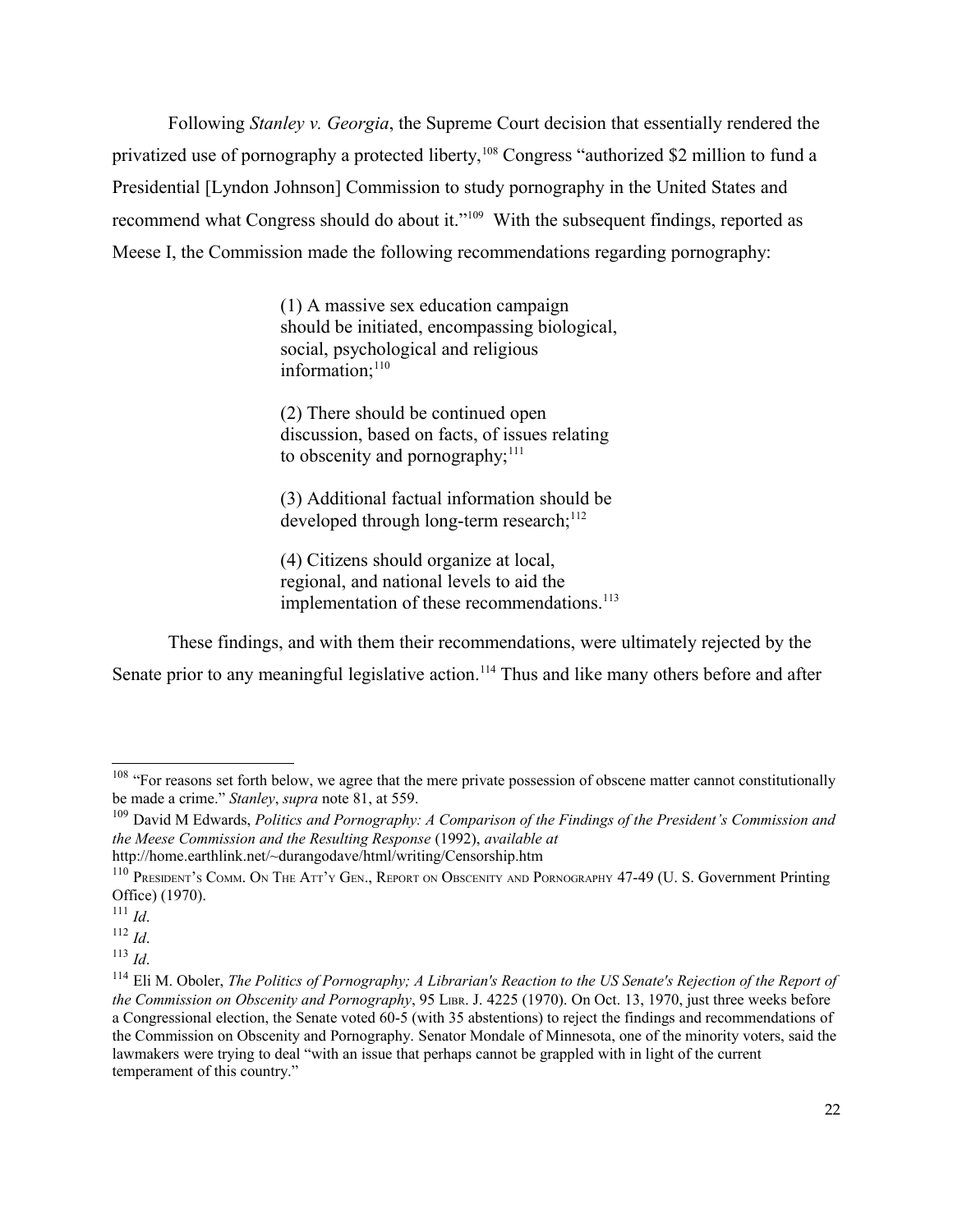it, Meese I became just another discarded report submitted to Congress. Until, that is, another changing of the guard with another set of priorities.<sup>[115](#page-22-0)</sup>

# *B. Revisiting Congressional Action: The Meese Commission of 1980 (Hereinafter "Meese II")*

At the request of recently elected Ronald Reagan, the Attorney General's Commission on Pornography was established under the authority of the Federal Advisory Committee Act of 1972.[116](#page-22-1) Led by then Attorney General of the United States William French Smith, Meese II picked up seemingly right where Meese I left off.<sup>[117](#page-22-2)</sup>

Its refreshed scope:

[I]n this Report a reference to material as "pornographic" means only that the material is predominantly sexually explicit and intended primarily for the purpose of sexual arousal. Whether some or all of what qualifies as pornographic under this definition should be prohibited, or even condemned, is not a question that should be answered under the guise of definition.<sup>[118](#page-22-3)</sup>

Meese II then went on to catalog the History of Pornography,<sup>[119](#page-22-4)</sup> Constraints of the First Amendment,<sup>[120](#page-22-5)</sup> The Market and The Industry,<sup>[121](#page-22-6)</sup> and finally the Question of [Pornographic] Harm.<sup>[122](#page-22-7)</sup> The central part of the mission was contemplated by the last of these section; to wit: whether pornography is a provable harm to society.<sup>123</sup> In this particular section, Meese II faced the constitutionally obvious: that material that may be provably harmful can still be lawfully

<span id="page-22-0"></span><sup>115</sup> *See supra*, note 79.

<span id="page-22-1"></span><sup>116</sup> 5 U.S.C. App. 2, 86 Stat. 770 (1972) (as amended by 90 Stat. 1241, 1247) (1976)

<span id="page-22-2"></span><sup>117</sup> ATT'Y GEN'S COMM. ON PORNOGRAPHY, Part One *The Commission and its Mandate* 1.1 (U. S. Government Printing Office) (1986).

<span id="page-22-3"></span><sup>118</sup> *Id*., at Part One, *Defining Our Central Terms* 1.4.

<span id="page-22-4"></span><sup>119</sup> *Id*., at Part Two, *The History of Pornography* Ch. 2.

<span id="page-22-5"></span><sup>120</sup> *Id*., at Part Two, *The Constraints of the First Amendment* Ch. 3.

<span id="page-22-6"></span><sup>121</sup> *Id*., at Part Two, *The Market and the Industry* Ch. 4.

<span id="page-22-7"></span><sup>122</sup> *Id*., at Part Two, *The Question of Harm*, Ch.5.

<span id="page-22-8"></span><sup>&</sup>lt;sup>123</sup> *Id.*, at Ch 5.1 "Matters of Method", 5.1.1. "Harm and Regulation-The Scope of our Inquiry".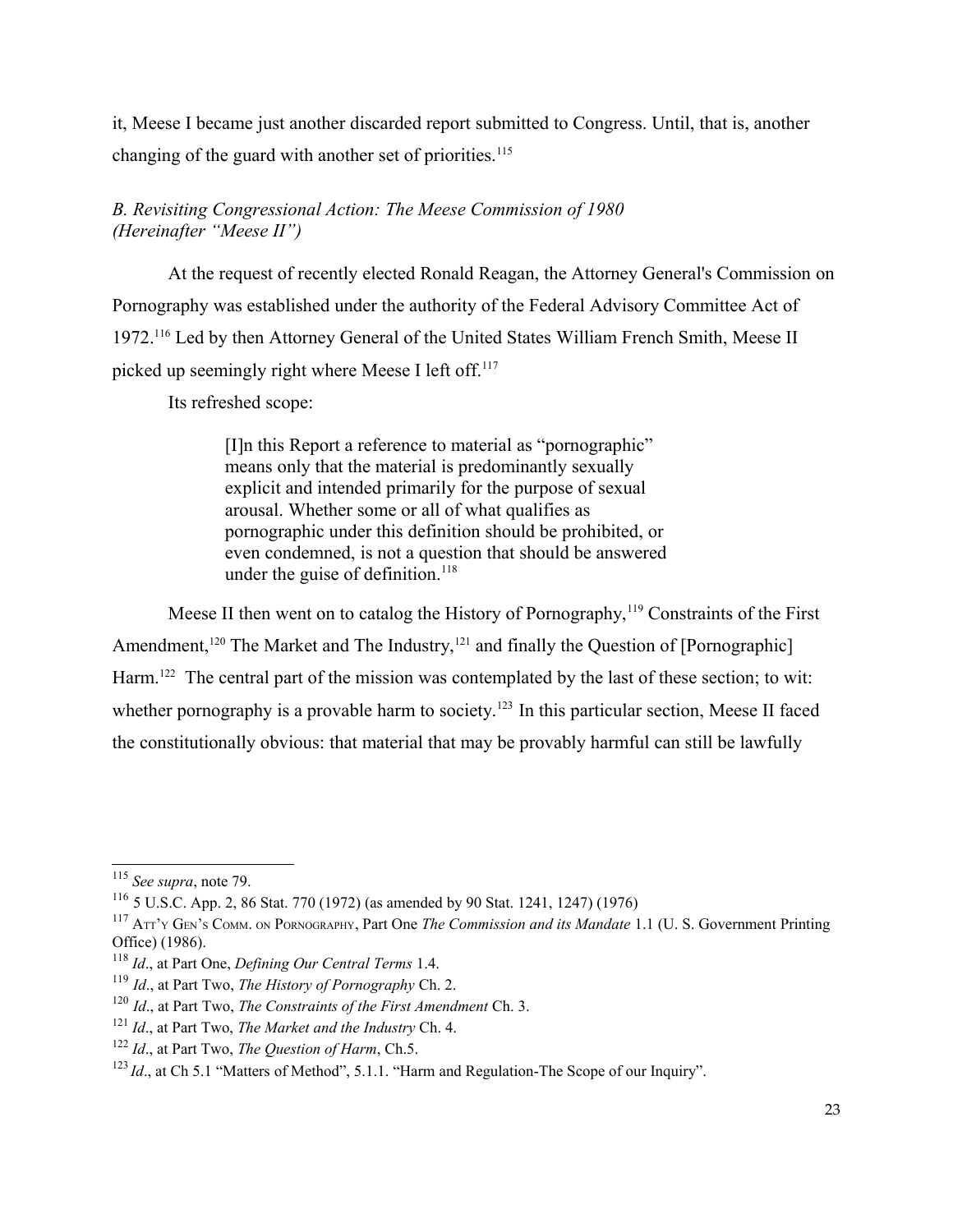permitted and free from governmental coercion.<sup>124</sup> To preliminarily cover this hurdle, Meese II split the question of harm into a more manageable issue.<sup>[125](#page-23-1)</sup>

Harm, the report observed, can be described as either being a primary or secondary result. To distinguish between the two, in pornographic contexts, required a determination on whether the harm is wrong in itself or is wrong based on where it will and may eventually lead to (i.e. consequential harm). Per Meese II:

> The analysis of the hypothesis that pornography causes harm must start with the identification of hypothesized harms, proceed to the determination of whether those hypothesized harms are indeed harmful, and then conclude with the examination of whether a causal link exists between the material and the harm. When the consequences of exposure to sexually explicit material are not harmful, or when there is no causal relationship between exposure to sexually explicit material and some harmful consequence, then we cannot say that the sexually explicit material is harmful. But if sexually explicit material of some variety is causally related to, or increases the incidence of, some behavior that is harmful, then it is safe to conclude that the material is harmful. $126$

In its investigation and findings, Meese II concluded that the most significant, traceable harm from pornography is its potential for, and in certain cases actual instances of, child abuse.<sup>[127](#page-23-3)</sup>

Both reports – Meese I and Meese II – proceeded with what many would consider noble intentions. But interestingly enough, both reports altogether failed to meaningful address the mental harm continued exposure to pornographic harm may cause. Meese II relied on clinicians and testimonials laden in consequential aggression towards women,<sup>[128](#page-23-4)</sup> but the real hurdle for both reports may have been the lack of technology available in the time both reports were commissioned.

<span id="page-23-0"></span><sup>&</sup>lt;sup>124</sup> Id. ("All of us, for example, feel that the inflammatory utterances of Nazis, the Ku Klux Klan, and racists of other varieties are harmful both to the individuals to whom their epithets are directed as well as to society as a whole. Yet all of us acknowledge and most of us support the fact that the harmful speeches of these people are nevertheless constitutionally protected.)

<span id="page-23-1"></span><sup>&</sup>lt;sup>125</sup> *See Id.*, at Ch 5.1.2 "What Counts as Harm?"

<span id="page-23-2"></span><sup>&</sup>lt;sup>126</sup> *Id.*, at Part Two, *The Question of Harm: What Counts as Harm* Ch. 5.1.2.

<span id="page-23-3"></span><sup>127</sup> *Id*., at Part Two, *The Question of Harm, Matters of Method: Our Conclusions of Harm* Ch. 5.1-5.2.

<span id="page-23-4"></span><sup>128</sup> *Id*., at Part Two, *The Question of Harm, Matters of Method: Our Conclusions of Harm* Ch. 5.1-5.2.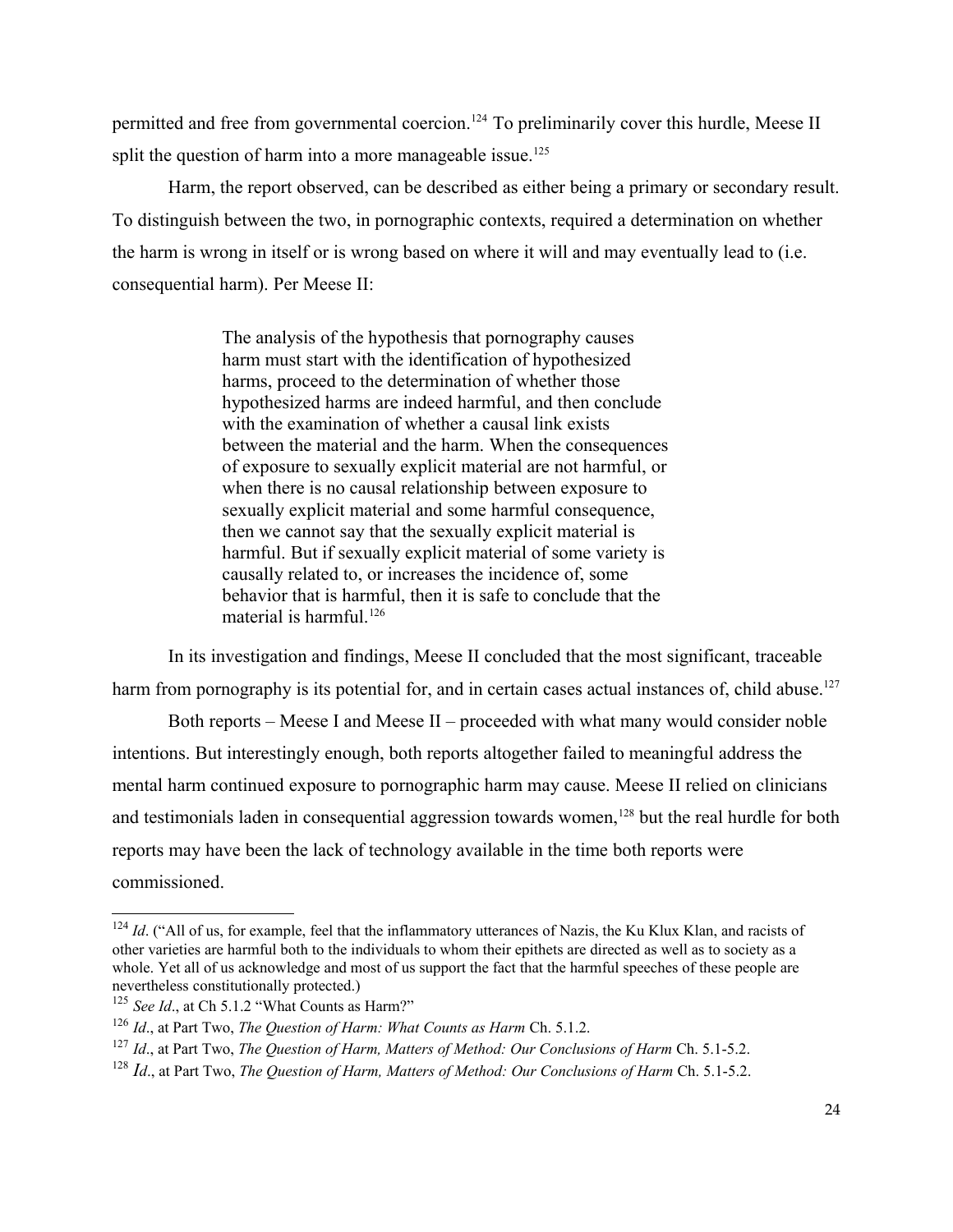Meese II also had its fair share of comment and criticism after its release. The Congressional Research Service of the Library of Congress released a legal analysis of Meese II in October of 1986. According to the article, even if the Commission's conclusions – which even at the time were controversial and subject to substantial counterarguments – were treated as valid, "they do not appear to approach the Brandenburg incitement standard which must currently be met before constitutionally protected materials may be regulated."[129](#page-24-0)

These final reports, issued in 1970 and 1986, respectively, uncovered a link between pornography and organized crime, the objectification of women to their male counterparts, and the sexual abuse children. However, the panel made clear that whatever harm may exist from viewing pornography, nothing in their findings conclusively linked pornography as the direct cause to that described harm.<sup>[130](#page-24-1)</sup>

## *D. Post-Meese Study: The Psychopharmacology of Pictorial Pornography Restructuring Brain, Mind & Memory & Subverting Freedom of Speech*<sup>[131](#page-24-2)</sup>

Since then, as pornography production and use has soared, so too has technology. In that arena, emerging studies have attempted to fill in the gaps made by the two Meese inquiries. Simply put, modern brain mapping now suggests exposure to pornography has a measurable, organic effect on the brain in much the same ways addictive drugs have on the same.

Twenty-five years after Meese II, Dr. Judith Reisman attempted a new argument against pornography outside of the traditional obscenity route which had flummoxed so many of the scholars before her. Instead of treating pornography as a form of artistic or communicative expression, Reisman instead treated it as a measurable, causative agent. In doing so, she sought to chart the human brain's immediate response and arousal to pornographic stimuli. As a content

<span id="page-24-0"></span><sup>&</sup>lt;sup>129</sup> R.A. Reimer, *Legal Analysis of the Pornography Commission's July 1986 Final Report*, Congressional RESEARCH SERVICE REVIEW 11-13 (October 1986). *See also* Howard Fields, *LC Provides Legal Guidelines For Meese Commission Proposals*, PUB. WEEKLY at 20 (February 1987); *Brandenburg v. Ohio*, 395 U.S. 444, 447 (1969) ("These later decisions have fashioned the principle that the constitutional guarantees of free speech and free press do not permit a State to forbid or proscribe advocacy of the use of force or of law violation except where such advocacy is directed to inciting or producing imminent lawless action and is likely to incite or produce such action.")

<span id="page-24-1"></span><sup>130</sup> *See*, *e.g*, ATT'Y GEN'S COMM. ON PORNOGRAPHY (1986), Part Two, *The Question of Harm, Matters of Method: Our Conclusions of Harm* Ch. 5.2.3 ("We are again, along with the rest of society, unable to agree as to the extent to which making sex public and commercial should constitute a harm.")

<span id="page-24-2"></span><sup>&</sup>lt;sup>131</sup> Judith A. Reisman, Ph.D. The Institute for Media Education, Copyright 2000.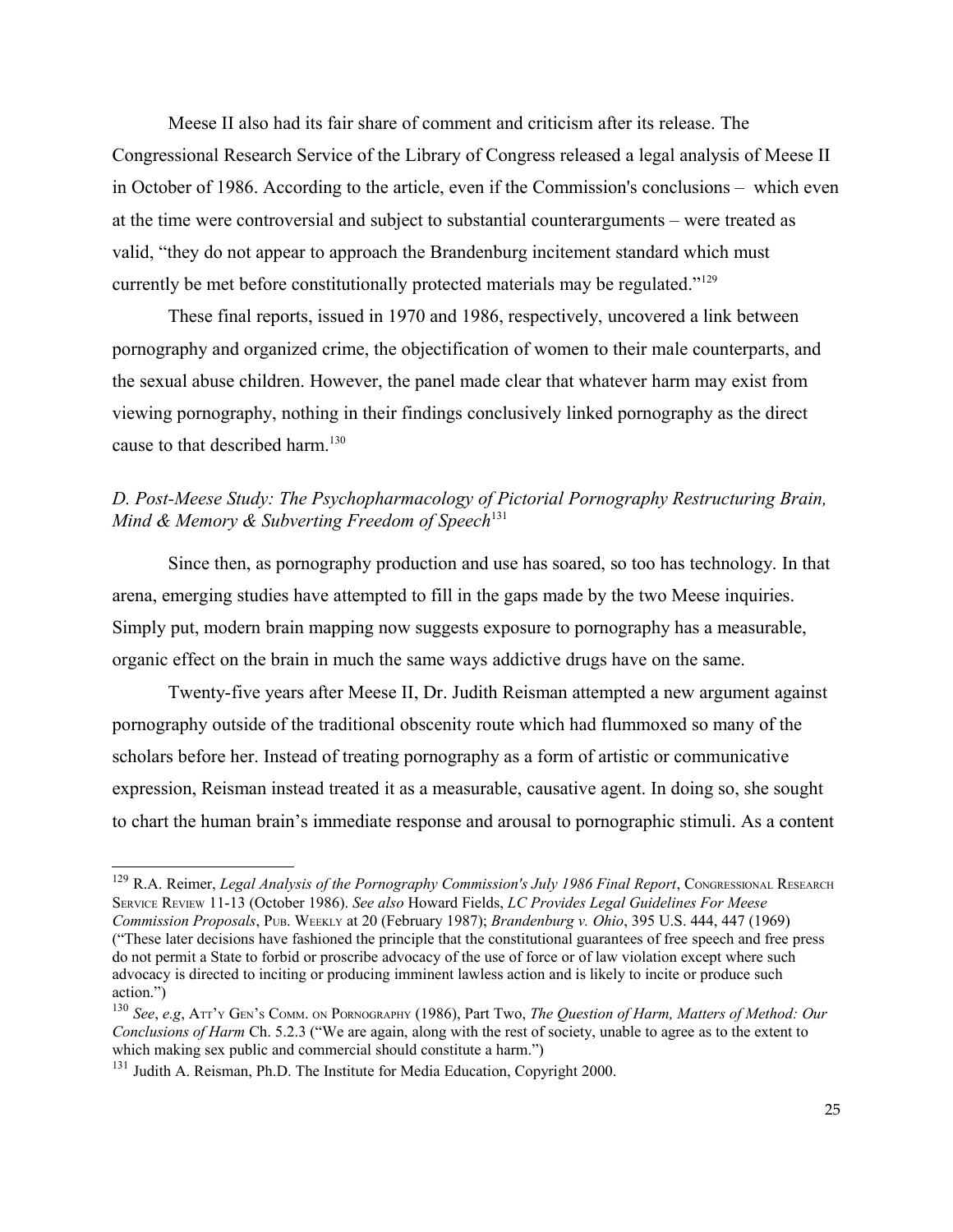analysis specialist, her stated goal was to uncover if, and then how, pornographic images interfere with cognitive functions; including, she opined, "rational thought and its expression in free speech."<sup>[132](#page-25-0)</sup>

### *1. Neuropsychology and Psychopharamcology: How the Brain Works*

Arguments causally linking the effects of pornography on a viewer's brain (and outputted behavior) are drawn from the fields of neuropsychology and psychopharmacology.<sup>[133](#page-25-1)</sup> At the core of these disciplines is the scientifically accepted view describing the three main functions of the human brain. These functions are:

1) to be alert, awake, and aware of reality;

2) to collect and store environmental information; and

3) to monitor and correct our conduct for health and well being.<sup>[134](#page-25-2)</sup>

In addition, scientific inquiry now suggest that emotion, awareness, memory and behavior are all interconnected in the structure of the brain.<sup>[135](#page-25-3)</sup> For example, in states of sexual or fear arousal (which are integral to the pornographic psycho-pharmacological experience) "[humans] get an adrenaline rush, our pupils dilate, and our heart starts to race. That's adaptive, because it promotes the physiological responses."[136](#page-25-4)

<span id="page-25-0"></span><sup>132</sup> Judith A. Reisman, Ph.D, *The Psychopharmacology Restructuring Brain, Mind & Memory & Subverting Freedom of Speech* at 1, The Institute for Media Education (2000).

<span id="page-25-1"></span><sup>&</sup>lt;sup>133</sup> Neuropsychology is an interdisciplinary branch of psychology and neuroscience that aims to understand how the structure and function of the brain relate to specific psychological processes and overt behaviors (*see* M.I. Posner & G.J. DiGirolamo, *Cognitive Neuroscience: Origins and Promise*, PSYCHOLOGICAL BULLETIN at 126:6, 873-889) (2000)). Psychopharmaclogy refers to the study of drug-induced changes in mood, sensation, thinking, and behavior (*see, e.g.*, J.S. Meyer & L.S. Quenzer, *Psychopharmacology: Drugs, the Brain and Behavior* (Sinauer Associates) (2004).

<span id="page-25-2"></span><sup>134</sup> A.R. Luria, Daniel Goleman & Richard Davidson, Eds., *Consciousness, Brain, States of Awareness, and Mysticism* 10 (Harper & Row Pub) (1979).

<span id="page-25-3"></span><sup>135</sup> See Elizabeth A. Phelps, *Human Emotion and Memory: Interactions of the Amygdala and Hippocampal Comlex*, NEUROBIOLOGY AT 18-202 (2004)

<span id="page-25-4"></span><sup>&</sup>lt;sup>136</sup> Bill Moyers, *Healing and the Mind*, DOUBLEDAY at 215 (1993).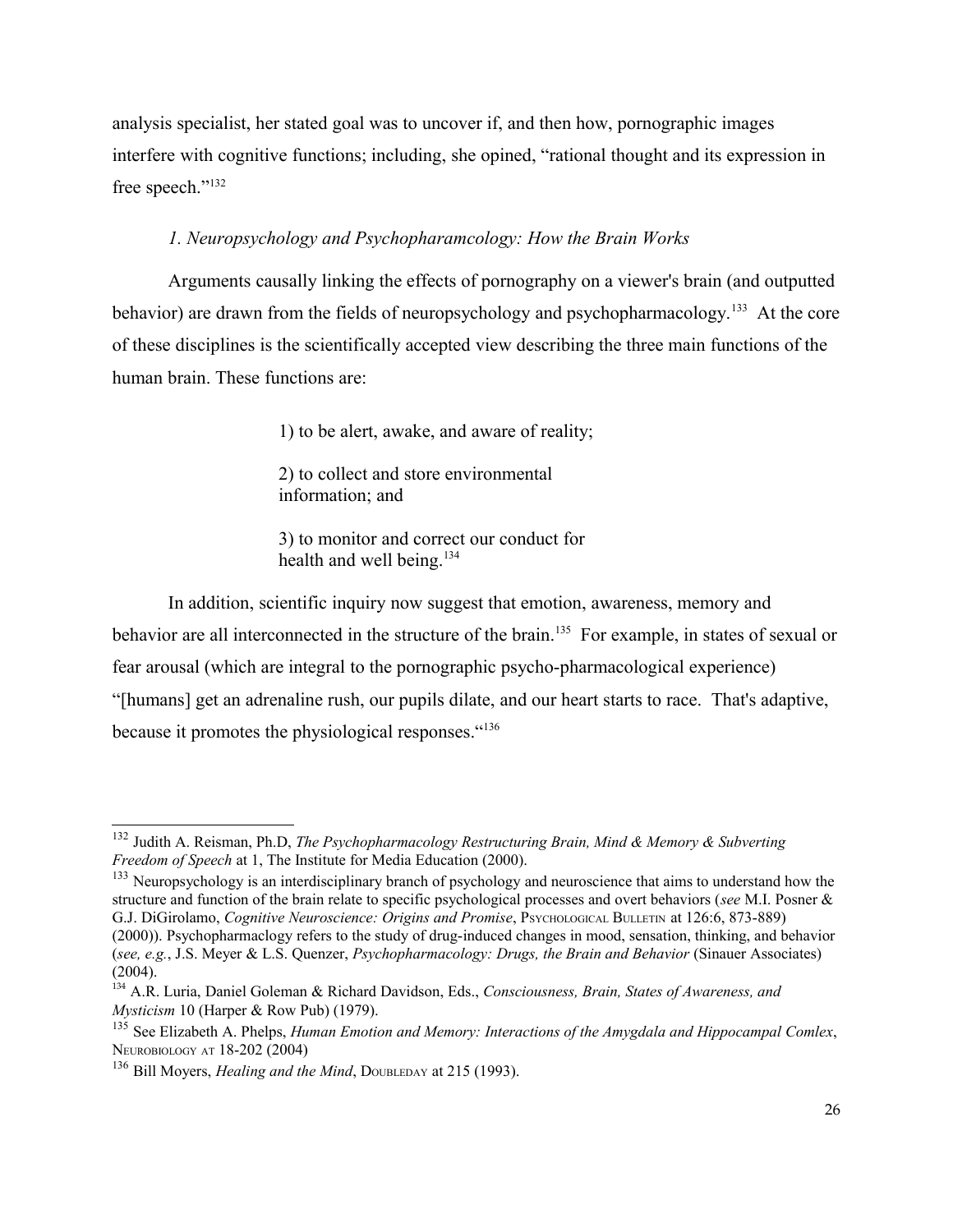Neurologically, the more novel, bizarre, odd or grotesque an image is, the more likely it is that such images will create confusion, anxiety, and often fear in the brain.<sup>[137](#page-26-0)</sup> Because of this novelty, bizarre stimuli are stored in the nervous system as a "mismatch of schema."[138](#page-26-1) It is with the human need to know and understand one's surroundings when and where bizarre images challenge and attract the brain's function for attention and memory storage.<sup>[139](#page-26-2)</sup>

### 2. *The Brain and Pornography Use*

Pornographic use makes this attraction all the more stimulating. It is largely treated as gospel by neurologists that the brain can only process a few of the millions of messages it receive each and every moment. With respect to the brain's first function,<sup>[140](#page-26-3)</sup> the *law of strength* generally holds that the most intense arousal a brain experiences will then be "paper-clipped" to its source and emotion, and filed away in the brain's memory database.<sup>[141](#page-26-4)</sup> Consider: where were you when 9/11 happened?<sup>[142](#page-26-5)</sup>

Research by Gary Lynch of the University of California found that words *or* sight, libidinous or spiritual, can immediately alter brain structure. Per Lynch: "[I]n a matter of seconds, taking an incredibly modest signal, a word which is in your head as an electrical signal for no more than a few seconds can leave a trace that will last for years."[143](#page-26-6) Even psychologists have observed large areas of uncommitted brain tissue can and will be molded to the demands of a particular environment.[144](#page-26-7) To wit:

> The brain cannot distinguish real from false pictures. When nature gave man the prefrontal neocortex for anticipation and connected it with his cortical areas, she failed to provide

<span id="page-26-7"></span><sup>144</sup> *See*, *e.g*., Jane Healy, PhD., *Endangered Minds* (Simon and Schuster Pub) (1990); *See also* Jane Healy, *Minds at Risk, THE WASH. POST at C5 (July 29, 1991).* 

<span id="page-26-0"></span><sup>137</sup> Reisman, *supra* note 132, at 4

<span id="page-26-1"></span><sup>138</sup> *Id*.

<span id="page-26-2"></span><sup>139</sup> *Id.*

<span id="page-26-3"></span><sup>140</sup> *See* Luria, *supra* note 134.

<span id="page-26-4"></span><sup>141</sup> Daniel Goleman, *Emotional Intelligence* 22, f.5 (Bantam Books) (1997).

<span id="page-26-5"></span><sup>&</sup>lt;sup>142</sup> Assuming the Reader was alive and of sound mind during September 2001, most can articulate with specific detail where they were, with whom they were with, and what they were doing when the first and/or second plane struck the Twin Tower structures. Such was the bizarre novelty of a terrorist attack on the United States.

<span id="page-26-6"></span><sup>143</sup> Richard Restak, *The Brain: Learning & Memory*, CPB COLLECTION (WNET/New York) (1984). These are eight, one-hour, instructions on brain, mind, memory and behavior.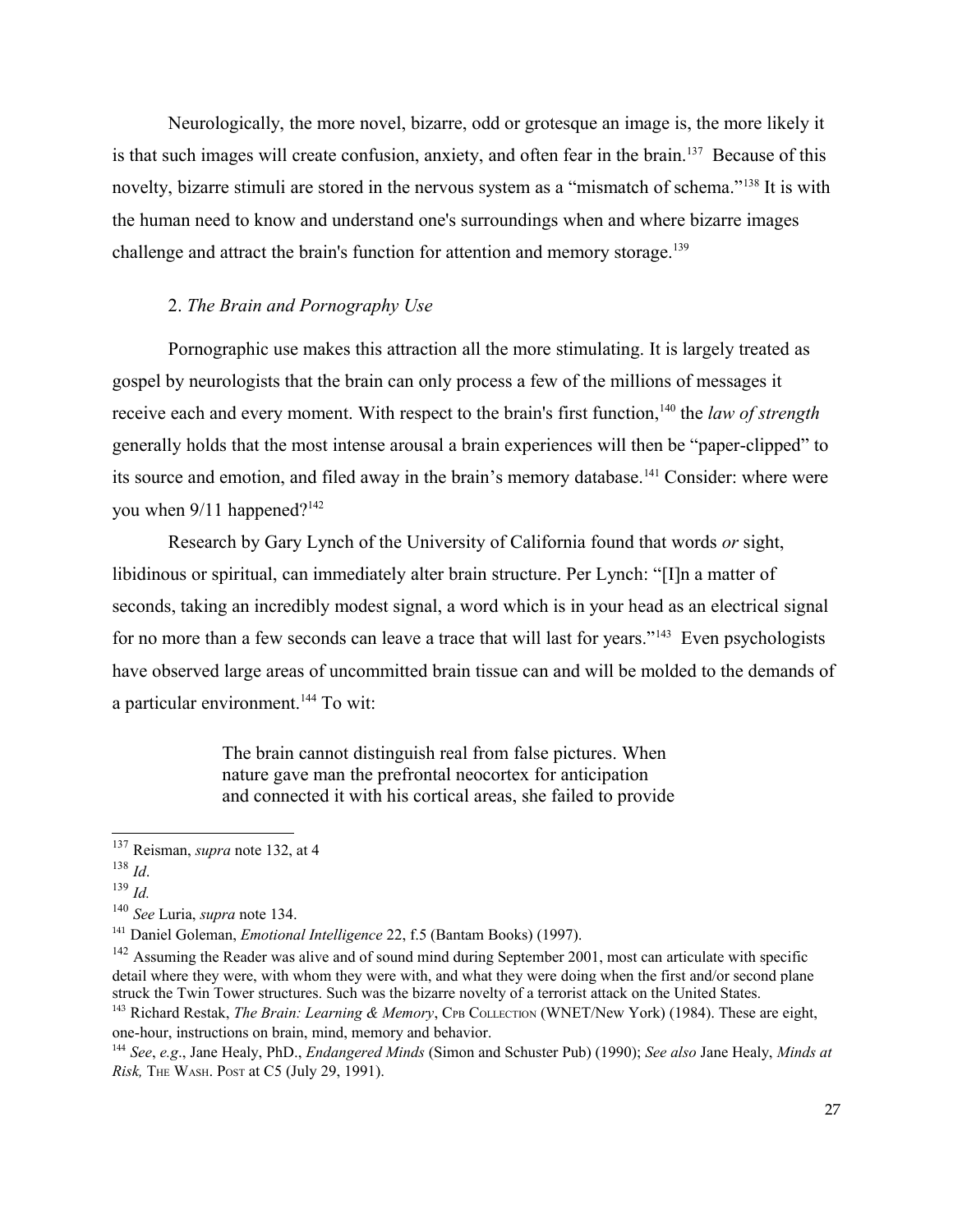a radar antenna and viewing screen. Humans, like all animals, believe what the eyes see. $145$ 

Lynch describes this as biological evidence that learning involves a physical change in the circuitry of the brain: *e.g*., the brain processes a visual image from a screen in 3/10ths of a second from the time the image flashes and the time its perceived. Any confusing image or experience is processed as a novelty and the brain's response to novelty is attention.<sup>[146](#page-27-1)</sup> As a result, pornography is experienced as a provocative novelty almost always as an initial matter. Then once the brain adjusts to the provocative stimulus, the pornography user will have to ultimately substitute another and another and another to experience the thrill of the novelty all over again.<sup>[147](#page-27-2)</sup>

In terms of psychopharmacology, $148$  pornography use yields a flood of epinephrine (adrenaline), testosterone (an endogenous steroid), endorphins, oxytocin (a bonding peptide strongly associated with feelings of love), dopamine, serotonin, phenylethylamine and various other other stimulants.[149](#page-27-4) Epinephrine alone gets the "vertebrate brain 'high' on its own selfproduced morphine or heroin."[150](#page-27-5) Added to this mix of chemicals is the procreative instinct pornography use also tickles; that being the biological and sexual need to respond to the external stimuli.<sup>[151](#page-27-6)</sup> In essence, pornography is almost a perfect medium for vulnerable users to use to selfmedicate. The flood of endogenous LSDs, of adrenaline and norepinephrine, in addition to the morphine-like neurochemicals released by the brain provides a chemical-*cum*-sexual "rush" analogous to the rush attained from using various street drugs.<sup>[152](#page-27-7)</sup>

That rush – the sexual arousal of a person toward a real or media image – when experienced in the body as a *drug high* poses significant danger to those predisposed with delicate psyches. As Reisman warned, "such chemical flooding of the brain would too often

<span id="page-27-0"></span><sup>145</sup> *Id*.

<span id="page-27-1"></span><sup>146</sup> See Eric G. Wilson, *Everyone Loves a Good Train Wreck: Why We Can't Look Away* (D&M Publishers, Inc.) (2010). In his book, Wilson posits we are attracted to the macabre and bizarre first, because we have treated death as something to be hidden away and second, because the biological inclination is to explore the unknown.

<span id="page-27-2"></span><sup>147</sup> Reisman, *supra* note 132, at 5.

<span id="page-27-3"></span><sup>148</sup> *See supra*, note 133.

<span id="page-27-4"></span><sup>&</sup>lt;sup>149</sup> *See* Candace Pert, *Healing and the Mind*, DOUBLEDAY at 177 (1993)

<span id="page-27-5"></span><sup>150</sup> Sandra Ackerman, *Discovering the Brain*, The NATIONAL ACADEMIES: INSTITUTE OF MEDICINE 76-77 (National Academy Press) (1992).

<span id="page-27-6"></span><sup>&</sup>lt;sup>151</sup> That is, engage in sexual intercourse or release.

<span id="page-27-7"></span><sup>152</sup> *See* Reisman, *supra* note 132, at 7.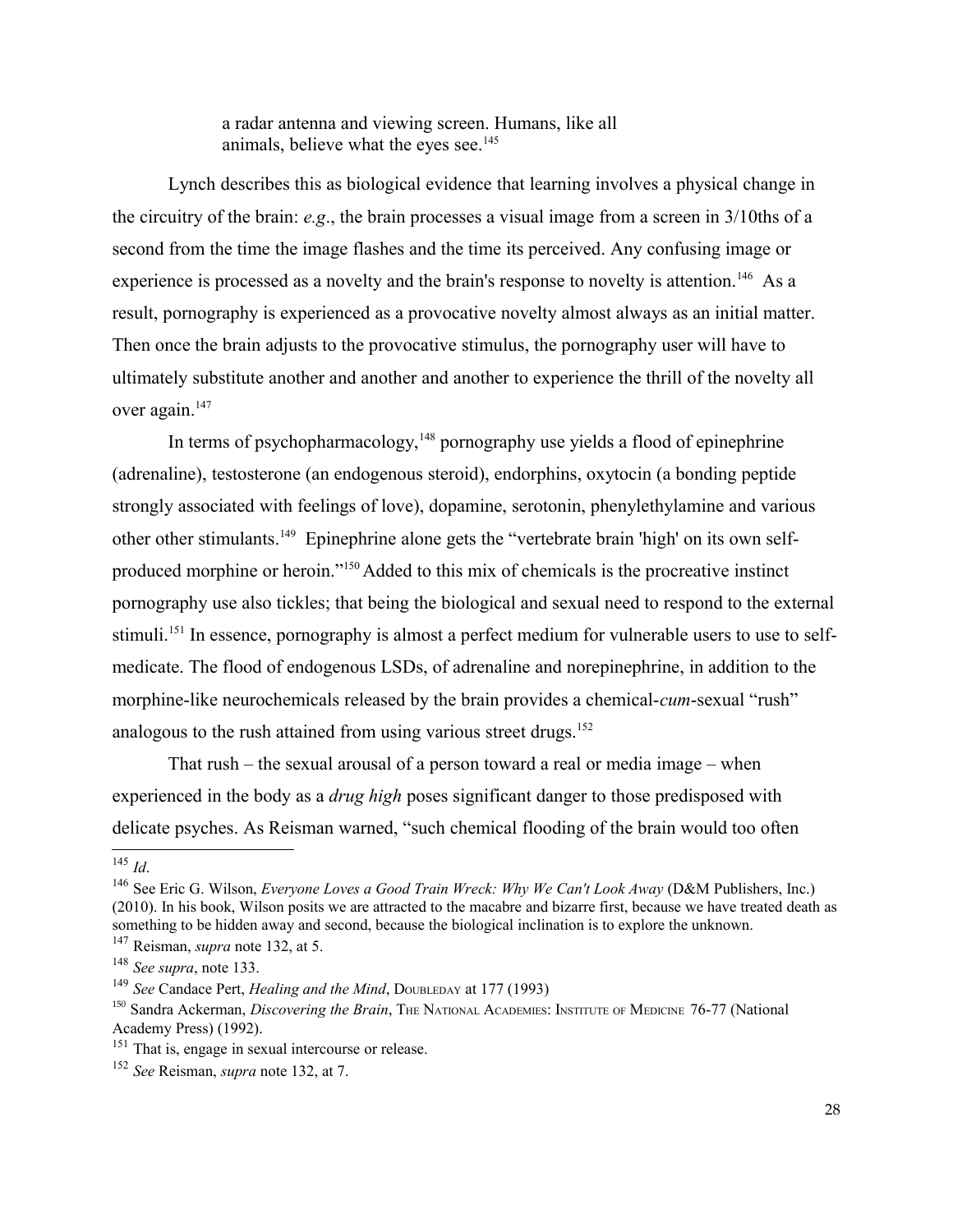override one's cognitive thought and interfere with rational decisions to protect themselves and others."[153](#page-28-0) This may be an extreme theory, that pornography exposure may override cognitive thought, but such research and commentary may fill the holes left by Meese I and II.

In any event, the stakes are high. Pornography affects the human brain in a very real and traceable way. Since the brain believes what the eyes see, in 3/10ths of a second real, virtual, or pseudo- pornography can restructure the brain's mind and memory function.[154](#page-28-1) In addition, the brain's internal drug store produces mood-altering psychotropic drugs when exposed to pornography. Even more alarming: the right hemisphere contains emotions such as fear, joy, anger, and lust. These instant reward-feelings are known to dominate the left hemisphere's cognitive functions of speech, rationality, and logic. This instant-over-the-delayed rewarding "further implicates pictorial pornography as causally changing the nature of the polity."[155](#page-28-2) As Reisman concludes:

> The massive quantifiable increases and qualifiably more sadistic and barbaric kinds of sexual crime since 1950 supports the breeding of a sadistic, pedophile consciousness in pornography consumers. A picture is worth more than a thousand words[.][156](#page-28-3)

Like the trajectory of Meese I and Meese II, these potentially culture-changing discoveries were ultimately brought to the attention of Congress.

### *E. Senate Committee Hearing on Pornography Addiction (2004)*

In November of 2004, the Senate Committee on Commerce, Science and Transportation, by the subcommittee (hereinafter "committee") on Science, Technology, and Space,<sup>[157](#page-28-4)</sup> took testimony from a witness list of renowned doctors and scientists under the hearing title, "The

<span id="page-28-0"></span><sup>153</sup> *Id*., at 8.

<span id="page-28-1"></span><sup>154</sup> *See Id*.

<span id="page-28-2"></span><sup>155</sup> *Id.*

<span id="page-28-3"></span> $^{156}$  *Id.* 

<span id="page-28-4"></span><sup>&</sup>lt;sup>157</sup> The U.S. Senate Committee on Commerce, Science, and Transportation is composed of 23 Senators under which the Committee is further composed of 7 Subcommittees. Together, this Committee oversees the vast range of issues under its jurisdiction. These issues range from communications, highways, aviation, rail, shipping, transportation security, merchant marine, the Coast Guard, oceans, fisheries, climate change, disasters, science, space, interstate commerce, tourism, consumer issues, economic development, technology, competitiveness, product safety, and insurance.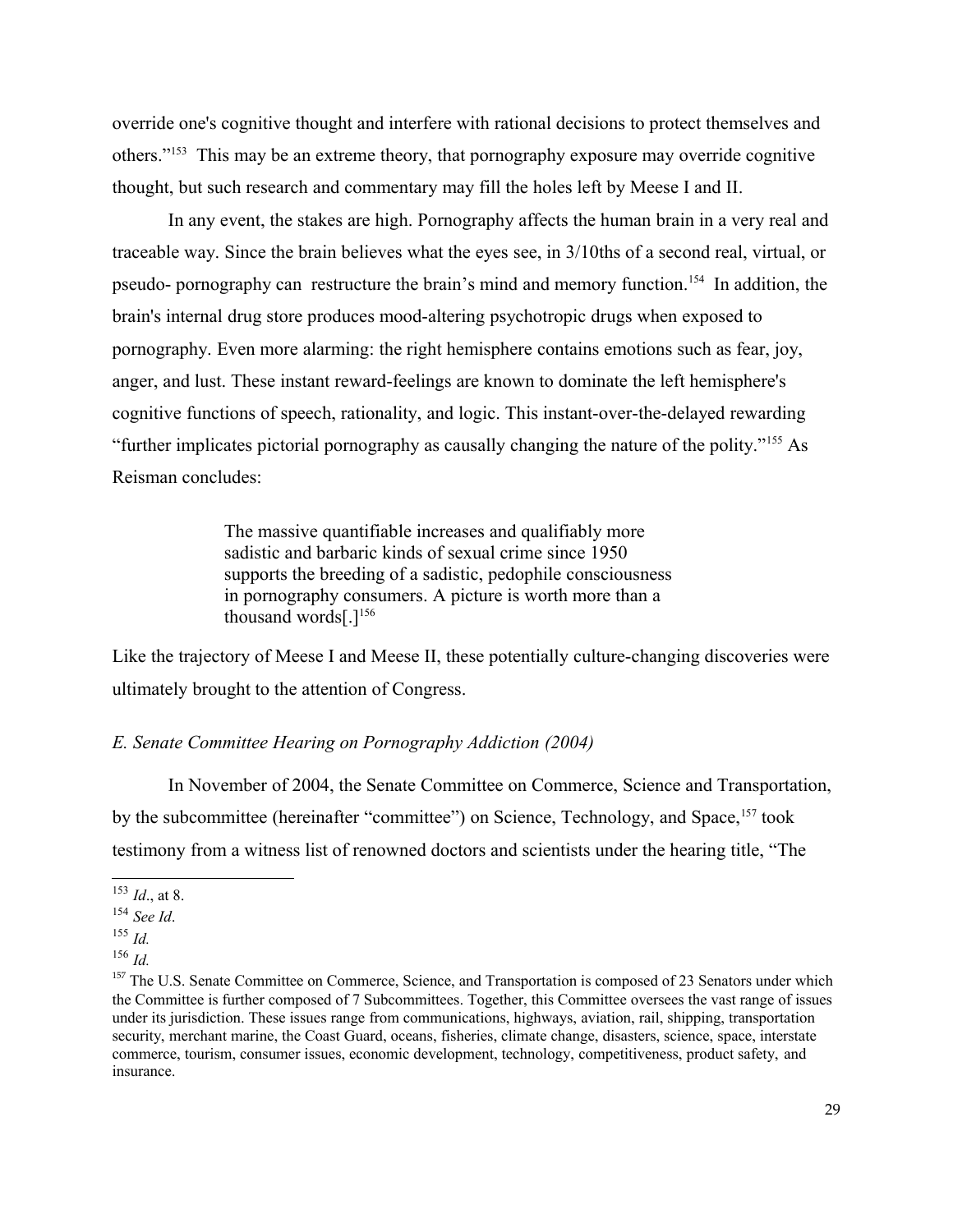Science Behind Pornography Addiction."[158](#page-29-0) During this hearing, the committee heard from Dr. Judith Reisman who restated much of the sentiment fore-detailed.[159](#page-29-1) The committee also heard the findings of Dr. Mary Anne Layden, co-director of the Sexual Trauma and Psychopathology Program at the University of Pennsylvania's Center for Cognitive Therapy; of Dr. Jeffrey Satinover, a psychiatrist and adviser to the National Association for Research and Therapy of Homosexuality; and of Dr. James B. Weaver, Professor of Communication and Psychology, Department of Communication at Virginia Tech.

Senator Sam Brownback (R-Kansas) called the hearing the most disturbing one he'd ever seen in the Senate.<sup>[160](#page-29-2)</sup> Brownback considered current pornography trends ubiquitous, compared markedly difference to when he was growing up and "some guy would sneak a magazine in somewhere and show some of us, but you had to find him at the right time."<sup>[161](#page-29-3)</sup> Testimony taken contradicted this belief quite quick.

Among these were Layden's warning that pornography was the "most concerning thing to psychological health that [she] kn[ew] of existing today."[162](#page-29-4) Satinover testified that "[p]ornography really does, unlike other addictions, biologically cause direct release of the most perfect addictive substance... that is, it causes masturbation, which causes release of the naturally occurring opioids. It does what heroin can't do, in effect."[163](#page-29-5) Weaver introduced findings from a wide array of studies that linked pornography use to other damaging behavior, underlining the

<span id="page-29-0"></span><sup>&</sup>lt;sup>158</sup> U.S. Senate Committee on Commerce, Science, and Transportation Hearings (archived November 2004), *available at* http://commerce.senate.gov/public/index.cfm?FuseAction=Hearings.Hearing&Hearing\_ID=1343. *See also* Ryan Singel, *Internet Porn: Worse Than Crack*, WIRED MAGAZINE (November 19, 2004) (Commenting that the purpose of this hearing was unclear, since at the time there was no pending or proposed legislation dealing with pornography in or present before the Senate)

<span id="page-29-1"></span><sup>159</sup> In addition to espousing her findings, *supra* notes 132 onward, Reisman noted to the Senate subcommittee that with state-of-the-art brain scanning, studies should answer these questions [of pornographic harm/addiction] with hard, replicable data. "As with the tobacco suits," she testified, "these data could be helpful in litigation and in affecting legal change" [which could change the tort-landscape by allowing widespread litigation for harm caused by pornography use]. *See* Hearing, *supra* note 158.

<span id="page-29-2"></span><sup>160</sup> *See* Singel, *supra* note 158.

<span id="page-29-3"></span><sup>161</sup> *Cf.* with Singel, *supra* note 158. *See also* Jenkins, Jr. *supra* note 2.

<span id="page-29-4"></span><sup>162</sup> *Hearings*, *supra* note 158 (testimony of Mary Anne Layden) ("The Internet is a perfect drug delivery system because you are anonymous, aroused and have role models for these behaviors, [t]o have drug pumped into your house 24/7, free, and children know how to use it better than grown-ups know how to use it -- it's a perfect delivery system if we want to have a whole generation of young addicts who will never have the drug out of their mind.") *See also* Singel, *supra* at 158 (using Layden's testimony) ("[F]urther, pornography addicts have a more difficult time recovering from their addiction than cocaine addicts, since coke users can get the drug out of their system, but pornographic images stay in the brain forever.")

<span id="page-29-5"></span> $163$  *Id*.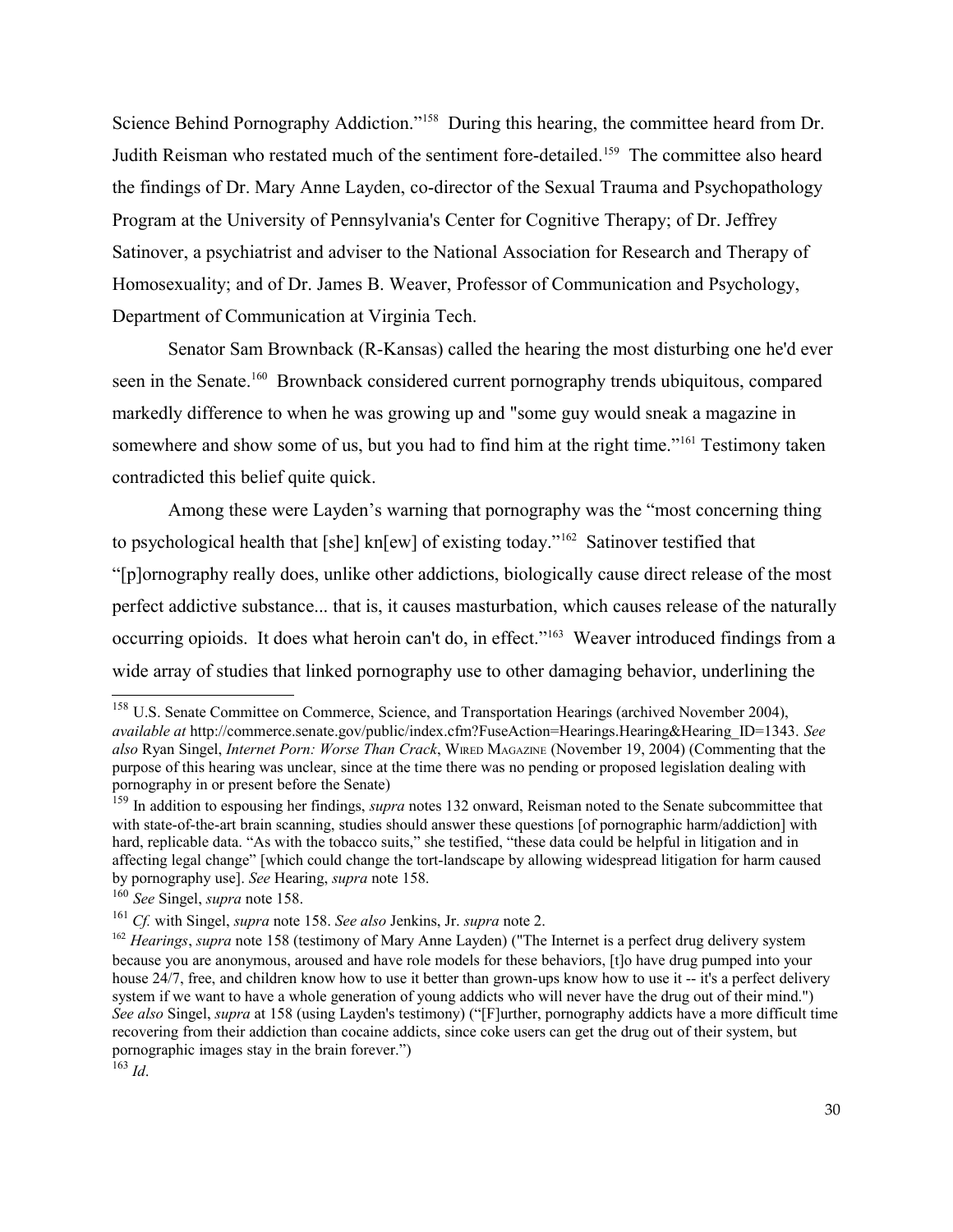previous concerns voiced in Meese(s) I and II. Taken together, "the research at hand establishes that prolonged consumption of pornography – a critical condition presumably underlying pornography addiction – is a significant contributing factor in the creation of perceptions, dispositions, and behaviors that reflect sexual callousness, the erosion of family values, and diminished sexual satisfaction."[164](#page-30-0)

Like Meese I and II, opposition to this hearing soon followed. The major criticism was especially telling inasmuch as it remains still ripe for consideration: what is the difference between harm caused by pornography use (and the stimulation/dependency therein) with that of *actual* sex? Presumably, or so went and goes the criticism, the brain would react the same way in both situations in light of Reisman's conclusions.<sup>[165](#page-30-1)</sup>

As each of the deponents concluded at the hearing, there is no general consensus among health professionals on the dangers of pornography;<sup>[166](#page-30-2)</sup> only what is generally observable between pornography use, the brain, and the societal/biological effects of the correlated two.

## IV. PROPOSITION: CLASSIFYING PORNOGRAPHY AS A "DRUG" OR "DEVICE"

### *A. Drug Defined*

Title 21 of the United States Code provides the federal framework for the governance of food and drugs in the United States.<sup>[167](#page-30-3)</sup> As part of Title 21, the federal Food, Drug, and Cosmetic Act of 1983 ("FDCA)<sup>[168](#page-30-4)</sup> provides much of the authority to the U.S. Food and Drug Administration (FDA) in overseeing this governance. In that capacity, the FDCA defines a "drug" to be:

> (A) articles recognized in the official United States Pharmacopoeia, official

<span id="page-30-1"></span><sup>165</sup> *See* Singel, *supra* note 158 (using Carol Queen, staff-sexologist for *Good Vibrations*, a San Francisco-based sex retailer, criticizing the methodology behind research showing that pornography stimulates the brain like drugs do, saying the research needs to take into account how sex itself stimulates the brain). For a scathing response to the panel's general testimony, *see also* Daniel Linz, *Response to Testimony before the United States Senate, Subcommittee on Science, Technology, and Space of the Committee on Commerce, Science and Transportation on The Science Behind Pornography Addiction* (2005), *available at* http://www.freespeechcoalition.com/dan\_linz.htm <sup>166</sup> *Id*.

<span id="page-30-0"></span><sup>164</sup> *Id*.

<span id="page-30-3"></span><span id="page-30-2"></span><sup>167</sup> 21 U.S.C, *et seq*. (chapters 1 through 25)

<span id="page-30-4"></span><sup>168</sup> 21 U.S.C. §§ 301, *et seq*.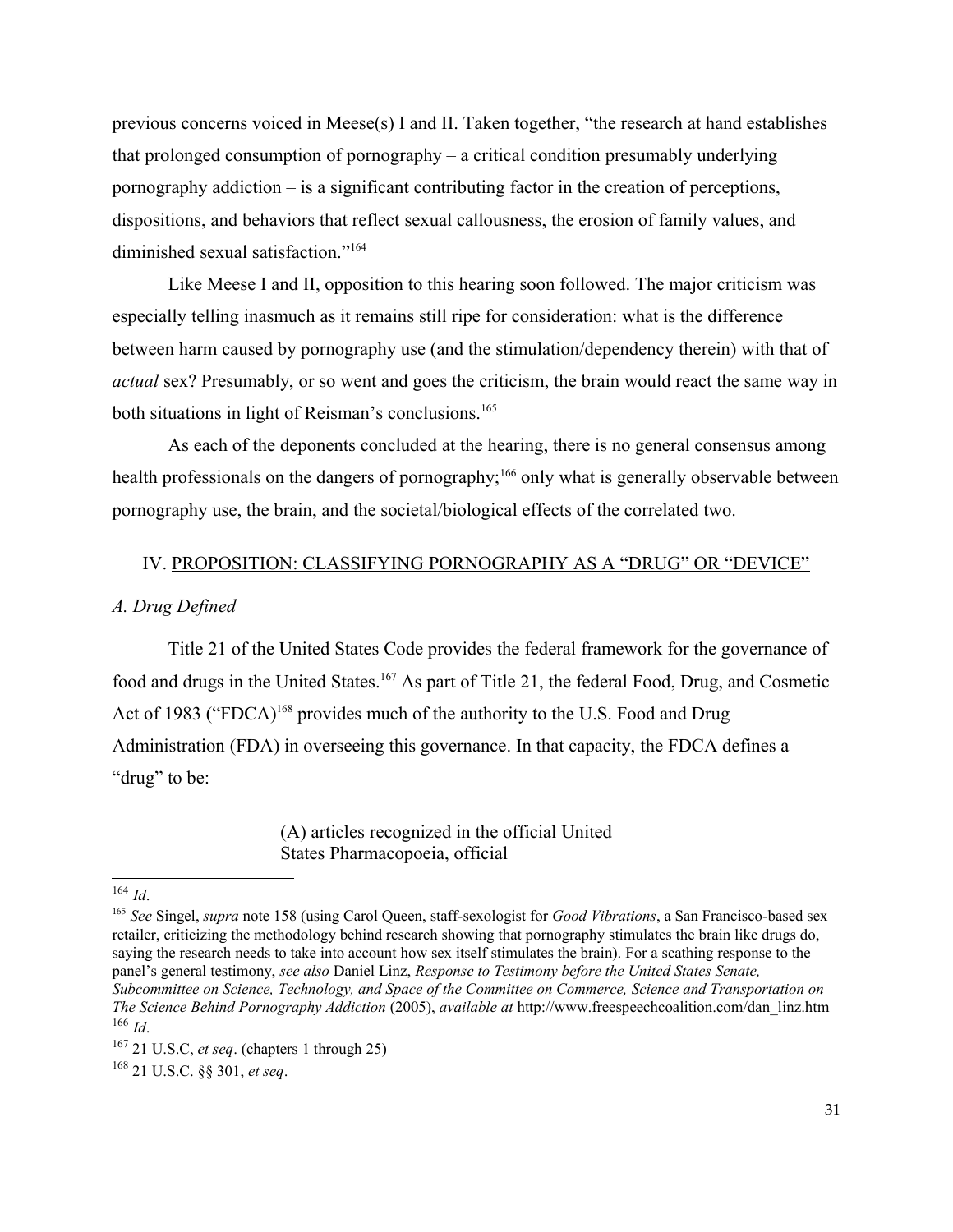Homoeopathic Pharmacopoeia of the United States, or official National Formulary, or any supplement to any of them; and

(B) articles intended for use in the diagnosis, cure, mitigation, treatment, or prevention of disease in man or other animals; and

(C) **articles** (other than food) **intended to affect the structure or any function of the body of man** or other animals; and

(D) articles intended for use as a component of any article specified in clause (A), (B), or (C). A food or dietary supplement for which a claim, subject to sections  $343 \text{ (r)}(1)(B)$  and 343 (r)(3) of this title or sections  $343$  (r)(1) (B) and 343  $(r)(5)(D)$  of this title, is made in accordance with the requirements of section 343 (r) of this title is not a drug solely because the label or the labeling contains such a claim. A food, dietary ingredient, or dietary supplement for which a truthful and not misleading statement is made in accordance with section 343 (r)(6) of this title is not a drug under clause (C) solely because the label or the labeling contains such a statement.<sup>[169](#page-31-0)</sup>

Under the definition provided by 21 U.S.C.  $\S$  321(g)(1)(C), pornography may in fact fit within the parameters of the FDCA.

## 1. *Pornography as an Article*

The FFDCA lacks a definition for what Congress meant by "article" within the working parts of Title 21. It is a liberally used word, however,<sup>[170](#page-31-1)</sup> and was most likely intended by Congress to mean the definition given it by the dictionary or related common workings. For fear

<span id="page-31-0"></span> $169$  21 U.S.C § 321(g) (emphasis added)

<span id="page-31-1"></span><sup>170</sup> *See*, *e.g.*, 21 U.S.C §§ 321(f)(1), (f)(3), (g)(A), (g)(B), (g)(C), (g)(D), (i)(1)-(2), (n) (the use of the descriptor "article" is most prevalent in the definition section of the FDCA)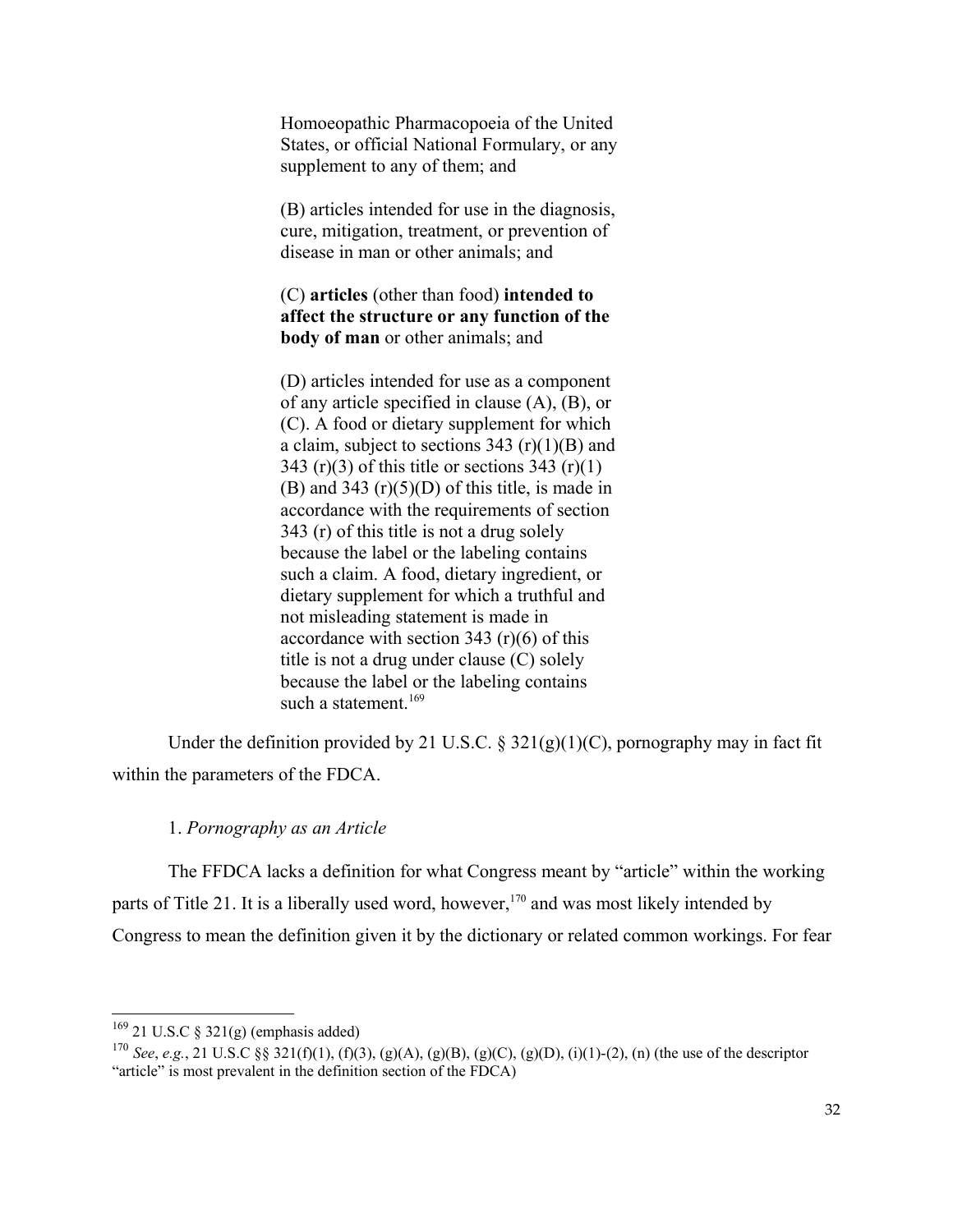of entering a morphological abyss,[171](#page-32-0) however, the word *article* will be treated as meaning "a particular item or thing."[172](#page-32-1)

Within this definition, pornography – at least pornographic material contemplated by *Miller v. California* –<sup>[173](#page-32-2)</sup> is a particular item or thing even if it can be used to apply to a general form of conduct or speech. But is it an item or thing also contemplated by the FDCA?

#### 2. *Pornography Affects the Structure of the Brain*

According to Reisman's research, pornography as a good or item has the capacity to alter the brain by the brain's own responsive operations.[174](#page-32-3) In addition to the fore-detailed, several studies have also unearthed the indirect and direct links between pornography and crime, the breakdown of social and familial mores, and, *inter alia*, pornography use and the inclination towards addiction.<sup>[175](#page-32-4)</sup>

Of course, a distinction must be made: pornography itself is not the drug affecting the brain anymore than a baseball flying at one's face is the primary cause for the muscular-skeletal activity involved in dodging said baseball. The movement is the muscle; the ball merely a persuading element. In a similar fashion, it is the body's reaction to pornography that causes the release of these chemicals;[176](#page-32-5) the same chemicals that Reisman, *et al*. believe to be addiction forming. Surely this is not what the FDCA was intended to cover: physiological reactions to external stimulants.

## 3. *Food and Drug Administration, et al. v. Brown & Williamson Tobacco Corp, et al.[177](#page-32-6)*

The Supreme Court has already addressed potential FDA overreach under the authority granted it by the FDCA. Unlike pornography, however, the subject food or drug in this specific

<span id="page-32-0"></span><sup>171</sup> *See*, *e.g*., *Frigaliment Importing Co, Ltd. v. B.N.S. International Sales Corp*, 190 F. Supp. 116, 117 (1960) (Where the Southern District Court of New York had to address what appeared to be a seemingly innocuous task but ultimately ended in a convoluted decision which even went so far as to mine the German language for insight. As they framed the issue at the beginning of their decision: "what is chicken?")

<span id="page-32-1"></span><sup>&</sup>lt;sup>172</sup> Black's Law Dictionary, 8<sup>th</sup> Edition: *article*, n.

<span id="page-32-2"></span><sup>173</sup> *See supra*, note 63.

<span id="page-32-3"></span><sup>174</sup> *See supra,* notes 132 through 148

<span id="page-32-4"></span><sup>175</sup> Go no further than Weaver's testimony, *supra* note 164.

<span id="page-32-5"></span><sup>176</sup> *See supra*, notes 140 through 152

<span id="page-32-6"></span> $177$  529 U.S. 120 (2000)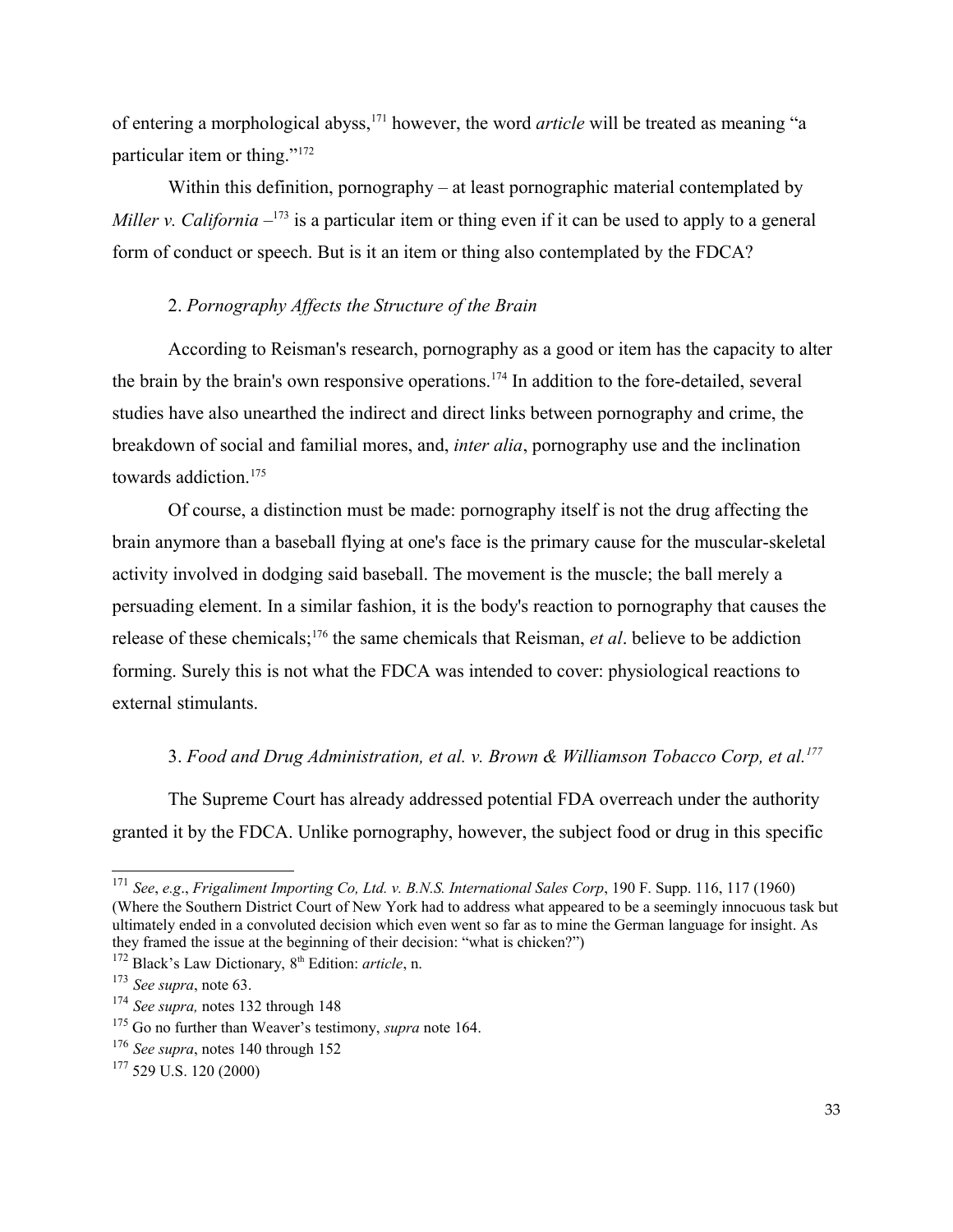case was an actual substance one physically imbibed into the body.[178](#page-33-0) Concluding nicotine was a "drug" within the language of the FDCA, and that cigarettes the delivery system for this drug, the FDA promulgated a set or rules designed to limit the underage use of tobacco.<sup>[179](#page-33-1)</sup>

Finding the intent of Congress in enacting the FDCA was not broad enough to permit the FDA to cover the tobacco industry, the Supreme Court further held even if the FDCA did permit such meddling, the FDA was also statutorily preempted from regulating the tobacco industry by virtue of post-FDCA legislation.<sup>[180](#page-33-2)</sup> In other words, the FDA may have enumerated several legitimate bases in regulating tobacco,<sup>[181](#page-33-3)</sup> but specific action by Congress on the same subject matter created "a distinct regulatory scheme for cigarettes and smokeless tobacco."[182](#page-33-4) For that reason, the FDA attempted to promulgate rules it had no business promulgated.

Respecting pornography, Congress has legislatively addressed the issue of obscenity inasmuch as Title 18 of the United States Code criminalizes various forms of obscene materials and the methods used to deliver the same materials.<sup>[183](#page-33-5)</sup> However, those criminal provisions do not actually implicate the rampant use of Internet pornography unless that pornography involves

<span id="page-33-5"></span><span id="page-33-4"></span><sup>183</sup> *See supra*, note 82.

<span id="page-33-0"></span><sup>&</sup>lt;sup>178</sup> *See Id.*, at 125. ("This case involves one of the most troubling public health problems facing our Nation today: the thousands of premature deaths that occur each year because of tobacco use. In 1996, the Food and Drug Administration (FDA), after having expressly disavowed any such authority since its inception, asserted jurisdiction to regulate tobacco products.")

<span id="page-33-1"></span><sup>&</sup>lt;sup>179</sup> See 61 Federal Register 44619 (1996) (Annex Nicotine in Cigarettes and Smokeless Tobacco Is a Drug and These Products Are Nicotine Delivery Devices Under the Federal Food, Drug, and Cosmetic Act Jurisdictional Determination)

<span id="page-33-2"></span><sup>180</sup> *See FDA, et al*., *supra* note 177, at 126. ("In this case, we believe that Congress has clearly precluded the FDA from asserting jurisdiction to regulate tobacco products. Such authority is inconsistent with the intent that Congress has expressed in the FDCA's overall regulatory scheme and in the tobacco-specific legislation that it has enacted subsequent to the FDCA. In light of this clear intent, the FDA's assertion of jurisdiction is impermissible.") *See also* Federal Cigarette Labeling and Advertising Act (FCLAA), Pub. L. 89-92, 79 Stat. 282; Public Health Cigarette Smoking Act of 1969, Pub. L. 91-222, 84 Stat. 87; Alcohol and Drug Abuse Amendments of 1983, Pub. L. 98-24, 97 Stat. 175; Comprehensive Smoking Education Act, Pub. L. 98-474, 98 Stat. 2200; Comprehensive Smokeless Tobacco Health Education Act of 1986, Pub. L. 99-252, 100 Stat. 30; Alcohol, Drug Abuse, and Mental Health Administration Reorganization Act, Pub. L. 102-321, § 202, 106 Stat. 394.

<span id="page-33-3"></span><sup>&</sup>lt;sup>181</sup> *See Id.*, at 134. ("In its rulemaking proceeding, the FDA quite exhaustively documented that "tobacco products" are unsafe," "dangerous," and "cause great pain and suffering from illness." 61 Fed. Reg. 44412 (1996). It found that the consumption of tobacco products presents "extraordinary health risks," and that "tobacco use is the single leading cause of preventable death in the United States." *Id.,* at 44398. It stated that "[m]ore than 400,000 people die each year from tobacco related illnesses, such as cancer, respiratory illnesses, and heart disease, often suffering long and painful deaths," and that "[t]obacco alone kills more people each year in the United States than acquired immunodeficiency syndrome (AIDS), car accidents, alcohol, homicides, illegal drugs, suicides, and fires, combined." *Ibid.* Indeed, the FDA characterized smoking as "a pediatric disease," *id.,* at 44421, because "one out of every three young people who become regular smokers . . . will die prematurely as a result," *id.,* at 44399.") <sup>182</sup> *Id*., at 155.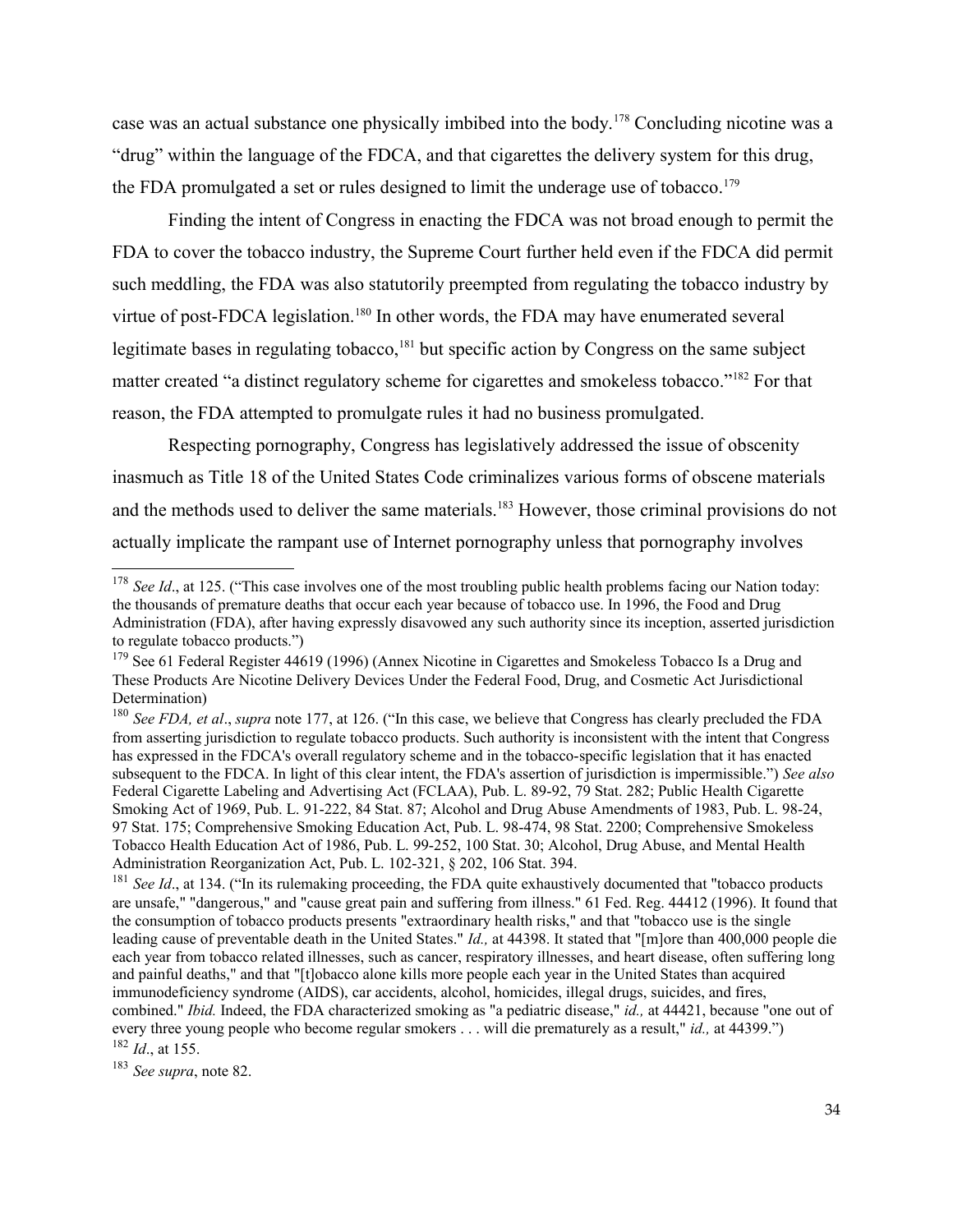depictions of child sexual abuse.<sup>[184](#page-34-0)</sup> It seems, then, FDA authority to regulate certain uses of pornography a possibility, no matter remote, under the FDCA in spite of the Supreme Court's finding in *Food and Drug Administration, v. Brown*.

Assuming such remote action legally possible *and* permissible, the government retains broad power when it comes to the drug trade.

# *B. State and Federal Government Regulation of Pharmaceutical Drug Use, Illicit Drug Use, and Possession*

While issues of pornography's actual harm remains open to inquiry as has been discussed above, it is well settled exposure to pornography releases a flood of chemicals from the brain's internal pharmacy. Hypothetically, if these chemicals were procured outside the body – say, for example, bought from a dealer – most enforcement agencies would consider the same chemicals "drugs" under current enforcement definitions.<sup>[185](#page-34-1)</sup>

Yet pornography has always been framed as an expression of speech and conduct, further times being described as harmless fun and victimless. Because of this framing, it has then been afforded vast protection even if that protection amounts to simply guardianship through omission.<sup>[186](#page-34-2)</sup>

On both a state and federal level, there is broad regulatory power when it comes to the drug trade.<sup>[187](#page-34-3)</sup> A state has the authority under the Tenth Amendment to regulate the sale of patent

<span id="page-34-0"></span><sup>184</sup> *See* Department of Justice, *Child Exploitation & Obscenity Section*, available at

http://www.justice.gov/criminal/ceos/citizensguide/citizensguide\_obscenity.html ("Although the law does not criminalize the private possession of obscene matter, the act of receiving such matter could violate the statutes prohibiting the use of the U.S. Mails, common carriers, or interactive computer services for the purpose of transportation.")

<span id="page-34-1"></span> $185$  According to Black's Law Dictionary,  $8<sup>th</sup>$  Edition: drug, n. 1. A substance intended for use in the diagnosis, cure, treatment, or prevention of disease. 2. A natural or synthetic substance that alters one's perception or consciousness; addictive drug. A drug (such as heroin or nicotine) that, usu. after repeated consumption, causes physical dependence and results in well-defined physiological symptoms upon withdrawal. *See also*, *supra*, note 169.

<span id="page-34-2"></span><sup>186</sup> *See* J. Matt Barber, *Hard-Core Pornography Isn't "Free Speech"* (January 18, 2008), *available at* http://www.renewamerica.us/columns/mbarber/080118 ("In recent years, the U.S. Department of Justice has paid only lip service to the enforcement of federal obscenity laws. In some instances, DOJ has gone after child pornographers and — in a scant few cases — has prosecuted purveyors of the most obscene and graphic adult pornography. But unfortunately, the government has been largely AWOL when it comes to enforcing an entire section of U.S. law, 18 U.S.C. §§ 1460-1470, which criminalizes much of the adult hard-core pornography that has saturated both the Internet and our communities.")

<span id="page-34-3"></span> $187$  A state legislature may, under the police power of public health, impose reasonable restrictions on the sale of drugs, provided the measures adopted have a tendency to protect the public welfare. In addition, the state has the right to regulate the administration of drugs. *See e.g.*: *Stewart v. Robertson*, 40 P.2d 979 (1935) (Arizona); *Ex Parte*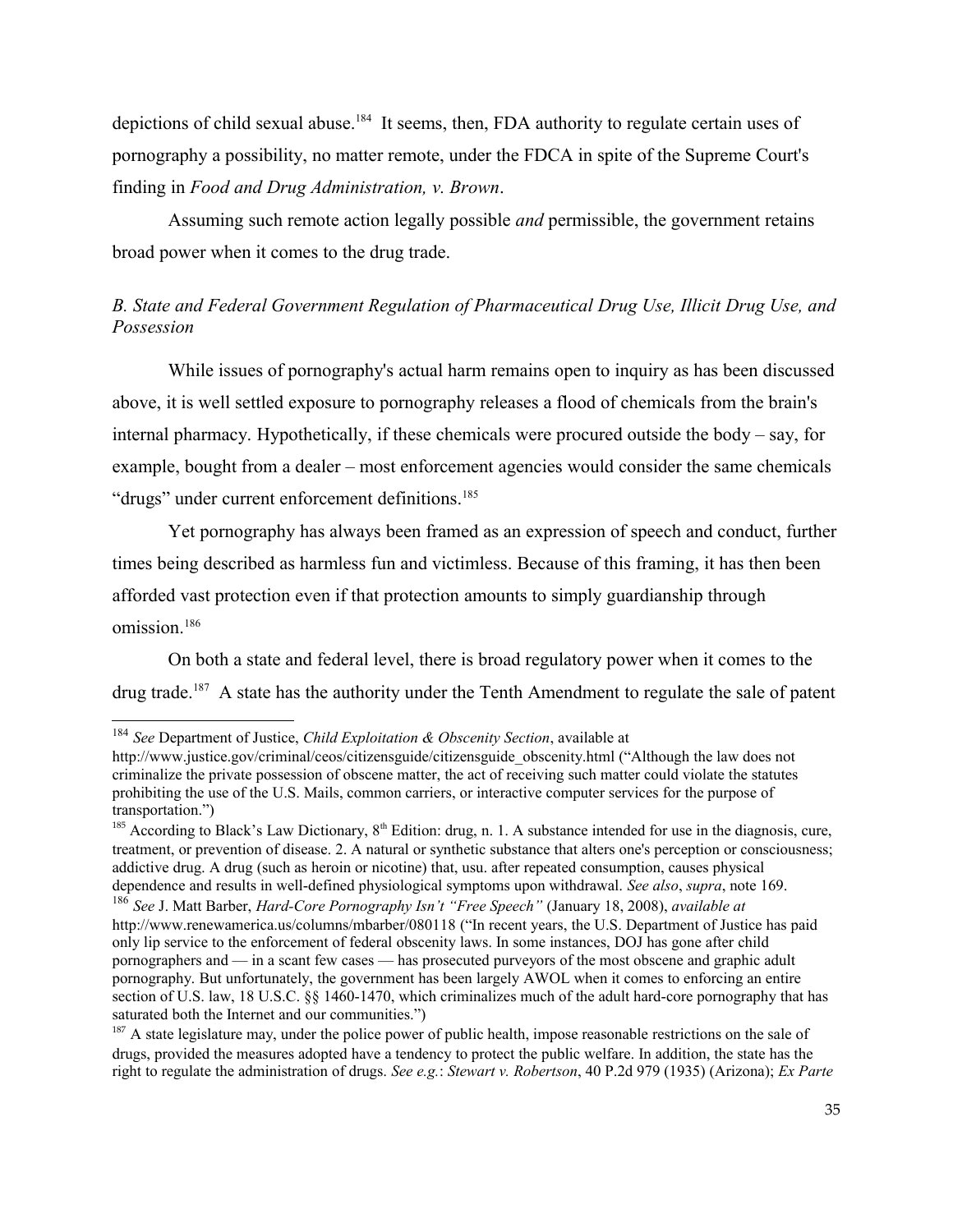or proprietary medicines, in addition to harmless household or domestic remedies, provided it adopts such measures that have a tendency to protect the lives, health, safety, and welfare of its public.[188](#page-35-0) In addition, the Supreme Court has conferred to state governments, in the regulation of drugs and health professions, an expansive police power to accommodate this end.<sup>[189](#page-35-1)</sup>

More expansive is the grant of general power states have with regards to illegal drugs such as narcotics or – at least until recently – marijuana.<sup>[190](#page-35-2)</sup> Both state and federal governments have codified statutes dealing with the use and possession of narcotics, the determination of which comes from the benchmark provided by the federal Comprehensive Drug Abuse Prevention and Control Act of 1970 ("CDAPCA").<sup>[191](#page-35-3)</sup>

Title II within the CDAPCA is the legal basis by which Congress addresses the illicit drug trade. Under Title II, identified as the Controlled Substances Act ("CSA"),  $192$  the manufacturing, importation, possession, and distribution of certain drugs are strictly regulated by the federal government. Respecting preemption on the states, the CSA creates an important demarcation for purpose of their ongoing interest in the drug trade.

In short, state regulation begins where the CSA ends. So long as a drug trafficker/user is charged for a drug offense defined under one of the Schedules created by the CSA, state regulation is theoretically preempted if an action is brought by the United States.[193](#page-35-5) In absence of

<span id="page-35-3"></span><sup>191</sup> Pub. L. No. 91-513, 84 Stat. 1236 (Oct. 27, 1970)

*Gray*, 274 P. 974 (1929) (California); *People v. Baker*, 51 N.W.2d 240 (1952) (Michigan); *State v. Red Owl Stores, Inc.*, 115 N.W.2d 643 (1962) (Minnesota); *Pike v. Porter*, 253 P.2d 1055 (1952) (Montana); *Loblaw, Inc. v. New York State Bd. of Pharmacy*, 181 N.E.2d 621, 11 N.Y.2d 102 (1962) (New York); *State v. Combs*, 130 P.2d 947 (1942) (Oregon); *State v. Wood*, 215 N.W. 487 (1927) (South Dakota); *State v. Foutch*, 295 S.W. 469 (1927) (Tennessee); *State ex rel. Scott v. Conaty*, 187 S.E.2d 119 (1972) (West Virginia).

<span id="page-35-0"></span><sup>188</sup> *See State v. Wood*, 215 N.W. 487 (1927).

<span id="page-35-1"></span><sup>189</sup> *See, e.g., Whalen v. Roe*, 429 U.S. 589 (1977) (permitting the state of New York authority, under its general public health power, to record the names and addresses of all persons who have obtained certain drugs, regardless of the licit or illicit market for that drug)

<span id="page-35-2"></span><sup>&</sup>lt;sup>190</sup> The 2012 legalization of marijuana in states of Washington and Colorado, for example, notwithstanding.

<span id="page-35-4"></span><sup>192</sup> *Id*. Codified at 21 U.S.C. § 801 *et seq*. The CSA is broken down into five official Schedules, I-V respectively. Each Schedule works as a test for each questioned drug. For example, to be a Schedule I drug, there must be a high potential for abuse with no accepted medicinal uses nor an accepted use under medical supervision. No prescriptions can be written under this Schedule, and the Drug Enforcement Agency and Department of Health and Human Services monitors and investigates uses under this Schedule. For those found guilty of trafficking drugs under this Schedule, even first-time offenders, life sentences can be dished out if multiple sales are involved. The most questionable drug under this Schedule is marijuana, as the FDA repeatedly refuses to accept any medicinal use for marijuana. Legally, the Supreme Court defers to Congress to regulate cannabis despite state governments that allow it. *See also Gonzalez v. Raich*, 545 U.S. 1 (2005)).

<span id="page-35-5"></span><sup>193</sup> *See supra*, note 93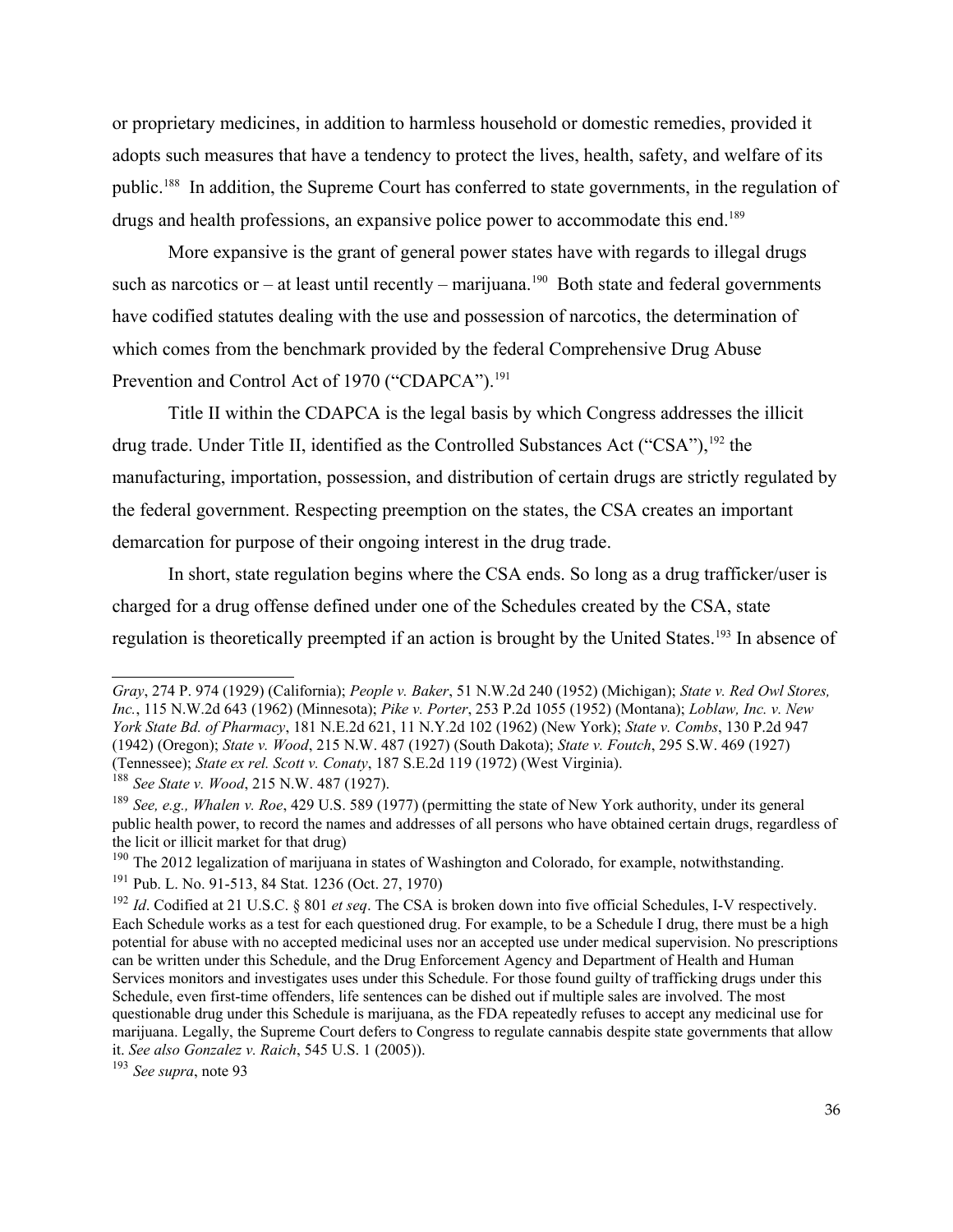federal action, most states have codified drug possession/use laws after the parameters set by the CSA and CDAPCA.[194](#page-36-0)

## 1. *Proposed Placement of Pornography Under Schedule System of the CSA*

The CSA, an enormously important piece of legislation that implicates almost all legal frameworks that have anything to do with the regulation of drugs, could theoretically serve pornography regulation/enforcement on a state and local level assuming that the scientific findings previously discussed were able to classify pornography as a drug,[195](#page-36-1) or a drug delivery device.[196](#page-36-2) If so, the federal government would then have to designate that drug into a Schedule under the CSA.[197](#page-36-3)

Schedule I placement requires a finding of: the drug's actual or relative potential for abuse;[198](#page-36-4) scientific evidence of its pharmacological effects including whether the drug or substance has any acceptable medicinal uses;<sup>[199](#page-36-5)</sup> and whether there is a lack of acceptable safety for use of the drug or other substance under medical supervision. $200$ 

Schedule II placement requires a showing the drug or other substance has a high potential for abuse;<sup>[201](#page-36-7)</sup> The drug or other substance has a currently accepted medical use in treatment in the United States or a currently accepted medical use with severe restrictions;<sup>[202](#page-36-8)</sup> and a finding of

<span id="page-36-0"></span><sup>194</sup> *See*, *e.g.*, the New Jersey Controlled Dangerous Substances Act, 24:21-1, *et seq*. The state of New Jersey defines "controlled substance" almost identical to the CSA's definition, *supra* note 192, as well as "drug" to the definition provided by the FDCA, *supra* note 168

<span id="page-36-1"></span><sup>195</sup> *See supra*, note 168

<span id="page-36-2"></span><sup>196</sup> *See supra*, note 167, at § 321(h). ("The term "device" (except when used in paragraph (n) of this section and in sections 301(i), 403(f), 502(c), and 602(c)) means an instrument, apparatus, implement, machine, contrivance, implant, in vitro reagent, or other similar or related article, including any component, part, or accessory, which is--

<sup>(1)</sup> recognized in the official National Formulary, or the United States Pharmacopeia, or any supplement to them, (2) intended for use in the diagnosis of disease or other conditions, or in the cure, mitigation, treatment, or prevention of disease, in man or other animals, or (3) intended to affect the structure or any function of the body of man or other animals, and which does not achieve its primary intended purposes through chemical action within or on the body of man or other animals and which is not dependent upon being metabolized for the achievement of its primary intended purposes.")

<span id="page-36-3"></span> $197$  See supra, note 192, at § 812(b)

<span id="page-36-4"></span><sup>&</sup>lt;sup>198</sup> *Id.*, at  $\S 812(b)(1)(A)$ 

<span id="page-36-5"></span> $199$  *Id.*, at § 812(b)(1)(B)

<span id="page-36-6"></span><sup>&</sup>lt;sup>200</sup> *Id.*, at § 812(b)(1)(C)

<span id="page-36-7"></span><sup>&</sup>lt;sup>201</sup> *Id.*, at § 812(b)(2)(A)

<span id="page-36-8"></span><sup>&</sup>lt;sup>202</sup> *Id.*, at § 812(b)(2)(B)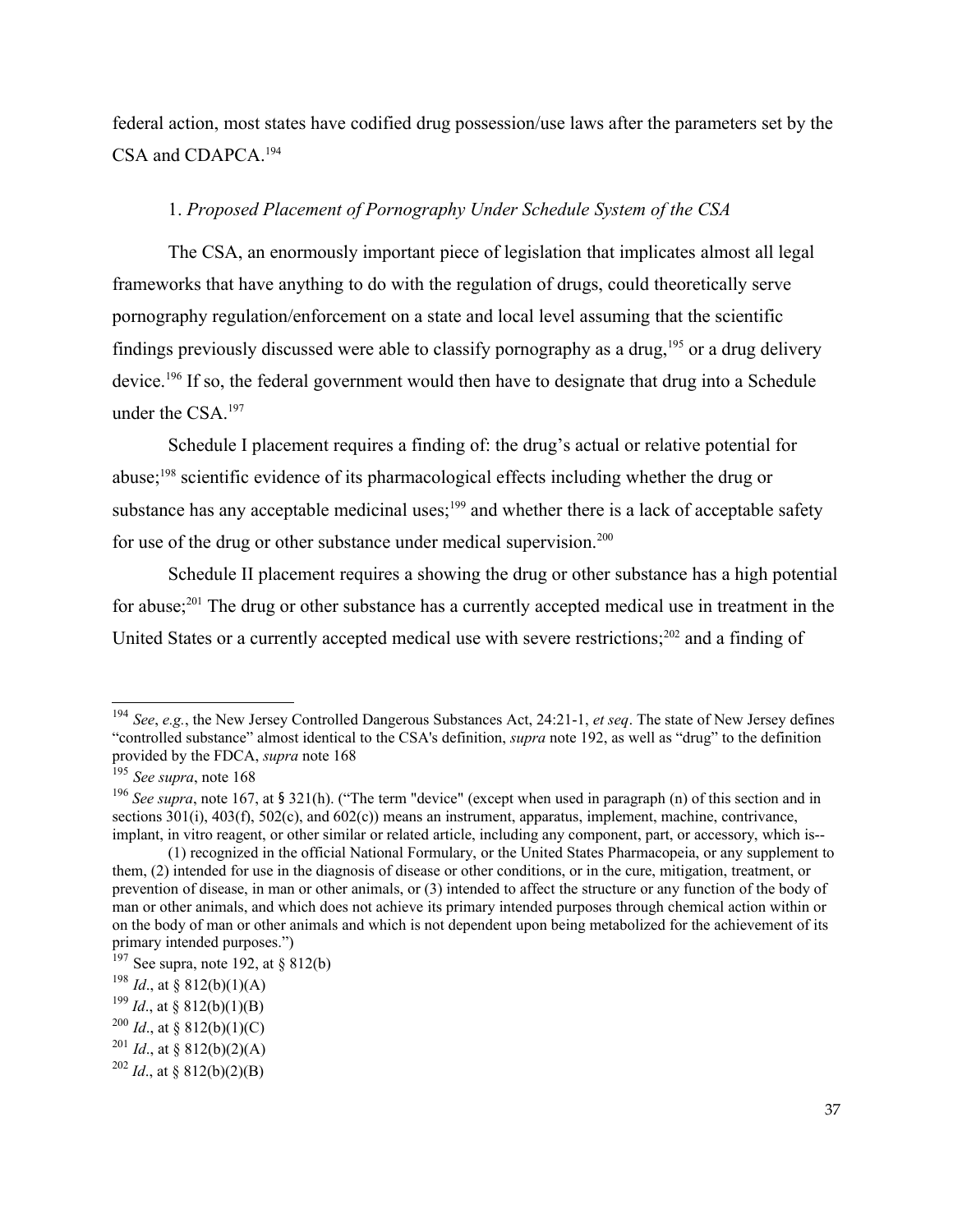abuse [of the drug or other substances] that may lead to severe psychological or physical dependence.<sup>[203](#page-37-0)</sup>

Schedule III requires a showing the drug or other substance has a potential for abuse less than the drugs or other substances in schedules I and  $II$ ;<sup>[204](#page-37-1)</sup> the drug or other substance has a currently accepted medical use in treatment in the United States;<sup>[205](#page-37-2)</sup> and abuse of the drug or other substance may lead to moderate or low physical dependence or high psychological dependence.[206](#page-37-3) Schedules IV and V follow this similar pattern in watered down-relation to Schedules I through III.<sup>[207](#page-37-4)</sup>

Given the growing body of evidence of pornography's deleterious effects, it's possible a placement under Schedule I through V would not be entirely outside the scope of what the CSA contemplated. With the release of chemicals pornography exposure yields,<sup>[208](#page-37-5)</sup> and the high potential for abuse pornography correlates to, a placement under Schedule I certainly seems within the realm of applications.<sup>[209](#page-37-6)</sup>

## 2. *Public Health v. Obscenity*

If such placement possible, what then could the state do in light of its police power,  $2^{10}$  its duty to the public good, $^{211}$  $^{211}$  $^{211}$  and the provisions of the CSA when viewed under the obscenity blanket of the First Amendment? Using the Department of Justice's rubric for the CSA, combined with the research discussed above, pornography has been shown to have an actual potential for abuse,<sup>[212](#page-37-9)</sup> along with emerging scientific evidence of its pharmacological effects.<sup>[213](#page-37-10)</sup> If persuaded, the CSA would classify pornography as a Schedule I drug.

<span id="page-37-0"></span><sup>&</sup>lt;sup>203</sup> *Id.*, at § 812(b)(2)(C)

<span id="page-37-1"></span><sup>&</sup>lt;sup>204</sup> *Id.*, at § 812(b)(3)(A)

<span id="page-37-2"></span> $^{205}$  *Id.*, at § 812(b)(3)(B)

<span id="page-37-3"></span> $^{206}$  *Id.*, at § 812(b)(3)(B)

<span id="page-37-4"></span><sup>&</sup>lt;sup>207</sup> *See Id.*, at § 812(b)(4) through (b)(5)(C).

<span id="page-37-5"></span><sup>208</sup> *See supra*, note 149. Epinephrine; Testosterone; Endorphin; Oxytocin; Dopamine; Serotonin; and Phenylathylamine, to name a few.

<span id="page-37-6"></span><sup>&</sup>lt;sup>209</sup> *See*, *e.g.*, *supra*, note 192, at § 812(c)(10) *cf.* with *supra*, note 150. Heroin is a Schedule I drug.

<span id="page-37-7"></span><sup>210</sup> *See supra*, note 83-84

<span id="page-37-8"></span><sup>211</sup> *See supra*, note 85-86

<span id="page-37-9"></span><sup>212</sup> *See supra,* notes 131-164 and accompanying text

<span id="page-37-10"></span><sup>213</sup> *See supra*, note 149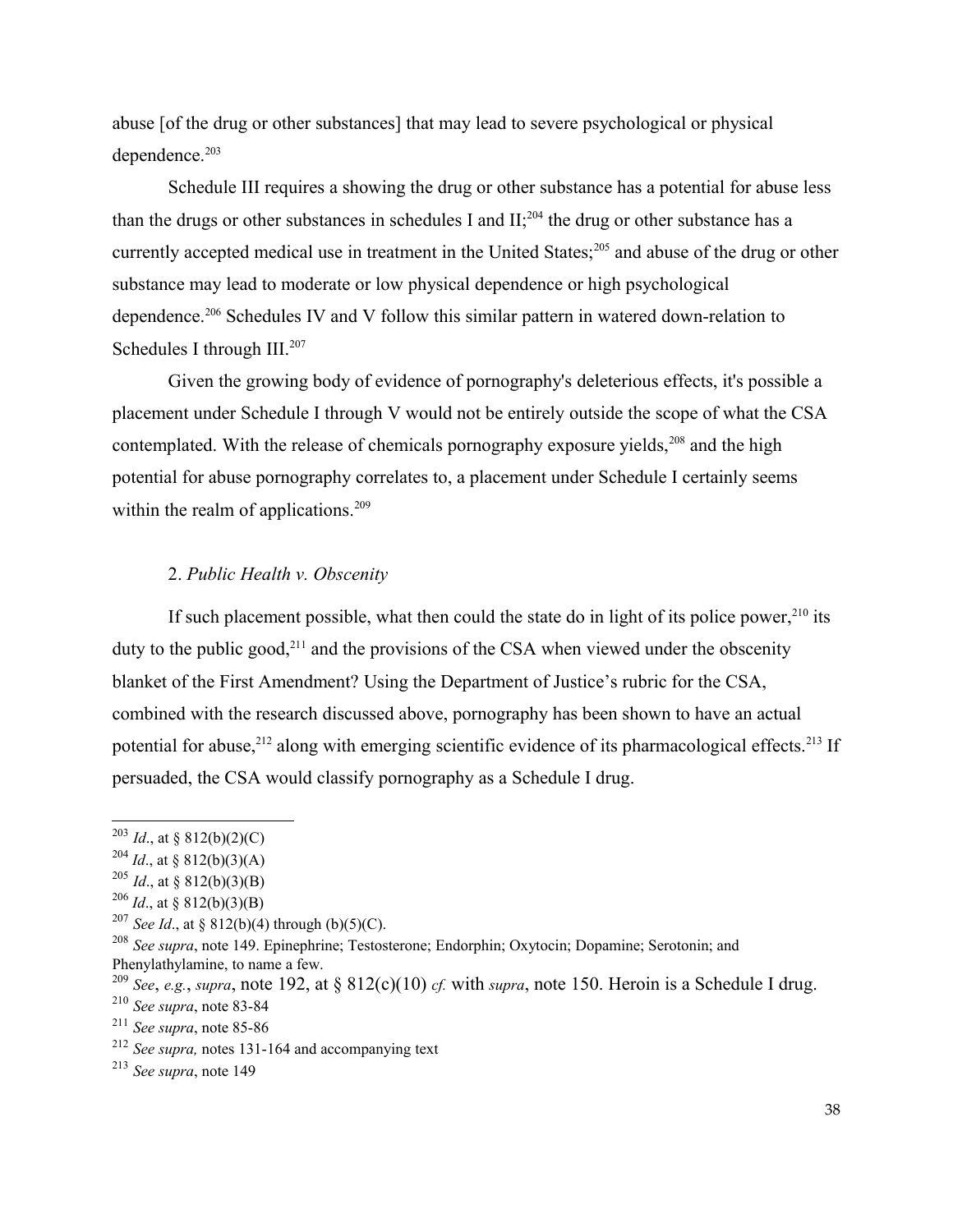With this classification, the obscenity issue becomes completely irrelevant. Justice Stevens may not know it when he sees it, $2^{14}$  but the same limits do not apply to scientific findings.

## VI. CONCLUSION

Some defend pornography as the mark of a society truly free.<sup>[215](#page-38-1)</sup> Others are less absolute, finding pornography a therapeutic force capable of breaking down cultural and political barriers.<sup>[216](#page-38-2)</sup> Whatever the ideological position, this much is clear: pornography has not only become an acceptable ebb-and-flowing economic force, but a cultural behemoth just as well. Consider: pornographic actors are now considered a staple of popular culture by all shapes and measures on par with Hollywood celebrities.<sup>[217](#page-38-3)</sup> In some instances, the two even cross-over.<sup>[218](#page-38-4)</sup> Such an industry has all the appearances of legitimacy.

Unfortunately, pornography use has also been linked to crime, child abuse, prostitution, and in some instances socio-pathic behavior.<sup>[219](#page-38-5)</sup> This is nothing of a new observation, as both Meese I and Meese II found these indirect links (wary to term them "causal") during their respective analyses. But because no substantial scientific evidence existed at the time *Miller v. California* was decided,<sup>[220](#page-38-6)</sup> or even when the CSA was enacted, pornography was never viewed as having the capacity for mental harm that it's currently being linked to.

<span id="page-38-6"></span><sup>220</sup> *See supra*, note 63

<span id="page-38-0"></span><sup>214</sup> *See supra*, note 19

<span id="page-38-2"></span><span id="page-38-1"></span><sup>&</sup>lt;sup>215</sup> See Sarah Baxter and Richard Brooks, *Porn is Vital to Freedom, Says Rushdie*, THE TIMES ONLINE (August 8, 2004), *available at* http://www.timesonline.co.uk/tol/news/uk/article466971.ece (citing Salmon Rushdie, who argues that a free and civilized society should be judged by its willingness to accept pornography) <sup>216</sup> *See* Wendy McElroy, *XXX: A Women's Right to Pornography* 129, (St. Martin's Press, New York)(1995). McElroy is an advocate of the Individualist Feminism movement which defends pornography on the basis it exemplifies a woman's ultimate choice and right to do as she may with her own body

<span id="page-38-3"></span><sup>217</sup> *See* Naomi Wolf, *The Porn Myth*, NEW YORK MAGAZINE (Oct. 13, 2003), *available at* http://nymag.com/nymetro/news/trends/n\_9437/ (*cf*. with McElroy, *supra* note 216).

<span id="page-38-4"></span><sup>218</sup> *See* Gossip Queen, *10 Porn Stars Turned Actors*, iDiva (April 14, 2014), *available at* http://idiva.com/photogallery-entertainment/10-porn-stars-turned-actors/29183/5 (Sylvester Stallone (crossed over from being an adult entertainer to mainstream film); Matt LeBlanc (the *Friends* star started as a porn-series actor in the early nineties); and even Kevin Costner filmed a pornographic movie early in his career)

<span id="page-38-5"></span><sup>&</sup>lt;sup>219</sup> In an interview given to James Dobson just before he was executed in 1989, Ted Bundy confessed it was his addiction to hardcore pornography that fed his urge to kidnap, rape, and ultimately kill up to forty young women. *See* James Dobson, *Life on the Edge* (Word Publishing, Tennessee) (1995).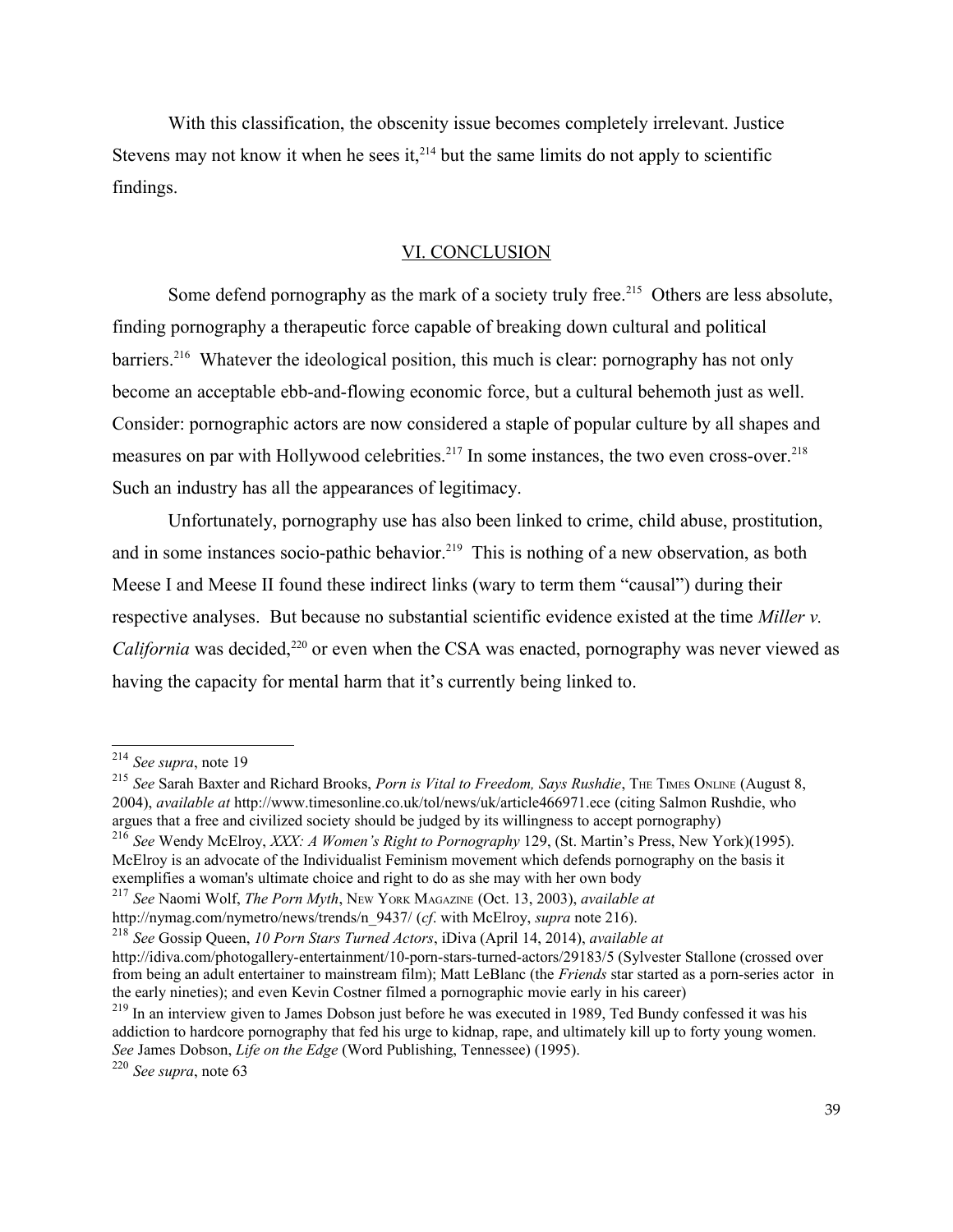This lack of scientific caution may have been the impetus for pornographic growth in the United States along with its constitutional jurisprudence. While obscenity may not be protected under the First Amendment, any regulation or prosecution questioning pornography *as* obscenity is done under the auspices of the First Amendment. To that end, strict scrutiny is a very hard standard to overcome for any moving party. $221$ 

If ever a truism is highlighted by pornography, however, it is that freedom in any application carries with it the undeniable possibility for danger. Nothing in the Constitution bestows with freedom an absolute freedom;<sup>[222](#page-39-1)</sup> even speech is susceptible to slander; printed word to libel. In the same vein, even without the showings or suggestions of this Note, pornography is still susceptible to stiffer regulation by its very nature and the nature of the state. Obscenity regulation may be cloudy, but it's still there. In fact, hardcore pornography was expressly stated as being obscenity by the Supreme Court in *Miller*. [223](#page-39-2) In other words, hard-core pornography is not protected speech as far as the First Amendment is concerned. By further exposing pornography's effect on the brain, then, pornographic regulation is cast into a wholly different light.

Since the protection of the public health is the highest duty a state has for its citizens, a product that jeopardizes the brain while providing what amounts to a temporary drug-*esque* high may be susceptible to strict regulation under the Tenth Amendment police power. By using the Schedule system provided by the CSA, not only could states theoreticall start enforcing and penalizing pornography production and use under potentially stiffer drug laws, but the federal government may get involved as well.

Under the research proffered, it would seem a reasonable argument may exist that pornography *could* be framed outside of the First Amendment and be cast into a more strictly enforced drug-light. As a hurdle, it would be the first such classification for purposes of the CSA; that is, a visual stimulus, not administered into the body under the conventional sense of the word, being classified as a drug. But if hardcore pornography is obscenity, and that obscenity

<span id="page-39-0"></span><sup>221</sup> Laws decided under the standard of "strict scrutiny" survive about thirty percent of the time. *See* Adam Winkler, *Fatal in Theory and Strict in Fact: An Empirical Analysis of Strict Scrutiny in the Federal Courts*, 59 VAND. L. REV. 793 (2006). It's unclear what the percentage is with pornographic prosecutions.

<span id="page-39-1"></span><sup>222</sup> *See supra*, note 21

<span id="page-39-2"></span><sup>223</sup> *See supra*, note 63, at 29 ("[A] majority of this Court has agreed on concrete guidelines to isolate "hard core" pornography from expression protected by the First Amendment.")